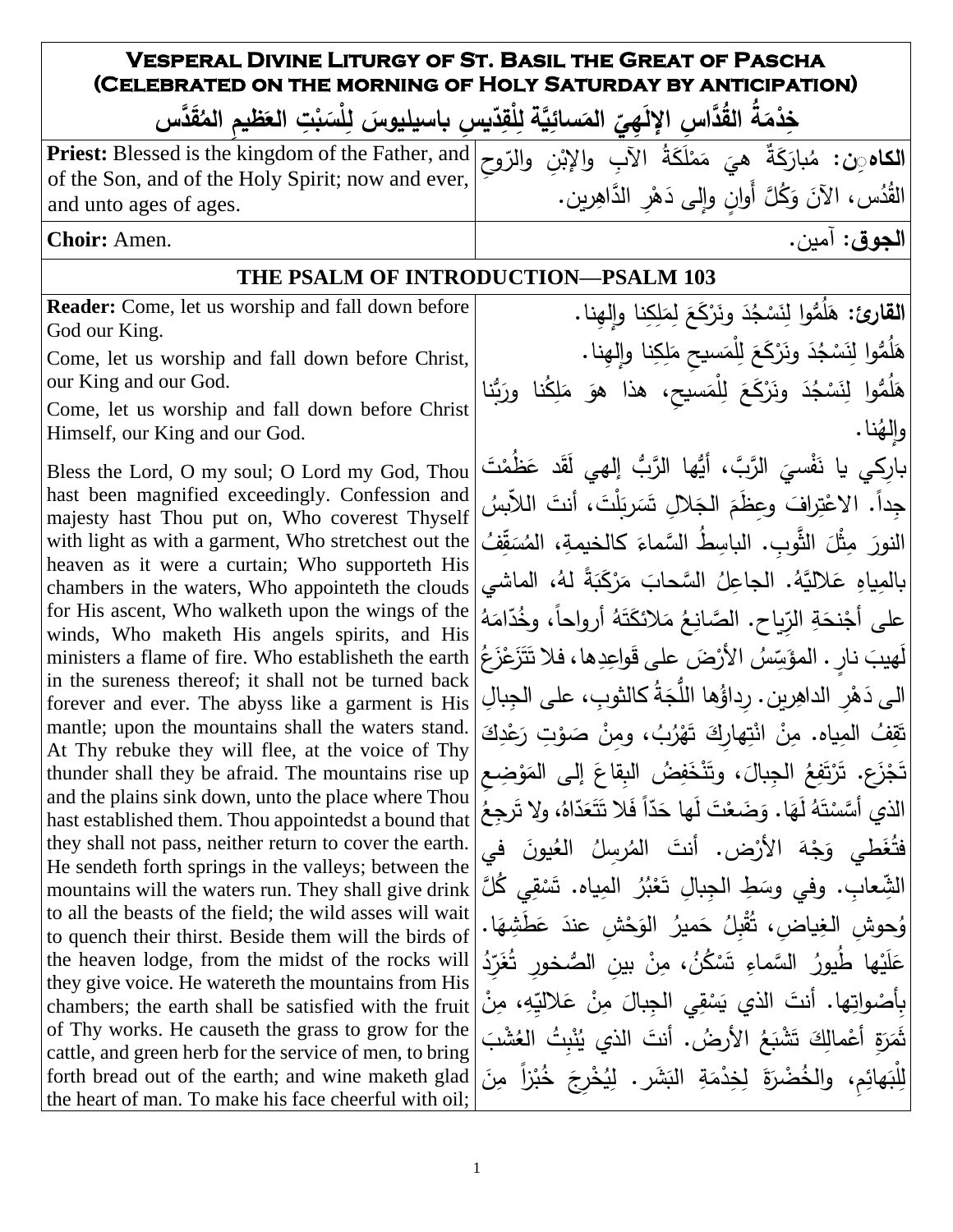and bread strengtheneth man's heart. The trees of the plain shall be satisfied, the cedars of Lebanon, which Thou hast planted. There will the sparrows make their nests; the house of the heron is chief among them. The high mountains are a refuge for the harts, and so is the rock for the hares. He hath made the moon for seasons; the sun knoweth his going down. Thou appointedst the darkness, and there was the night, wherein all the beasts of the forest will go abroad; young lions roaring after their prey, and seeking their food from God. The sun ariseth, and they are gathered together, and they lay them down in their dens. Man shall go forth unto his work, and to his labor until the evening. How magnified are Thy works, O Lord! In wisdom hast Thou made them all. The earth is filled with Thy creation. So is this great and spacious sea, wherein are things creeping innumerable, small living creatures with the great. There go the ships; there this leviathan, whom Thou hast made to play therein. All things wait on Thee, to give them their food in due season; when Thou givest it them, they will gather it. When Thou openest Thy hand, all things shall be filled with goodness; when Thou turnest away Thy face, they shall be troubled. Thou wilt take their spirit, and they shall cease; and unto their dust shall they return. Thou wilt send forth Thy Spirit, and they shall be created; and Thou shalt renew the face of the earth. Let the glory of the Lord be unto the ages; the Lord will rejoice in His works. Who looketh on the earth and maketh it tremble, Who toucheth the mountains and they smoke. I will sing unto the Lord throughout my life, I will chant to my God for as long as I have my being. May my words be sweet unto Him; I will rejoice in the Lord. O that sinners would cease from the earth, and they that work iniquity, that they should be no more. Bless the Lord, O my soul. The sun knoweth his going down. Thou appointedst the darkness, and there was the night. How magnified are Thy works, O Lord! In wisdom hast Thou made them all.

*Glory to the Father, and to the Son, and to the Holy Spirit; both now and ever, and unto ages of ages. Amen.*

Alleluia, Alleluia, Alleluia. Glory to Thee, O God.

الأَرْضِ، والخَمْرُ ۖ ثُفَرِّحُ قَلْبَ الإِنسانِ. ليَبْتَهِجَ الوَجْهُ **ٔ** َ  $\tilde{\cdot}$ <u>َ</u> ْ َـاَ **:** ْ .<br>ب دِّدُ قَلْبَ الإِنْسانِ. تُرْوَى أشْجارُ .<br>م **∶** بالزَيتِ، والخُبْزُ يُشَدِّ الغابِ، وأرْزُ لبنانَ الذي نَصَبْتَهُ. هُناكَ تُعَشِّشُ **ء** .<br>نا ْ َ <u>َ</u>ـٰ العَصـافيرُ ، ومَساكِنُ الهيرودي تَتَقَدَّمُها. الجِبالُ العالِيَةُ<br>-ا<br>ا  $\ddot{ }$ .<br>م <u>َ</u> <u>َ</u> لِلأَيلَةِ، والصُّخورُ مَلْجأٌ للأرانب. صنَعَ القمَرَ للأوقاتِ، .<br>م ا<br>ا َ ا<br>ا والشَّمْسُ عَرَفَتْ غُروبَها. جَعَلَ الظُّلْمَةَ فكانَ لَيْلٌ، وفيهِ .<br>. ا<br>ا  $\overline{\phantom{0}}$ َ ֺ֧<sup>ֺ</sup> **:** تعْبُرُ جميعُ وحوشِ الغاب. أَشْبالٌ تَزْأَرُ لِتَخْطُفَ<br>\*\*\* ْ وتَطْلُبَ مِنَ اللهِ طَعامَها. أشرَقَتِ الشَّمسُ فاجتَمَعَتْ، ا<br>ا <u>ہ</u> َ ا<br>ا وفي صِيَرِها رَبَضَت. يَخْرُجُ الإنسانُ إلى عَمَلِهِ وإلى َ <u>ء</u> صِناعَتِهِ حتى المَساء. ما أعْظَمَ أعْمالَكَ يا ربُ، كلَّها | َ ْ مُ <u>م</u> ا<br>. بِحِكْمَةٍ صَنَعْتَ. قَدِ امْتَلأَتِ الأَرضُ مِنْ خليقَتِكَ. هذا َ .<br>م ا<br>ا .<br>ا الْبَحْرُ الكَبيرُ الواسِعُ، هناكَ دَبّاباتٌ لا عَدَدَ لَهَا،<br>- $\epsilon$  $\ddot{ }$ .<br>-ء<br>. .<br>ا حَيَواناتٌ صِغَارٌ مَعَ كِبارٍ. هُناكَ تَجْرِي السُّفُنُ، هذا **ٔ** َ  $\zeta$ َ التِّتّينُ الذي خَلَقْتَهُ يَلْعَبُ فيه. وكلُّها ۖ إِيّاكَ تَتَرَجَّى،<br>. َ <u>َ</u> .<br>ا ٔ. َ لِتُعْطٰيَها طعامَها في حينِه، وإذا أنتَ أعْطَيْتَها جمَعَتْ.<br>-ا<br>ا ْ ْ تَفْتَحُ ِيدَكَ فَيَمْتَلِئُ الكُلُّ خيْراً، تَصْرِفُ وجهَكَ <u>َ</u> ْ .<br>ا .<br>م َ <u>بَ</u> ْ ْ فَيَضْطُرِبونِ. تَنْزِعُ أَرواحَهُمْ فَيَفْنَوْنَ، وإِلى تُرابِهِمْ .<br>-؛<br>' .<br>م  $\ddot{ }$ <u>ہ</u> ْ َ .<br>⊣ <u>آ</u> دِّدُ وَجْهَ الأرض. َ **:** ءِ<br>، يَرْجِعونَ . تُرْسِلُ روحَكَ فَيُخلَقُونَ، وتُجَدِّ **∶** .<br>-<u>ہ</u> َ .<br>ا .<br>أ بِّ إلى الدهْرِ ، يَفْرَحُ الزَّبُّ بأعمالِه. الذي  $\ddot{ }$ ُ<br>گ لِيَكُُنْ مَجْدُ الرَّبِّ<br>م **ٔ** يَنْظُرُ إلى الأَرْضِ فيَجْعَلُها تَرْتَعِدُ، ويَمَسُ الجبالَ<br>. َ **ٔ** .<br>ا  $\overline{\phantom{a}}$ ا<br>ا ا<br>ا .<br>ب فتُدَخِّنُ . أُسَبِّحُ الرَّبَّ في حَيَاتِي، وأَرَّتِلُ لإلهِي ما دُمْتُ<br>. <u>َ:</u> َ مَوْجوداً. يَلَّذُ لَهُ تَأْمُّلِي، وأنا أفرَحُ بالرَّبِّ. لِتَبِدِ الخَطأةُ ֡׆֧ <u>َ</u> ْ .<br>. مِنَ الأرضِ، ولا يبْقَ فيها الأَثْمَة. بارِكِي يا نفسِيَ ً<br>ً  $\overline{\phantom{0}}$ <u>م</u> الرَّبّ . الشَّمْسُ عَرَفَتْ غُروبَها ، جَعَلَ الظُلْمَةَ فكانَ لَيْلٌ .<br>-.<br>ا ا<br>ا  $\overline{\phantom{a}}$ َ ֺ֧<sup>ֺ</sup>  $\ddot{\phantom{0}}$ َ ما أعظَمَ أعمالَكَ يا ربُّ، كلَّها بِحِكْمَةٍ صَنَعْتَ. َ ا<br>ا َ اللآر رُ المَحْذُ لِلآبِ، والابْنِ، والروحِ القُدُسِ، الآنَ وكُلَّ أُوانٍ بِ، والابْنِ، والروحِ القُدُسِ، الآنَ وكُل

والي دَهْرِ الداهِرينِ. آمينِ. هَلِلوبِيا، هَلِلوبِيا، المَجْدُ لَكَ يا الله. (ثلاثا) َ **:**  $\overline{a}$ ،<br>ا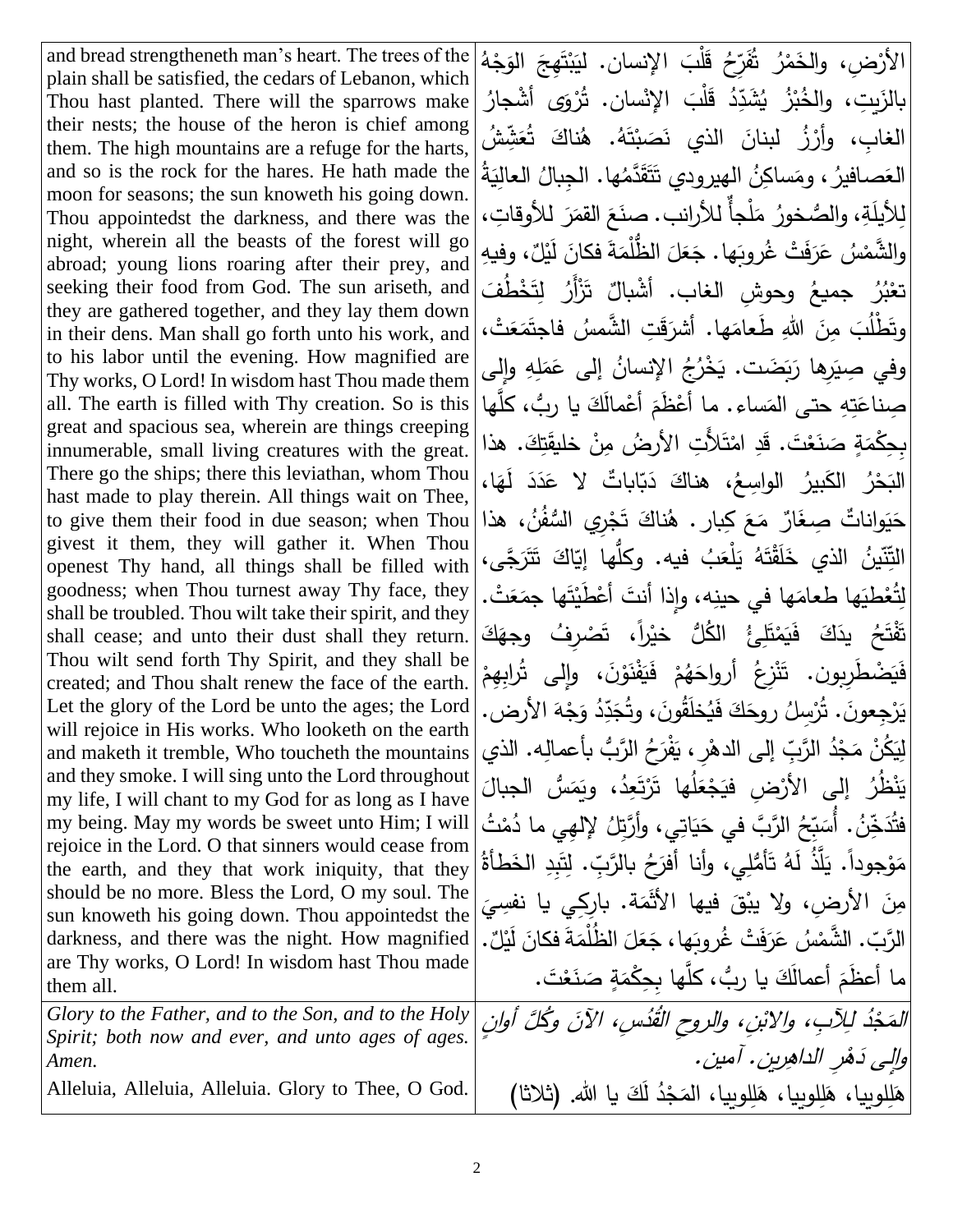| ( <i>thrice</i> )                                                                                                                                                                         | يا إلهَنا وَرَجاءَنَا لَكَ المَجْد.                                                                                                                                  |
|-------------------------------------------------------------------------------------------------------------------------------------------------------------------------------------------|----------------------------------------------------------------------------------------------------------------------------------------------------------------------|
| O our God and our Hope, glory to Thee!                                                                                                                                                    |                                                                                                                                                                      |
|                                                                                                                                                                                           | <b>THE GREAT LITANY</b>                                                                                                                                              |
| <b>Deacon:</b> In peace, let us pray to the Lord.                                                                                                                                         | الشماس: بِسَلامِ إلى الرَّبِّ نَطْلُب.                                                                                                                               |
| Choir: Lord, have mercy. (use this response<br>until noted below)                                                                                                                         | ا <b>لجوقة</b> : يا رَبُّ ارْحَم. (تُعادُ بَعْدَ كُلِّ طِلْبَة)                                                                                                      |
| <b>Deacon:</b> For the peace from above and for the<br>salvation of our souls, let us pray to the Lord.                                                                                   | الشمعاس: مِنْ أَجْلِ السَّلامِ الذي مِنَ الْعُلَى وخَلاصِ<br>ٰ نُفوسنا، إلى الرَّبِّ نَطْلُب.                                                                        |
| <b>Deacon:</b> For the peace of the whole world, the<br>good estate of the holy churches of God and the<br>union of all, let us pray to the Lord.                                         | الشـماس: مِنْ أَجْلِ سَــلام كُلِّ العالَم، وحُسْـنِ ثَباتِ<br>كنائِس اللهِ المُقَدَّسَةِ، واتِّحادِ الكُلِّ، إلى الرَّبِّ نَطلُبٍ.                                  |
| <b>Deacon:</b> For this holy house and those who with<br>faith, reverence and fear of God enter therein, let<br>us pray to the Lord.                                                      | ا <b>لشماس:</b> مِنْ أَجْلِ هذا البَيْتِ المُقَدَّس، والذينَ يَدْخُلُونَ<br>إليهِ بإيمانِ وَوَرَعِ وَخَوفِ اللهِ، إلى الرَّبِّ نَطْلُب.                              |
| <b>Deacon:</b> For our father and metropolitan, N.,<br>(our bishop, N.,) the honorable presbytery, the<br>diaconate in Christ, all the clergy and the people,<br>let us pray to the Lord. | الشـــــمـاس: مِنْ أَجْـلِ أبينــا ومتروبوليتِنـا (فلان)،<br>والكَهَنَةِ الْمُكَرَّمِينَ وخُدّامِ المَســيحِ، وجميع الإكليروسِ<br>والشَّعْبِ، إلى الزَّبِّ نَطْلُبٍ. |
| For<br>PAUL,<br>Deacon:<br><b>Metropolitan</b><br>Archbishop JOHN, and for their quick<br>release from captivity and safe return, let us<br>pray to the Lord.                             | يوحَنَّا وجميع المَخطوفينَ وفَكِّ أسْـــــرهِمْ، إلى الرَّبِّ                                                                                                        |
| <b>Deacon:</b> For our country, its president<br>(or<br>appropriate head of state), civil authorities and<br>armed forces, let us pray to the Lord.                                       | ا <b>لشـــــمَّاس:</b> مِنْ أَجْلِ حُكَّامِ هَذا النِلَدِ، ومُؤازَرَتِهِمْ في<br>كُلِّ عَمَلٍ صـالِحِ، إلى الرَّبِّ نَطْلُب.                                         |
| <b>Deacon:</b> For this city and every city and<br>countryside and the faithful who dwell therein,<br>let us pray to the Lord.                                                            | ا <b>لشـــــمـــــــــــــــــــ</b> وأجْلِ هذهِ المَـدينــةِ، وجَميع المُدُن<br> والقُرى والمؤْمنينَ الساكِنينَ فِيها، إلى الرَّبِّ نَطْلَب.                        |
| <b>Deacon:</b> For healthful seasons, abundance of the<br>fruits of the earth and peaceful times, let us pray<br>to the Lord.                                                             | ا <b>لشماس:</b> مِنْ أَجْلِ اعْتِدالِ الأَهْوِيَةِ وخِصْبِ الأَرْضِ<br>ابالثِمارِ ، وأَوْقاتٍ سلاميَّةٍ، إلى الرَّبِّ نَطْلَبٍ.                                      |
| <b>Deacon:</b> For travelers by sea, by land and by air,<br>the sick, the suffering, the captive, and for their<br>salvation, let us pray to the Lord.                                    | <b>الشماس:</b> مِنْ أَجْلِ المُسافرينَ في البَحْرِ والنَرِّ والجوِّ،<br>والمَرْضىي والمَضْنِيينَ، والأَسْرَى وخَلاصِهِمْ، إلى الرَّبِّ<br>أنَطْلُب.                  |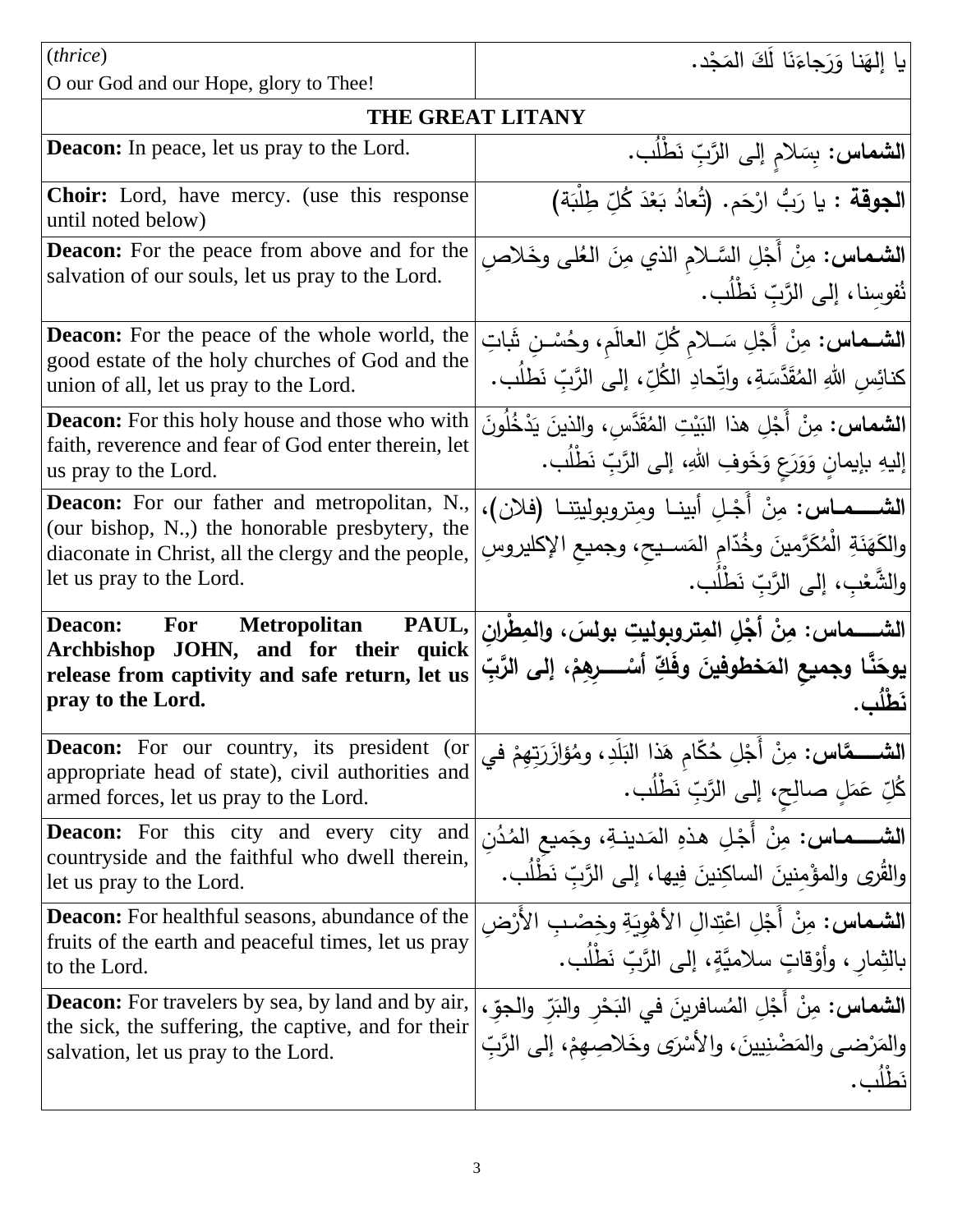| <b>Deacon:</b> For our deliverance from all tribulation,<br>wrath, danger and necessity, let us pray to the<br>Lord.                                                                                                                               | <b>الشــماس:</b> مِنْ أَجْلِ نَجاتِنا مِنْ كُلِّ ضـــيقِ وَغَضَــبِ<br> وخَطَرِ وَشِدَةٍ، إلى الرَّبِّ نَطْلُب.                                                                                                                                                   |  |
|----------------------------------------------------------------------------------------------------------------------------------------------------------------------------------------------------------------------------------------------------|-------------------------------------------------------------------------------------------------------------------------------------------------------------------------------------------------------------------------------------------------------------------|--|
| <b>Deacon:</b> Help us; save us; have mercy on us; and<br>keep us, O God, by Thy grace.                                                                                                                                                            | الشــــــمـاس: أَعْضُـــــدْ وَخَلِّصْ وارْحَمْ واحفَظْنا يا اللهُ<br>بنِعْمَتِكَ.                                                                                                                                                                                |  |
| <b>Deacon:</b> Calling to remembrance our all-holy,<br>immaculate, most blessed and glorious Lady, the<br>Theotokos and ever-virgin Mary, with all the<br>saints, let us commend ourselves and each other<br>and all our life unto Christ our God. | الشماس: بعدَ ذِكْرِنا الكلِّيَةَ القَداسَةِ الطَاهِرَةَ، الفائِقَةَ<br>البَرَكاتِ، المَجيدةَ، سـيّدَتَنا والِدةَ الإِلهِ الدائِمَةَ البتوليَةِ<br>مَرْيَمَ، مَعَ جميع القدِّيســين، لِنودِعْ أَنفُسَــنا وبَعْضُــنا<br>بَعْضاً وَكُلَّ حياتِنا لِلْمَسيح الإِله. |  |
| <b>Choir:</b> To Thee, O Lord.                                                                                                                                                                                                                     | الجوقة: لَكَ يا رَبّ.                                                                                                                                                                                                                                             |  |
| <b>Priest:</b> For unto Thee are due all glory, honor<br>and worship, to the Father and to the Son and to<br>the Holy Spirit, now and ever, and unto ages of<br>ages.                                                                              | ا <b>لكاهن:</b> لأنَّهُ يَنْبَغي لَكَ كُلُّ تَمْجيدٍ وإِكْرامٍ وسُــــجودٍ،<br>أيهما الآبُ والابنُ والروحُ القدُسُ، الآنَ وكلَّ أوانِ،<br>وإلى دهر الداهرين.                                                                                                      |  |
| Choir: Amen.                                                                                                                                                                                                                                       | الجوقة: آمين.                                                                                                                                                                                                                                                     |  |
| "O LORD, I HAVE CRIED" IN TONE ONE                                                                                                                                                                                                                 |                                                                                                                                                                                                                                                                   |  |
|                                                                                                                                                                                                                                                    |                                                                                                                                                                                                                                                                   |  |
| O Lord, I have cried out unto Thee, hear Thou<br>me; hear Thou me, O Lord. O Lord, I have cried<br>out unto Thee, hear Thou me. Give ear to the<br>voice of my supplication when I cry out unto<br>Thee: hear Thou me, O Lord.                     | يا ربِّ إليكَ صَرَخْتُ، فاسْتَمِعْ لي، إسْتَمِعْ لي يا ربُّ.<br>يا ربِّ إليْكَ صَرَخْتُ فاسْتَمِعْ لي، أنْصِتْ إلى صوتِ<br>نَضَرُّعِي حينَ أَصْرُخُ إِلَيكَ، إِسْتَمِعْ لَي يا رَبِّ.                                                                             |  |
| Let my prayer be set forth before Thee as the<br>incense, and the lifting up of my hands as the<br>evening sacrifice; hear Thou me, O Lord.                                                                                                        | لِتَسْتَقِمْ صَلاتي كالبَخورِ أمامَكَ، ولْيَكُنْ رَفْعُ يَدَيَّ<br> كَذَبِيحَةٍ مَسائيَّةٍ، إِسْتَمِعْ لي يا رَبُّ.                                                                                                                                               |  |
| Set a watch, O Lord, before my mouth, and a<br>protecting door round about my lips.                                                                                                                                                                | إجْعَلْ يا رَبُّ حارساً لِفَمى وباباً حَصيناً على شَفَتَيَّ.                                                                                                                                                                                                      |  |
| Incline not my heart to evil words, to make<br>excuses in sins.                                                                                                                                                                                    | لا تُمِلْ قَلْبي إلى كَلام الشرّ فَيَتَعَلَّلَ بِعِلَلِ الخطايا.                                                                                                                                                                                                  |  |
| With men that work iniquity; and I will not<br>communicate with the choicest of them.                                                                                                                                                              | مَعَ الناس العامِلينَ الإِثْمَ ولا أتَّفِقُ مَعَ مُخْتارِبِهِمْ.                                                                                                                                                                                                  |  |
| The just man shall correct me in mercy and shall<br>reprove me; but let not the oil of the sinner anoint<br>my head.                                                                                                                               | سَيؤَدِّبُني الصدِّيقُ بِرَحْمَةٍ ويوَبِّخُني أمّا زيتُ الخاطِئ<br>فلا يُدهَنُ به رأِسي.                                                                                                                                                                          |  |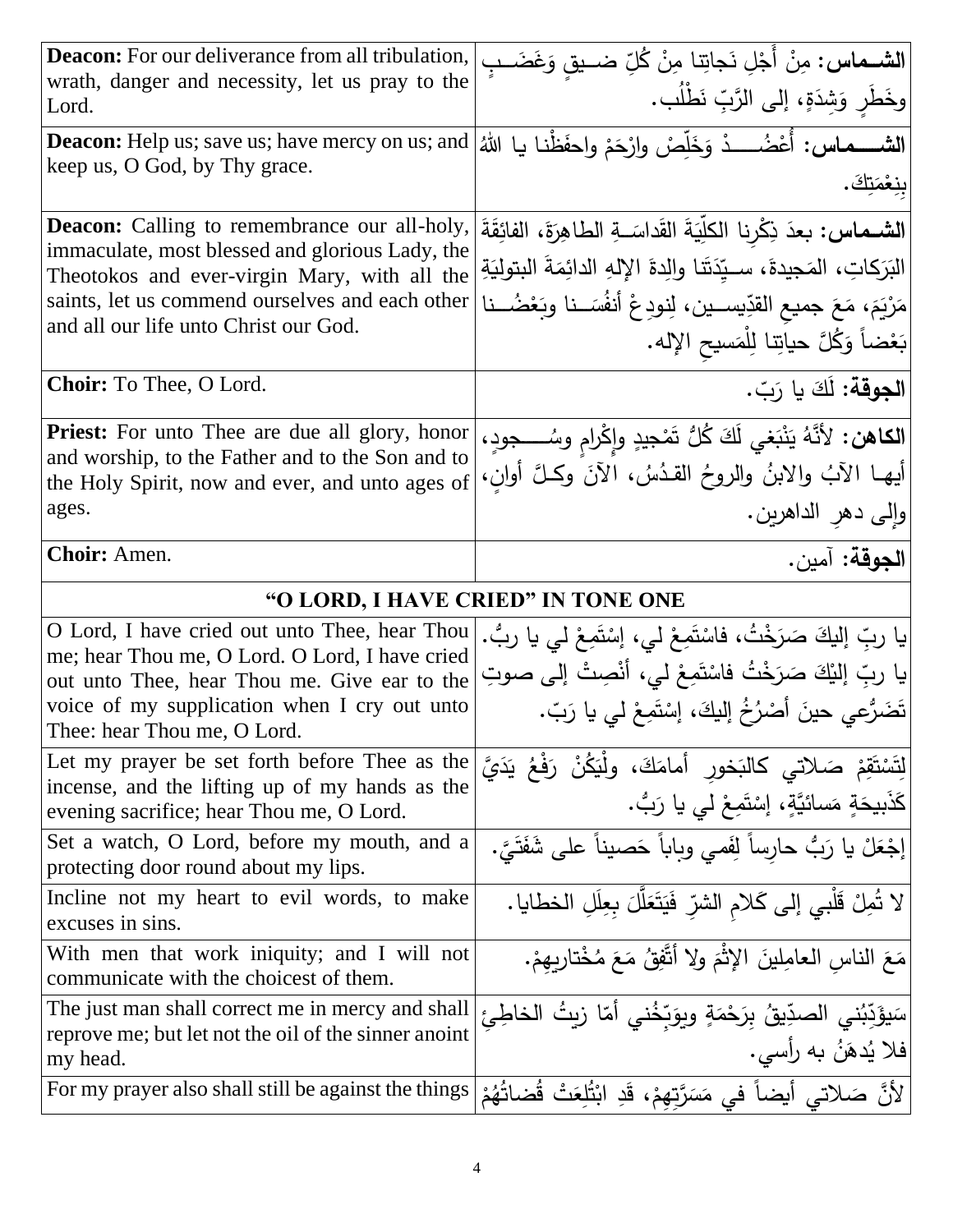| with which they are well pleased; their judges<br>falling upon the rock have been swallowed up.                 | مُلْتَصِقِينَ بِصَخْرَةٍ.                                                                                                            |
|-----------------------------------------------------------------------------------------------------------------|--------------------------------------------------------------------------------------------------------------------------------------|
| They shall hear my words, for they are sweet; as                                                                |                                                                                                                                      |
| when the thickness of the earth is broken upon<br>the ground, their bones are scattered by the side<br>of hell. | يَسْمَعونَ كَلِماتي فإنّها قَدِ اسْتُلِذَّتْ مِثْلَ سَمْنِ الأَرْضِ<br>المُنْشَقِّ على الأَرْضِ تَبَدَّدَتْ عِظامُهُمْ حولَ الجَحيم. |
| But to Thee, O Lord, Lord, are mine eyes; in<br>Thee have I put my trust, take not away my soul.                | لأنَّ يا ربُّ، يا ربُّ إليكَ عَيْنَيَّ وعليكَ تَوَكَّلْتُ فلا تَنْزِع                                                                |
| Keep me from the snare which they have laid for<br>me, and the traps of the workers of iniquity.                | إِحْفَظَنِي مِنَ الفَخِّ الذي نَصَبوهُ لي ومِنْ مَعاثِرِ فاعِلي                                                                      |
| Let the wicked fall into their own nets, whilst I<br>alone escape.                                              | تَسْقُطُ الخَطَأَةُ في مَصائِدِهِم وأكونُ أنا على انْفِرادِ إلى<br> أَنْ أَعْبُرَ .                                                  |
| I cried unto the Lord with my voice, with my                                                                    |                                                                                                                                      |
| voice unto the Lord, did I make my supplication.                                                                | بِصَوْتِي إِلى الرَّبِّ صَرَخْتُ، بِصَوْتِي إِلى<br>الرَّبِّ<br>اتَضَرَّعْتُ.                                                        |
| I poured out my supplication before Him; I<br>showed before Him my trouble.                                     | أَسْكُبُ أَمامَهُ تَضَرُّعي وأَحْزاني قُدّامَهُ أَخَبِّرُ .                                                                          |
| When my spirit was overwhelmed within me,<br>then Thou knewest my path.                                         | عند فناءِ روحي مِنّي أنتَ تعرِفُ سُبُلِي.                                                                                            |
| In the way wherein I walked have they secretly<br>laid a snare for me.                                          | في هذا الطَّريقِ الذي كُنْتُ أسلَكُ فيهِ أَخْفَوا ليَ فخَّاً.                                                                        |
| I looked on my right hand, and beheld, but there<br>was no man that would know me.                              | تأمَّلْتُ في الميامِنِ وأَبْصَرْتُ فلَمْ يَكُنْ مَنْ يَعرِفُني.                                                                      |
| Refuge failed me; no one cared for my soul.                                                                     | ضاعَ المَهْرَبُ منّي ولَمْ يُوجَدُ مَنْ يَطْلُبُ نفسي.                                                                               |
| I cried unto Thee, O Lord; I said: Thou art my<br>refuge and my portion in the land of the living.              | فصرَخْتُ إليكَ يا ربُّ وقُلْتُ أنتَ هو رجائي ونَصيبي<br> في أرْض الأحياء.                                                            |
| Attend unto my cry, for I am brought very low.                                                                  | أَنْصِتْ إلى طِلْبَتي فإنّي قَدْ تَذَلَّلْتُ جداً.                                                                                   |
| Deliver me from my persecutors, for they are<br>stronger than I.                                                | نَجِّني مِنَ الذينَ يَضْطْهِدونَني فإنَّهُمْ قد اعْتَزُّوا عليَّ.                                                                    |
| <b>Verse 10.</b> Bring my soul out of prison, that I may<br><i>praise Thy Name.</i>                             | س <b>تيخُنُ 10.</b> أَخْرجُ مِنَ الْحَنْسِ نَفسي لَكِيُّ أَشْكُرَ<br>اسْمَكَ .                                                       |
| <b>Verse 9.</b> The righteous shall wait for me until<br>Thou recompense me.                                    | ستيغُنْ 9. إِيَايَ يَنْتَظِرُ الصِدّيقونَ حَتّى تُجازِيَنِي.                                                                         |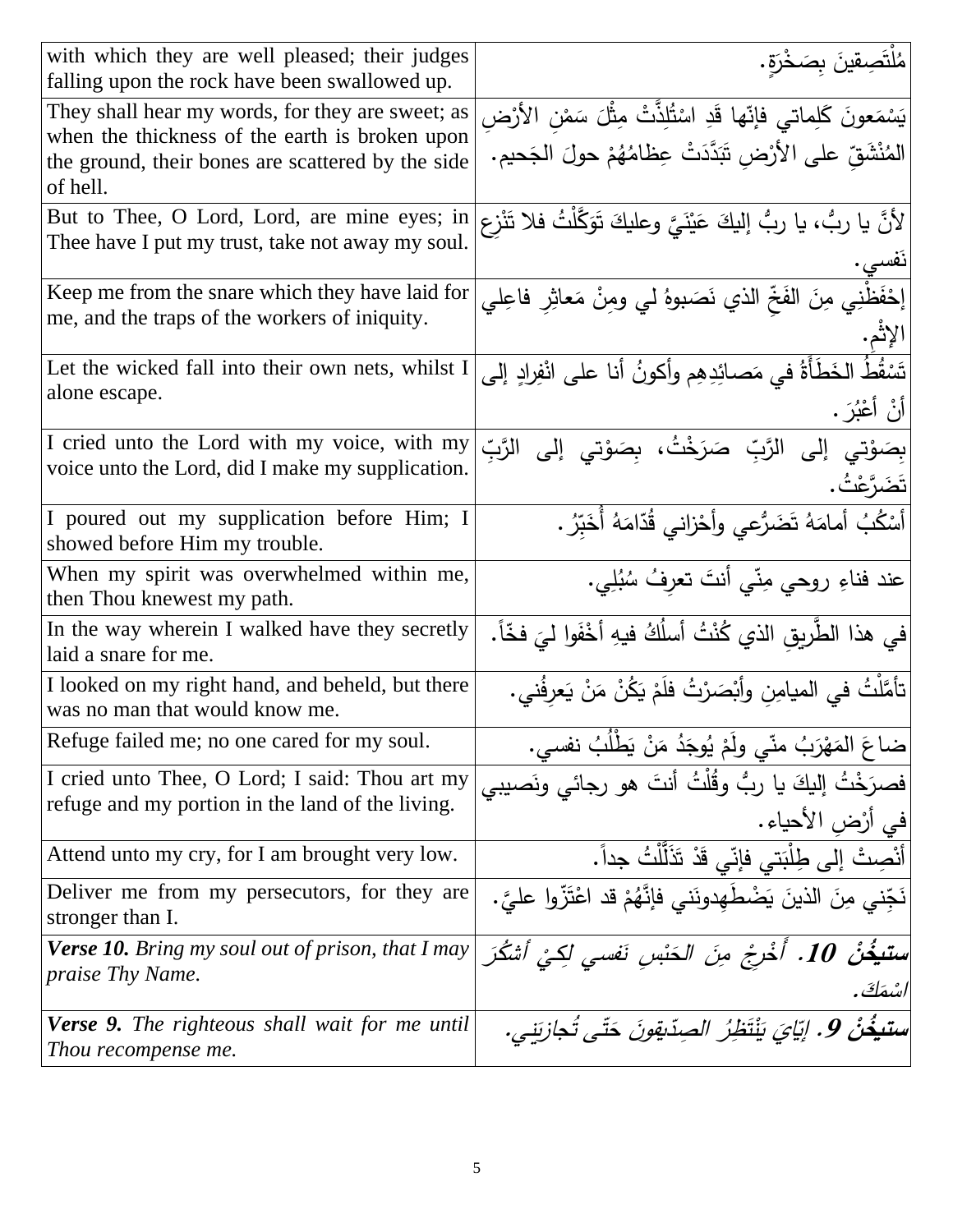| For the Resurrection in Tone One                                                                                                                                                                                                                                                                                                                                                                                                                                                                                                                                                                      |                                                                                                                                                                                                                                                                                                                                                                                                                                                                                                                                                                       |  |
|-------------------------------------------------------------------------------------------------------------------------------------------------------------------------------------------------------------------------------------------------------------------------------------------------------------------------------------------------------------------------------------------------------------------------------------------------------------------------------------------------------------------------------------------------------------------------------------------------------|-----------------------------------------------------------------------------------------------------------------------------------------------------------------------------------------------------------------------------------------------------------------------------------------------------------------------------------------------------------------------------------------------------------------------------------------------------------------------------------------------------------------------------------------------------------------------|--|
| <b>Verse 8.</b> Out of the depths have I cried to Thee,<br>O Lord, Lord hear my voice.<br>Accept our evening prayers, O Holy Lord. Grant<br>us forgiveness of our sins; for Thou alone hast<br>made manifest the Resurrection unto the world.                                                                                                                                                                                                                                                                                                                                                         | ستيغُنْ 8. مِن الأَعْماق صـرَخْتُ إليكَ يا رَبُ، يا رَبُ<br>إشتَمِعْ لِصَوْتِي.<br>أَيُّها الرَّبُّ القُدّوسِ، تَقَبَّلْ صَــــلَواتِنا المَســــائيةَ، وامنَحْنا<br>غُفْرانَ الخَطايا، لأَنَّكَ أنتَ وحْدَكَ الذي أَظْهَرَ القِيامَةَ في                                                                                                                                                                                                                                                                                                                             |  |
| <b>Verse 7.</b> Let Thine ears be attentive to the voice<br>of my supplication.<br>Encompass Zion, O ye people, and surround it;<br>give ye glory therein to Him Who arose from the<br>dead; for He is our God Who hath delivered us<br>from our transgressions.<br><b>Verse 6.</b> If Thou, O Lord, shouldst mark<br>iniquities, O Lord, who shall stand? For with<br>Thee there is forgiveness.<br>O come, ye people, let us praise Christ and bow<br>down before Him, glorifying His Resurrection<br>from the dead; for He is our God Who hath<br>delivered the world from the wiles of the enemy. | العالم.<br>ستيخُنْ7 . لِتَكُنْ أَذْناكَ مُصْغِيَتَيْنِ إِلَى صَوْتِ تَضَرَّعِي.<br>أَيُّها الشـــعوبُ احْتاطوا بِصِــــهْيَوْنَ واكْتَنِفوها، وأعْطوا<br> مجْدًا فيها لِلْناهِضِ مِنْ بَيْنِ الأمواتِ، لأنَّهُ إلهُنا الذي<br>أَنقَذَنا مِنْ آثامِنا.<br>سـتيغُنْ 6. إنْ كُنتَ لِلِآثامِ راصِـدًا يا رَبُّ، فَيا رَبُّ<br>مَنْ بَثْبُتْ؟ فَإِنَّ مِن عِندِكَ الاغْتِفارِ .<br> هلُمّوا أَيُّها الشُّــعوبُ لِنُسَــبّحَ ونَســـجُدَ لِلْمَســيح، مُمَجّدينَ<br> قِيامَتَهُ مِنْ بَيْنِ الأَمواتِ، لأَنَّهُ إِلهُنا الذي أَنقَذَ العالَمِ مِنْ<br>ضَلاَلَةِ العَدوِّ . |  |
| <b>Verse 5.</b> Because of Thy Name have I waited for<br>Thee, O Lord; my soul hath waited upon Thy<br>word, my soul hath hoped in the Lord.<br>By Thy passion, O Christ, we have been set free<br>from sufferings; and by Thy Resurrection we<br>have been delivered from corruption. O Lord,<br>glory to Thee.                                                                                                                                                                                                                                                                                      | ســـتيخُنْ كي. مِنْ أَجلِ إِسْـــمِكَ صَـــبَرْتُ لِكَ يا رَبّ،<br>صَنَزَتْ نفسي في أَقوالِكَ، تَوَكَّلَتْ نَفسي على الزَّبّ.<br> أَيُّها المســـــيحُ، بألامِكَ نَجَوْنا مِنَ الآلام، وبِقِيامَتِكَ<br>خَلَصْنا مِنَ الفَساد. فيا رِبٌ، المَجْدُ لك.                                                                                                                                                                                                                                                                                                                 |  |
| For the Harrowing of Hades in Tone Eight                                                                                                                                                                                                                                                                                                                                                                                                                                                                                                                                                              |                                                                                                                                                                                                                                                                                                                                                                                                                                                                                                                                                                       |  |
| Verse 4. From the morning watch until night,<br>from the morning watch let Israel trust in the<br>Lord.<br>Today hath Hades groaned, crying: It were better<br>for me that I had not received the Begotten of<br>Mary; for when He approached me, He loosed<br>my power and crushed my gates of brass,<br>arousing the souls which I had possessed, He<br>being God. Wherefore, glory be to Thy<br>Crucifixion and to Thy Resurrection, O Lord.                                                                                                                                                       | س <b>تيخُنُ 4 .</b> مِنْ انْفِجارِ الصُنْحِ إلى اللّيلِ، مِنْ انْفِجارِ<br>الصُّنْحِ فَلْيَتَّكِلْ إِسْرائيلُ على الزَّبِّ.<br>ِ الْيَوْمَ الْجَحيمُ تَنَهَّدَتْ صــــــارِخَةً: لَقَدْ كانَ الأَجْدَرُ بي<br> أنْ لا أَقْبَـلَ المَوْلودَ مِنْ مَريم. لأَنَّـهُ لَمَّـا أَقْبَـلَ نَحْوي<br>حَلَّ اقْتِداري، وَسَــــحَقَ أَبْوابـي النُحاسِــــيَّة، وَأَنْهَضَ<br>النُفوس التي كُنْتُ اسْـــتَوْلَيْتُ عَلَيْها، بِما أَنَّهُ اﻹله.<br>فَالْمَجْدُ لِصَليبِكَ يا رَبُّ، ولقِيامَتِك.                                                                               |  |
|                                                                                                                                                                                                                                                                                                                                                                                                                                                                                                                                                                                                       |                                                                                                                                                                                                                                                                                                                                                                                                                                                                                                                                                                       |  |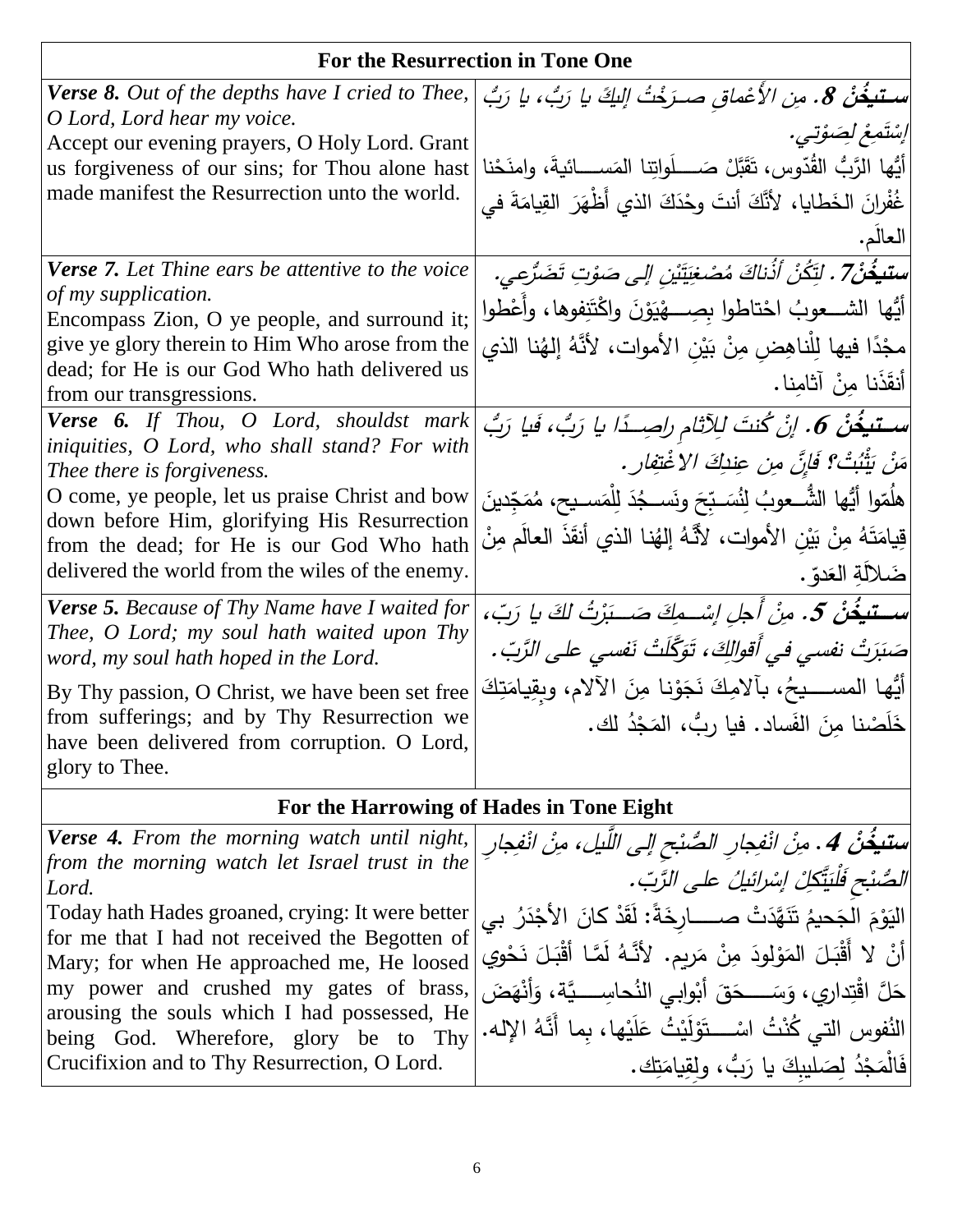| <b>Verse 3.</b> For with the Lord there is mercy and<br>with Him is abundant redemption, and He will<br>deliver Israel from all his iniquities.<br>Today hath Hades groaned, crying: It were better<br>for me  ( <i>repeat above</i> )<br>Verse 2. Praise the Lord, all ye nations; praise<br>Him, all ye people.<br>Today hath Hades groaned, crying: My power<br>hath vanished, because I received a dead Man as<br>one of the dead, but I could not hold him<br>completely. Rather, I lost with Him those who<br>were under my reign. From the beginning of time<br>I have held control over the dead, but this One | ســـــتيخُنْ 3. فـانَّ منَ الرَّبِّ الرَّحْمَـةَ، ومنـهُ النَّجاةَ<br>الكَثْنِيَرَة، وهُوَ يُنَجِّى إِسْرائِيلَ مِنْ كُلِّ آثامِهِ.<br>النَوْمَ الجَحيمُ تَنَهَّدَتْ صـــــارِخَةً: لَقَدْ كانَ الأَجْدَرُ بي<br>أَنْ لا أَقْبَلَ … (تعاد)<br>ستيغُنْ 2. سبّحوا الرَّبَّ يا جميعَ الأمَمْ، وامْدَحوهُ يا<br>سائرَ الشَّعوبِ.<br>الْيَوْمَ الْجَحِيمُ تَنَهَّدَتْ صـــارِخَةً: لَقَدْ ۖ تَلاشَــتْ سُــلْطَتى،<br>لأَنِّي قَبِلْتُ مَيْتاً كَأَحَدِ الأَمْواتِ، إلَّا أَنِّي لَمْ أَسْـــتَطِعْ أَنْ<br>أضْــــ بُطَـهُ بـالكُلِّيَّةِ، بَـلْ فَقَدْتُ مَعَـهُ الـذينَ كـانوا تَحْتَ<br>سُلْطَتي. أنا كُنْتُ مُسْتَوْلِيَةً على الأَمْواتِ مُنْذُ الدَهْرِ ، إِلَّا |
|------------------------------------------------------------------------------------------------------------------------------------------------------------------------------------------------------------------------------------------------------------------------------------------------------------------------------------------------------------------------------------------------------------------------------------------------------------------------------------------------------------------------------------------------------------------------------------------------------------------------|--------------------------------------------------------------------------------------------------------------------------------------------------------------------------------------------------------------------------------------------------------------------------------------------------------------------------------------------------------------------------------------------------------------------------------------------------------------------------------------------------------------------------------------------------------------------------------------------------------------------------------------------------------------------|
| raised all. Wherefore, glory be to Thy<br>Crucifixion and to Thy Resurrection, O Lord.                                                                                                                                                                                                                                                                                                                                                                                                                                                                                                                                 | إِنَّ هَذا أَنْهَضَ الكُلَّ. فَالْمَجْدُ لِصَليبِكَ يا رَبُّ، ولِقِيامَتِك.                                                                                                                                                                                                                                                                                                                                                                                                                                                                                                                                                                                        |
| <b>Verse 1.</b> For His mercy is great toward us, and<br>the truth of the Lord endureth forever.<br>Today hath Hades groaned, crying: My power<br>hath been swallowed up; for the Shepherd,<br>crucified, hath raised Adam; and those whom I<br>had possessed I lost. Those whom I had<br>swallowed by my might, I have given up<br>completely; for the Crucified One hath emptied<br>the graves, and the might of death hath vanished.<br>Wherefore, glory to Thy Cross, O Lord, and to<br>Thy Resurrection.                                                                                                          | سَــــتَيخُنْ 1. لأَنَّ رَجْمَتَهُ قَدْ قَوِنَتْ عَلَيْنَا، ۖ وَجَقَّ الرَّبِّ<br>يَدُومُ إِلَى الأَبَدِ .<br>الْيَوْمَ الْجَحِيمُ تَنَهَّدَتْ صـارِخَةً: قَدِ انْكَسَرَتْ شَوْكَتَى، لأَنَّ<br>الراعي صُلِبَ، وَأَنْهَضَ آدَمَ، والذينَ كُنْتُ مُسْتَوْلِيَةً عَلَيْهِمْ<br>فَقَدْتُهُمْ. والَّذينْ ابْتَلَعْتُهُم باقْتِداري، تَقَيَّأْتُهُمْ بالْجُمْلَة. لأَنَّ<br>المَصْـــلوبَ أَخْلى القُبورَ ، واضْـــمَحَلَّتْ شَـــوْكَةُ المَوْت.<br>فَالْمَجْدُ لِصَليبِكَ يا رَبُّ، ولقِيامَتِك.                                                                                                                                                                      |
|                                                                                                                                                                                                                                                                                                                                                                                                                                                                                                                                                                                                                        | <b>DOXASTICON FOR HOLY SATURDAY IN TONE SIX</b>                                                                                                                                                                                                                                                                                                                                                                                                                                                                                                                                                                                                                    |
| Glory to the Father, and to the Son, and to the<br>Holy Spirit.<br>The great Moses foreshadowed this<br>day<br>mystically by his saying: And God blessed the<br>seventh day; for this is the day of quiet and rest,<br>on which the only Son of God rested from all his<br>works, keeping the Sabbath in the body (by<br>means of the mystery of the dispensation taking<br>effect in death) returning through Resurrection to                                                                                                                                                                                         | المَجْدُ للآبِ، والإبنِ، والروح القُدُسِ.<br>إِنَّ موسى العَظيم، قَدْ سَبَقَ فَرَسَمَ هَذا الْيَوْمَ سِرِّيّاً بِقَوْلِهِ:<br>وبِارَكَ اللهُ اليَوْمَ السَابِعِ، لأَنَّ هَذَا هُوَ يَوْمَ<br>المُبارَك، هَذا هُوَ يَوْمُ السُكون والرَّاحَة،<br>فيهِ<br>الذي<br>اسْتَراحَ ابْنُ اللهِ الوَحيدِ مِنْ كُلِّ أَعْمالِهِ، لَمَّا سَبَتَ<br>بواسِطةِ سِرِّ التَّذْبيرِ الصائِرِ بالمَوْتِ. وعادَ                                                                                                                                                                                                                                                                        |
| what He had been, and granting us eternal life;<br>for He alone is good and the Lover of mankind.                                                                                                                                                                                                                                                                                                                                                                                                                                                                                                                      | بِواسِطةِ القِيامَةِ إِلَى ما كانَ، وَمَنَحَنا حَياةً أَبَدِيَّةً،                                                                                                                                                                                                                                                                                                                                                                                                                                                                                                                                                                                                 |

7

بِما أَنَّهُ صالِحٌ وَحْدَهُ، وَمُحِبٌّ لِلْبَشَر .<br>-َ

: ا

<u>َ</u>ـٰ َ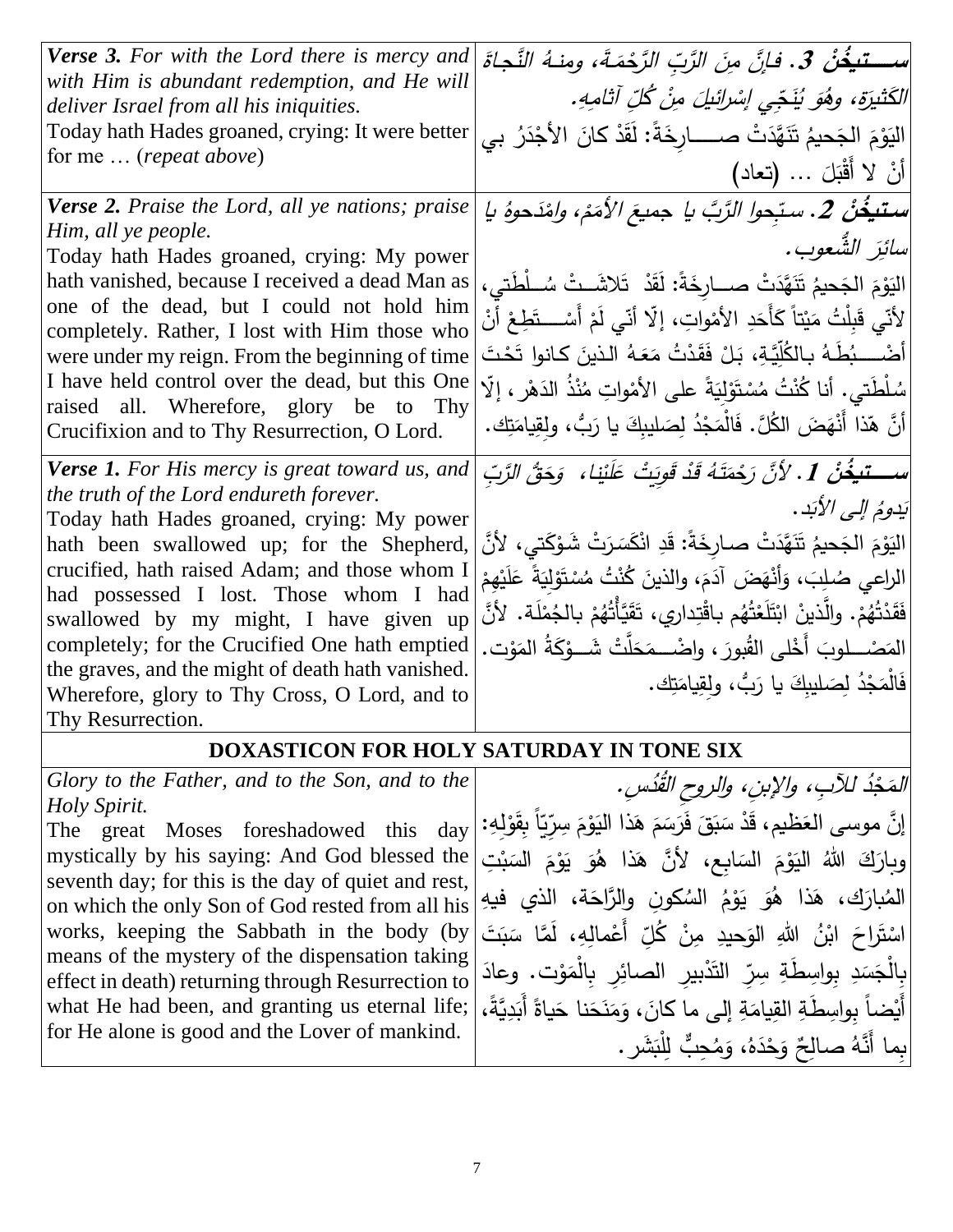### **THEOTOKION FOR THE RESURRECTION IN TONE ONE**

*Both now and ever, and unto ages of ages. Amen.* Let us sing the praises of Mary the Virgin, Door of Heaven, glory of all the world, sprung forth from man, who also didst bear the Lord; the song of the bodiless powers, and the enriching of the faithful; for she revealed herself as Heaven and the Temple of the Godhead. She destroyed the bulwarks of enmity and ushered in peace and did throw open the Kingdom. Wherefore, in that we possess this confirmation of our Faith, we have a defender, even the Lord Who was born of her. Be bold, therefore, be bold, ye people of God, for He, the All-powerful, will vanquish all your enemies.

الآنَ وكُلَّ أُوانٍ وإلى دَهْرِ الداهِرينِ. آمين. ْ لِنُسَبِّحْ مَرْيَمَ البَتول، مَجْدَ العالَمِ بِأَسْرِهِ، المُفْرَعَةَ مِنْ |<br>ي **ٔ** َ :<br>ا **ٔ** ً<br>ً ْ <u>ء</u> <u>:</u> زَرْعٍ بَشَرِيٍّ، والوالِدَةَ السَيِّد، البابَ السَماوِيِّ، تَسْبيحَ .<br>أ <u>أ</u> .<br>-ً<br>ب **∶** َ  $\tilde{\phantom{0}}$ ْ غَيْرِ المُتَجَسِّمينَ، وجَمالَ المُؤْمِنين. لأنَّها ظَهَرَتْ | **ٔ** .<br>- $\overline{\phantom{a}}$  $\ddot{\phantom{0}}$  $\epsilon$ سَماءً وَهَيْكَلاً لِلَّاهوت، وَهَدَمَتْ سِياجَ العَداوَةِ|<br>سيد العَداوَةِ| ا<br>ا ا<br>أ َ ੍ َ **ء** تَوَسِّط،<br>ِ ٔ ِت الم َب ل ت اج َة و ال َّسالم ، َ َضه ِعو ِت َح ت ف و .<br>ا <u>َ</u>  $\ddot{\phantom{0}}$ ْ ا<br>ا ــ<br>-<br>-َ َ المَلَكوت. فَلْنَتَشَبَّتْ بِهِا، إذْ هِيَ مِرْساةٌ لِلإيمانِ، وَلْنَتَّخِذِ | .<br>∙ َ َ الرَّبَّ مَوْلودَها عاضِداً إيَّانا. فَتَشَجَّعِ الآنَ وَثِقْ يا شَعْبَ |<br>ا <u>ٔ</u> **ٔ** َ **∶** الله، لأَنَّهُ يُقاتِلُ أَعْداءَنا، بِما أَنَّهُ عَلَى كُلِّ شَيْءٍ قَدير . **ء**<br>• **ٔ** َ **ٔ** 

## **THE HOLY ENTRANCE**

*(While the Doxasticon is chanted, the following dialogue occurs QUIETLY as the clergy make the entrance with the GOSPEL BOOK, not the censer.)*

> ْ َ

َ

**Deacon:** Let us pray to the Lord. Lord, have mercy.

**Priest:** O Master, Lord our God, Who hast appointed in Heaven orders and hosts of angels and archangels for the service of Thy glory: Cause that with our entrance there may be an entrance of holy angels serving with us and glorifying thy goodness. For unto Thee are due all glory, honor and worship: to the Father, and to the Son, and to the Holy Spirit; now and ever, and unto ages of ages. Amen.

**الكاهن:** أَيُّها السيِّدُ الرَّبُّ إلهُنا، يا مَنْ أقمْتَ في ً<br>ٌ السَّماواتِ طَعَماتٍ، وجُنودَ مَلائِكَةٍ، ورؤساءَ مَلائِكَةٍ<br>م ا<br>ا َ لِخِدْمَةِ مَجْدِكَ، إِجْعَلْ دُخولَنا مَقْروناً بِدُخولِ مَلائِكَةٍ .<br>-<br>-**ٔ :** ֡֡<u>֡</u> َ َ ا<br>ا قِدّيسينَ يُشارِكونَنا في الخِدْمَةِ ويُمَجِّدونَ مَعَنا| َ َ ا<br>ا َ َ صَلاحَكَ. لأَنَّهُ يَنْبَغي لَكَ كُلُّ تَمْجِيدٍ وإِكْرامٍ وسُجودٍ،<br>. ا<br>ا <u>بّ</u> َ ֡<u>֚</u>ׇׇ֖֖֚֚֡ .<br>با أَيُّها الآبُ والابنُ والروحُ الْقُدُسُ، الآنَ وكُلَّ أُوانٍ وإِلَى .<br>-دهِر الدا هرين. آمين.

**الشَّم** إلى الَّر . **اس:** م ْح ب ار ب. يار ْطل ن ِ

َ **:** 

*(The clergy process to the center of the solea and recite this next dialogue QUIETLY.)*

| <b>Deacon:</b> Bless, father, the holy entrance. | الشعَّاس: باركْ يا سَيّدُ الدُخولَ المُقَدَّس.                                                             |
|--------------------------------------------------|------------------------------------------------------------------------------------------------------------|
| always, now and ever and unto ages of ages.      | الكاهن: مُباركٌ هو دُخولُ قِدِّيسيكَ كُلَّ حين، الآنَ   Priest: Blessed is the entrance to thy holy place, |
| Amen.                                            | وكلَّ أُوانِ، وإِلَى دهرِ الداهرينِ. آمين.                                                                 |

*(After the choir has finished, the following is said ALOUD.)*

| Deacon: Wisdom! Let us attend! | الشمَّاس: الحكْمَة! فلْنَستقم!                                                                                 |
|--------------------------------|----------------------------------------------------------------------------------------------------------------|
| <b>O GLADSOME LIGHT</b>        | يا نوراً بهيَّاً                                                                                               |
|                                | الجوق: يا نوراً بهيَّأ لِقُدْس مَجْدِ الآبِ الذي لا يَموتُ، Choir: O gladsome Light of the holy glory of the ا |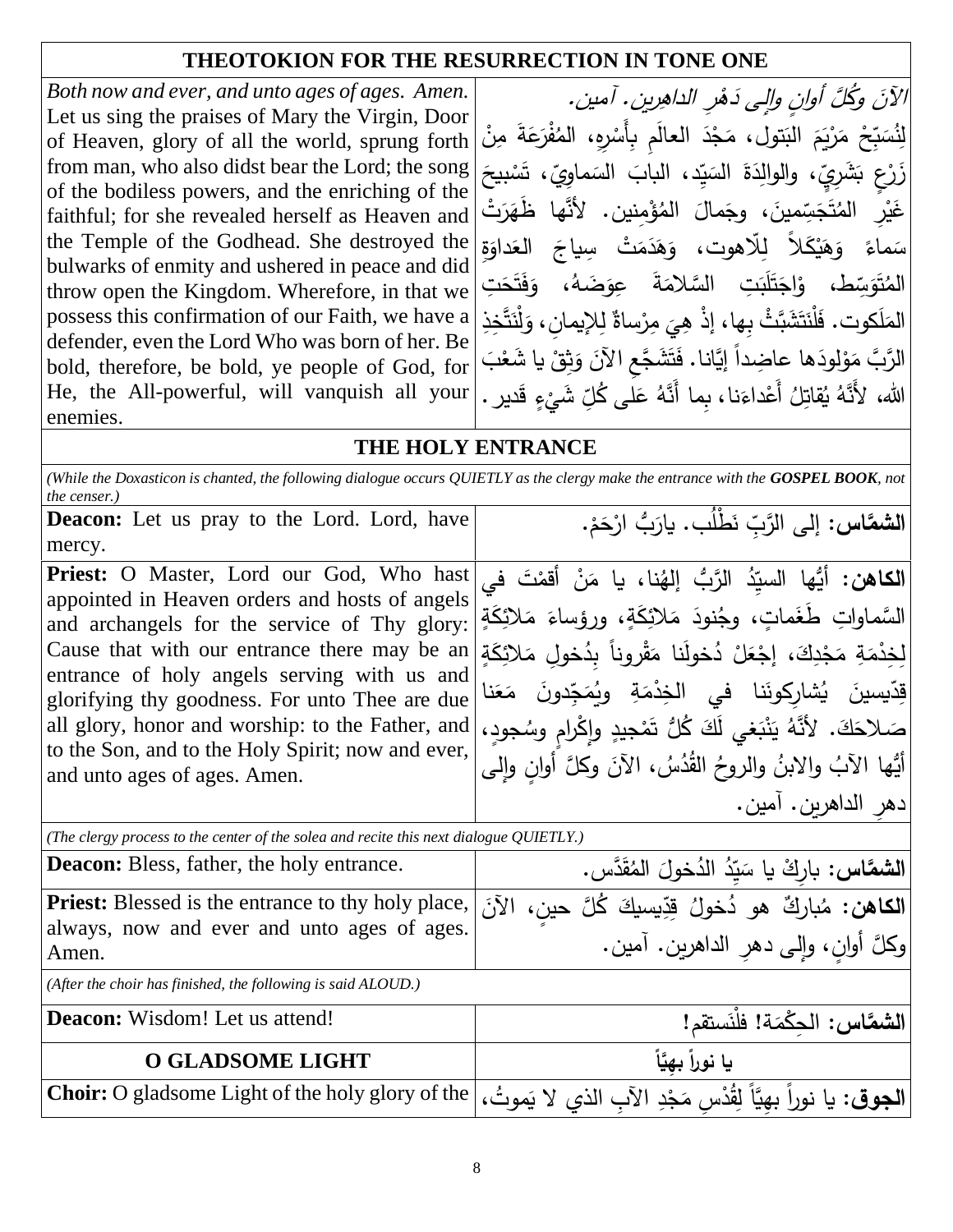immortal, heavenly, holy and blessed Father: O Jesus Christ. Lo now that we have come to the setting of the sun, as we behold the evening light, we hymn Thee: Father, Son, and Holy Spirit, God. Meet it is for Thee at all times to be magnified by joyous voices, O Son of God and Giver of life. Wherefore the whole world doth glorify Thee.

.<br>-<br>-السَّماويُّ، القَدَّوسُ، المَغْبوط، يا يَسوعُ المَسيحِ. إذ قَدْ<br>مَسْ ا<br>ا .<br>د ا<br>ا بَلَغْنا إلى غُروبِ الشَّمْسِ، ونَظَرْنا نوراً مَسائياً، نُسَبِّحُ .<br>د ً<br>أ َ .<br>ب َ ؙ الآبَ والإِبْنَ والروحَ القُدُسَ الإِلهَ. فَيا ابْنَ اللهِ المُعْطـي<br>-َ َ  $\overline{\phantom{0}}$  $\ddot{\phantom{0}}$ الحَياةَ، إنَّكَ لَمُسْتَحِقٌّ فِي سائِرِ الأَوْقاتِ أَنْ تُسَبَّحَ<br>مَّامَنِينَ الْمَسْتَحِقُّ فِي سائِرِ الأَوْقاتِ أَنْ تُسَبَّحَ ً<br>أ .<br>-؛<br>' ــّ<br>-ْ بِأَصْواتٍ بارَّةٍ، لِذلِكَ العالَمُ لَكَ يُمَجِّد. ا<br>ا .<br>أ َ

• *No Daily Prokeimenon is sung, and the Readings are immediately begun.*

#### **THE OLD TESTAMENT READINGS The First Passage**

|                |                                                                                                                                                                                                                                                                                                                                                                                                                                                                                                                                                                                                                                                                                                                                                                                                                                                                                                   | The First Passage                                                                                                                                                                                                                                                                                                                                                                                                                                                                                                                                                                                                                                                                                                                               |
|----------------|---------------------------------------------------------------------------------------------------------------------------------------------------------------------------------------------------------------------------------------------------------------------------------------------------------------------------------------------------------------------------------------------------------------------------------------------------------------------------------------------------------------------------------------------------------------------------------------------------------------------------------------------------------------------------------------------------------------------------------------------------------------------------------------------------------------------------------------------------------------------------------------------------|-------------------------------------------------------------------------------------------------------------------------------------------------------------------------------------------------------------------------------------------------------------------------------------------------------------------------------------------------------------------------------------------------------------------------------------------------------------------------------------------------------------------------------------------------------------------------------------------------------------------------------------------------------------------------------------------------------------------------------------------------|
| Deacon:        | Wisdom!                                                                                                                                                                                                                                                                                                                                                                                                                                                                                                                                                                                                                                                                                                                                                                                                                                                                                           | ال <b>شمّاس :</b> حِكْمَةٌ.                                                                                                                                                                                                                                                                                                                                                                                                                                                                                                                                                                                                                                                                                                                     |
| <b>Reader:</b> | The reading from Genesis. $(1:1-13)$                                                                                                                                                                                                                                                                                                                                                                                                                                                                                                                                                                                                                                                                                                                                                                                                                                                              | القارئ: قِراءَةٌ مِنْ كِتابِ النَّكْوِينِ.                                                                                                                                                                                                                                                                                                                                                                                                                                                                                                                                                                                                                                                                                                      |
| Deacon:        | Let us attend!                                                                                                                                                                                                                                                                                                                                                                                                                                                                                                                                                                                                                                                                                                                                                                                                                                                                                    | الشماس: لِنُصْـغ.                                                                                                                                                                                                                                                                                                                                                                                                                                                                                                                                                                                                                                                                                                                               |
|                | <b>Reader:</b> In the beginning, God created the heaven<br>and the earth. Now the earth was invisible, and as<br>yet unfinished: and darkness was upon the deep.<br>And the Spirit of God moved over the water. And<br>God said: Let there be light: and there was light.<br>And God saw the light, that it was good: and God<br>divided between the light and between the<br>darkness. And God called the light Day, and the<br>darkness He called Night. And there was evening,<br>and there was morning: one day. And God said:<br>Let there be a firmament in the midst of the water:<br>and let it divide between the water and the water:<br>and it was so. And God made the firmament: and<br>God divided between the water which was under<br>the firmament and between the water which was<br>above the firmament. And God called the<br>firmament Heaven: and God saw that it was good. | ا <b>لقـارئ:</b> فِي الْبَدْءِ خَلَقَ اللهُ السَّـــمَـاوَاتِ وَالأَرْضَ.<br>وَكَـانَـتِ الأَرْضُ خَرِبَـةً وَخَـالِيَـةً، وَعَلَى وَجْـهِ الْغَمْرِ<br>ظُلْمَـةٌ، وَرُوحُ اللهِ يَرِفُ عَلَى وَجْـهِ الْمِيَـاهِ. وَقَـالَ اللهُ:<br>«لِيَكُنْ نُورٌ »، فَكَانَ نُورٌ . وَزَأَى اللهُ النُّورَ  أَنَّهُ حَسَــنٌ .<br>وَفَصَــلَ اللّهُ بَيْنَ النُّورِ وَالظُّلْمَةِ. وَدَعَا اللّهُ النُّورَ نَهَارًا،<br>وَالظُّلْمَةُ دَعَاهَا لَيْلاً. وَكَانَ مَسَـاءٌ وَكَانَ صَــبَاحٌ يَوْمًا<br>وَاحِدًا. وَقَالَ اللَّهُ: «لِيَكُنْ جَلَدٌ فِى وَسَطِ الْمِيَاهِ. وَلْيَكُنْ<br>فَاصِلاً بَيْنَ مِيَاهٍ وَمِيَاهٍ». فَعَمِلَ اللهُ الْجَلَدَ، وَفَصَلَ بَيْنَ<br>الْمِيَاهِ الَّتِى تَحْتَ الْجَلَدِ وَالْمِيَاهِ الَّتِى فَوْقَ الْجَلَدِ. وَكَانَ |
|                | And there was evening, and there was morning: the<br>second day. And God said, Let the water under the<br>heaven be gathered together into a single<br>congregation, and let the dry land be visible: and it<br>was so. And it came to pass that the water under                                                                                                                                                                                                                                                                                                                                                                                                                                                                                                                                                                                                                                  | كَذلِكَ. وَدَعَا اللهُ الْجَلَدَ سَـــمَاءً. وَكَانَ مَسَـــاءٌ وَكَانَ<br>صَـــــبَاحٌ يَوْمًا ثَانِيًا. وَقَالَ اللّهُ: «لِتَجْتَمِعِ الْمِيَاهُ تَحْتَ<br>السَّــمَاءِ إِلَى مَكَانِ وَاحِدٍ، وَلْتَظْهَرِ الْيَابِسَــةُ». وَكَانَ                                                                                                                                                                                                                                                                                                                                                                                                                                                                                                          |
| the            | heaven was gathered together<br>into<br>congregations thereof, and the dry land appeared.<br>And God called the dry land Earth, and the bodies<br>of water He called Seas: and God saw that it was<br>good. And God said, Let the earth put forth pasture                                                                                                                                                                                                                                                                                                                                                                                                                                                                                                                                                                                                                                         | كَذلِكَ. وَدَعَا اللَّهُ الْيَابِسَةَ أَرْضَـا، وَمُجْتَمَعَ الْمِيَاهِ دَعَاهُ<br>بحَارًا. وَرَأَى اللهُ ذلِكَ أَنَّهُ حَسَــــنٌ. وَقَالَ اللهُ:  «لِتُنْبِتِ<br>الأَرْضُ عُشْبًا وَبَقْلاً يُبْزِرُ بِزْرًا، وَشَجَرًا ذَا شَرِ يَعْمَلُ                                                                                                                                                                                                                                                                                                                                                                                                                                                                                                     |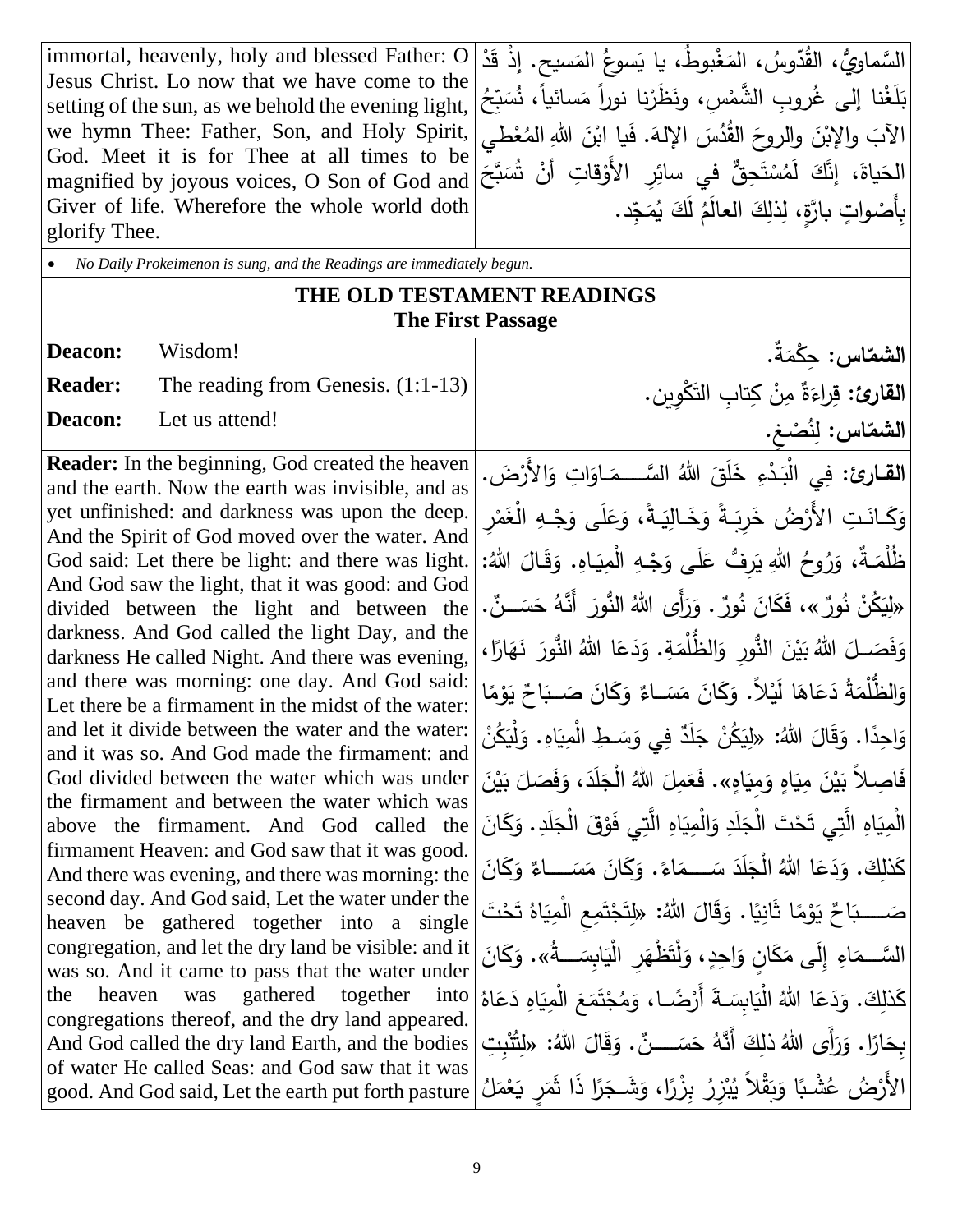of grass, sowing seed after his kind and after his likeness, and the fruit tree yielding fruit, whose seed is in itself, after his kind, upon the earth: and it was so. And the earth brought forth pasture of grass, sowing seed after his kind and after his likeness, and the fruit tree yielding fruit, whose seed is in itself, after his kind, upon the earth: and God saw that it was good. And there was evening, and there was morning: the third day.

ثَمَرًا كَجِنْسِـــهِ، بِزْرُهُ فِيهِ عَلَى الأَرْضِ». وَكَانَ كَذلِكَ. َ <u>َ</u> َ َ .<br>ا َ فَأَخْرَجَتِ الأَرْضُ عُشْــبًا وَبَقْلاً يُبْزِرُ بِزْرًا كَجِنْسِـــهِ، َ ْ ابا<br>ا َ ْ وَشَجَرًا يَعْمَلُ ثَمَرًا بِزْرُهُ فِيهِ كَجِنْسِهِ. وَرَأَى اللهُ ذلِكَ أَنَّهُ َ َ َ َ ا<br>ا ْ حَسَنٌ. وَكَانَ مَسَاءٌ وَكَانَ صَبَاحٌ يَوْمًا ثَالِثًا. ْ .<br>ا َ َ َ َ ً<br>ب ً<br>ً

|                                                  | and there was morning. the time day.                                                                                                                                                                                                                                                                                                                                                                                                                                                                                                                                                                                                                                                                                                                                                                                                                                                                                                                                                                                                                                                                                                                              |                                                                                                                                                                                                                                                                                                                                                                                                                                                                                                                                                                                                                                                                                                                                                                                                                                                                                                                                                                                                                                                                                                                                                                                                                                              |
|--------------------------------------------------|-------------------------------------------------------------------------------------------------------------------------------------------------------------------------------------------------------------------------------------------------------------------------------------------------------------------------------------------------------------------------------------------------------------------------------------------------------------------------------------------------------------------------------------------------------------------------------------------------------------------------------------------------------------------------------------------------------------------------------------------------------------------------------------------------------------------------------------------------------------------------------------------------------------------------------------------------------------------------------------------------------------------------------------------------------------------------------------------------------------------------------------------------------------------|----------------------------------------------------------------------------------------------------------------------------------------------------------------------------------------------------------------------------------------------------------------------------------------------------------------------------------------------------------------------------------------------------------------------------------------------------------------------------------------------------------------------------------------------------------------------------------------------------------------------------------------------------------------------------------------------------------------------------------------------------------------------------------------------------------------------------------------------------------------------------------------------------------------------------------------------------------------------------------------------------------------------------------------------------------------------------------------------------------------------------------------------------------------------------------------------------------------------------------------------|
|                                                  |                                                                                                                                                                                                                                                                                                                                                                                                                                                                                                                                                                                                                                                                                                                                                                                                                                                                                                                                                                                                                                                                                                                                                                   | <b>The Second Passage</b>                                                                                                                                                                                                                                                                                                                                                                                                                                                                                                                                                                                                                                                                                                                                                                                                                                                                                                                                                                                                                                                                                                                                                                                                                    |
| Deacon:                                          | Wisdom!                                                                                                                                                                                                                                                                                                                                                                                                                                                                                                                                                                                                                                                                                                                                                                                                                                                                                                                                                                                                                                                                                                                                                           | الشَمَّاس: حِكْمَةٌ!                                                                                                                                                                                                                                                                                                                                                                                                                                                                                                                                                                                                                                                                                                                                                                                                                                                                                                                                                                                                                                                                                                                                                                                                                         |
| <b>Reader:</b>                                   | The reading from the book of Jonah.<br>(its entirety)                                                                                                                                                                                                                                                                                                                                                                                                                                                                                                                                                                                                                                                                                                                                                                                                                                                                                                                                                                                                                                                                                                             | ا <b>لقارئ:</b> قِراءَةٌ مِنْ كِتابِ يونانَ النَبِيِّ.                                                                                                                                                                                                                                                                                                                                                                                                                                                                                                                                                                                                                                                                                                                                                                                                                                                                                                                                                                                                                                                                                                                                                                                       |
| Deacon:                                          | Let us attend!                                                                                                                                                                                                                                                                                                                                                                                                                                                                                                                                                                                                                                                                                                                                                                                                                                                                                                                                                                                                                                                                                                                                                    | الشَمَّاس: لِنُصْغ!                                                                                                                                                                                                                                                                                                                                                                                                                                                                                                                                                                                                                                                                                                                                                                                                                                                                                                                                                                                                                                                                                                                                                                                                                          |
| (Chapter 1)                                      |                                                                                                                                                                                                                                                                                                                                                                                                                                                                                                                                                                                                                                                                                                                                                                                                                                                                                                                                                                                                                                                                                                                                                                   | (الإصْحاحُ الأوَّل)                                                                                                                                                                                                                                                                                                                                                                                                                                                                                                                                                                                                                                                                                                                                                                                                                                                                                                                                                                                                                                                                                                                                                                                                                          |
|                                                  | Reader: The word of the Lord came to Jonah,<br>the son of Amathi, saying: Arise and journey to<br>Nineveh the great city, and preach in it, because<br>the cry of its wickedness has gone up before me.<br>And Jonah arose to flee to Tharsis from the face<br>of the Lord; and he went down to Joppa and<br>found a boat bound for Tharsis, and he paid the<br>fare, and boarded it, to sail with them to Tharsis<br>from the face of the Lord. And the Lord raised a<br>great wind on the sea; and there came a great<br>storm on the sea, and the boat was in danger of<br>breaking up. And the sailors were afraid and each<br>cried to his god, and they threw the cargoes that<br>were in the boat into the sea to lighten it of them.<br>But Jonah had gone down into the hold of the<br>boat and was sleeping and snoring. And the<br>captain approached him and said to him: Why are<br>you snoring? Arise, and call on your God,<br>perhaps God will save us, and we may not perish.<br>And each one said to his neighbor: Come, let us<br>cast lots, and let us find out for what reason this<br>evil is upon us. And they cast lots, and the lot fell | ا <b>لقارِئ:</b> وَصَارَ قَوْلُ الرَّبِّ إِلَى يُونَانَ بْنِ أَمِتَّايَ قَائِلاً:<br>«قُمِ اذْهَبْ إِلَى نِينَوَى الْمَدِينَةِ الْعَظِيمَةِ وَنَادِ عَلَيْهَا،<br>لأَنَّهُ قَدْ صَـعِدَ شَرُّهُمْ أَمَامِي». فَقَامَ يُونَانُ لِيَهْرُبَ إِلَى<br>تَرْشِـــيشَ مِنْ وَجْهِ الرَّبِّ، فَنَزَلَ إِلَى يَافَا وَوَجَدَ سَــفِينَةً<br> ذَاهِبَةً إِلَى تَرْشِــــيشَ، فَدَفَعَ أَجْرَتَهَا وَنَزَلَ فِيهَا، لِيَذْهَبَ<br>مَعَهُمْ إِلَى تَرْشِيشَ مِنْ وَجْهِ الرَّبِّ. فَأَرْسَلَ الرَّبُّ ربحًا<br>شَــدِيدَةً إِلَى الْبَحْرِ ، فَحَدَثَ نَوْءٌ عَظِيمٌ فِي الْبَحْرِ حَتَّى<br>كَادَتِ السَّفِينَةُ تَتْكَسِرُ . فَخَافَ الْمَلاَّحُونَ وَصَرَخُوا كُلُّ<br>وَاحِدٍ إِلَى إِلهِهِ، وَطَرَحُوا الأَمْتِعَةَ الَّتِي فِي السَّفِينَةِ إِلَى<br>الْبَحْرِ لِيُخَفِّفُوا عَنْهُمْ. وَأَمَّا يُونَـانُ فَكَـانَ قَدْ نَزَلَ إِلَى<br>جَوْفِ السَّـفِينَةِ وَاضْـطَجَعَ وَنَامَ نَوْمًا ثَقِيلاً. فَجَاءَ إِلَيْهِ<br>رَئِيسُ النُّوتِيَّةِ وَقَالَ لَهُ: «مَا لَكَ نَائِمًا؟ قُم اصْــرُخْ إِلَى<br>إِلهِكَ عَسَــــِي أَنْ يَفْتَكِرَ  الإِلهُ فِينَا فَلاَ نَهْلِكَ». وَقَالَ<br>بَعْضُــهُمْ لِبَعْضٍ: «هَلُمَّ نُلْقِي قُرَعًا لِنَعْرِفَ بِسَـبَبِ مَنْ<br>هذِهِ الْبَلِيَّةُ». فَأَلْقُوا قُرَعًا، فَوَقَعَتِ الْقُرْعَةُ عَلَى يُونَانَ. |
| on Jonah. And they said to him: Tell us for what |                                                                                                                                                                                                                                                                                                                                                                                                                                                                                                                                                                                                                                                                                                                                                                                                                                                                                                                                                                                                                                                                                                                                                                   | فَقَالُوا لَهُ: «أَخْبِرْنَا بِسَبَبِ مَنْ هذِهِ الْمُصِيبَةَ عَلَيْنَا؟ مَا                                                                                                                                                                                                                                                                                                                                                                                                                                                                                                                                                                                                                                                                                                                                                                                                                                                                                                                                                                                                                                                                                                                                                                 |
|                                                  | reason this evil is upon us. What is your work?<br>Where have you come from? And where are you<br>going? And from what country and from people                                                                                                                                                                                                                                                                                                                                                                                                                                                                                                                                                                                                                                                                                                                                                                                                                                                                                                                                                                                                                    | هُوَ عَمَلُكَ؟ وَمنْ أَيْنَ أَتَيْتَ؟ مَا هِيَ أَرْضُكَ؟ وَمنْ أَيِّ                                                                                                                                                                                                                                                                                                                                                                                                                                                                                                                                                                                                                                                                                                                                                                                                                                                                                                                                                                                                                                                                                                                                                                         |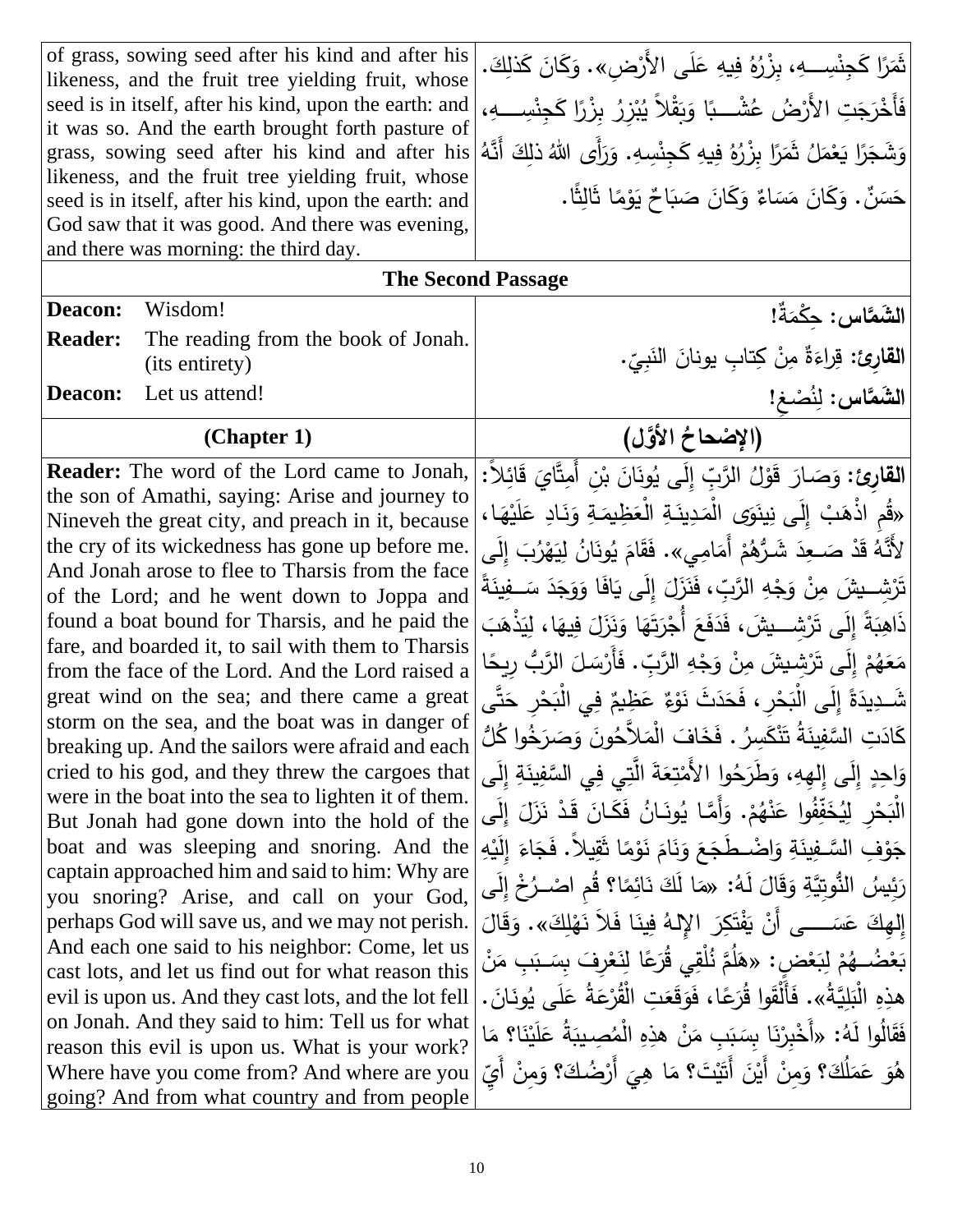are you? And he said to them: I am a servant of the Lord, and I worship the Lord, the God of heaven, who made the sea and the dry land. And the men feared with a great fear, and they said to him: Why did you do this? Because the men knew that he was fleeing from the face of the Lord, because he had told them; and they said to him: What are we to do with you, and so the sea will become calm for us? Because the sea was rising and raising an even greater storm. And Jonah said to them: Take me, and throw me into the sea, and the sea will become calm for you; because I know that it is because of me that this great storm is upon you. And the men were striving to return to land, and they could not, because the sea rose ever higher against them. And they cried out to the Lord and said: Let it not be, Lord; let us not perish because of the soul of this person, and do not bring on us just blood; because you, Lord, have done as you wished. And they took Jonah and threw him into the sea and the sea ceased from its raging. And the men feared the Lord with a great fear, and they sacrificed a sacrifice to the Lord, and they vowed vows.

**(Chapter 2)** And the Lord had ordered a great whale to swallow down Jonah; and Jonah was in the belly of the whale for three days and three nights. And Jonah prayed to the Lord his God and said: I cried to the Lord my God in my trouble: and he heard me; from the bowels of hell my cry; you heard my voice. You cast me into the depths of the heart of the sea: and rivers surrounded me. All your billows and your waves passed over me. And I said: I have been thrust from your eyes; shall I look again towards your holy temple. Water encompassed me, even to my soul: the final deep closed round me. My head went down to the clefts of the mountains. I descended into the earth, whose bars are eternal barriers. Let my life come up from corruption to

ِ ائ ا خ أَن ي، و ٌّ ِ ان ْر ِعب ا »أَن م َه ل ال َق ْ َت؟« ف ٍب أَن َ ع َ شَّ ٌف مِن َ .<br>. َ ُر<br>ہ َ ْ  $\overline{\phantom{a}}$ .<br>م ْ الرَّبِّ إِلهِ السَّـمَاءِ الَّذِي صَــنَعَ الْبَحْرَ وَالْبَرَّ ». فَخَافَ َ .<br>أ َ .<br>م  $\zeta$ ِ<br>و ا<br>ا الرِّجَالُ خَوْفًا عَظِيمًا، وَقَالُوا لَهُ: «لِمَاذَا فَعَلْتَ هذَا؟»<br>كَيْفَتْ الْجَمَالُ اللَّهُ مِنْ الْجَمَع <u>ا</u> َ ا<br>ا َ َ <u>ء</u> ْ فَإِنَّ الرِّجَالَ عَرَفُوا أَنَّهُ هَارِبٌ مِنْ وَجْهِ الرَّبِّ، لأَنَّهُ<br>ءَ **ٔ** َ <u>ئي</u> .<br>م أَخْبَرَهُمْ. فَقَالُوا لَهُ: «مَاذَا نَصْـــنَعُ بِكَ لِيَسْـــكُنَ الْبَحْرُ ْ .<br>-ْ .<br>أ ا<br>. ا<br>ا عَذَّا؟» لأَنَّ الْبَحْرَ كَانَ يَزْدَادُ اضْــــطِرَابًا. فَقَالَ لَهُمْ:<br>مِنْ ْ  $\overline{\phantom{a}}$ .<br>م َ .<br>أ :<br>. ـَـٰ َ َ «خُذُونِي وَاطْرَحُونِي فِي الْبَحْرِ ۖ فَيَسْــكُنَ الْبَحْرُ ۚ عَنْكُمْ،<br>أَيَـثُـدُونِي وَاحْزَ ْ ء<br>. .<br>. ْ <u>ہ</u> ْ » م ك َي ل ع ِظيم اْلع ء َذا النَّو ِبي هَّ ب ِبسَََََََََََََّّّّّّّّّّّّّ أَنََّّه ٌ م ِ ال َ ِي عَّ ألَنَّن . ْ ֦֧<u>֦</u> ء<br>ّ َ ْ .<br>ا **ـ** ْ وَلِكِنَّ الرِّجَالَ جَذَفُوا لِيُرَجِّعُوا السَّـــفِينَـةَ إِلَى الْبَرِّ فَلَمْ <u>ہ</u> **∶** يَسْــتَطِيعُوا، لأَنَّ الْبَحْرَ كَانَ يَزْدَادُ اضْـــطِرَابًا عَلَيْهِمْ.<br>. ْ <u>ٔ</u> َ َ .<br>-:<br>: <u>َ</u>ّ ا<br>ا .<br>م ْ <u>:</u> فَصَــــرَخُوا إِلَـي الرَّبِّ وَقَالُوا: «آهِ يَا رَبُّ، لاَ نَهْلِكْ مِنْ<br>ءَ  $\triangleleft$ َ  $\ddot{=}$ َ َ الَ ِل، و َذا الَّرجََّّ ِس هََّّ ف َ ِل ن أَجََّّ ا، ً ِري ََّّ ا ب ً َمََّّ ا د نََّّ َي ل ْ ع ل عََّّ َج ت َ **ٔ** ≏<br>: ۱ .<br>ا ْ َ َ ֧֓<u>֓</u> .<br>ا ان ونَّ َ ذوا ي َّم أَخَّ ْ َت«. ث َّ ِ ا شَََََََََََََّّّّّّّّّّّّّ َمَّ َت ك لَّ َع ب ف َ ا ر َ يَّ َ ألَنََّّك ا<br>ا ا<br>۔ <u>ا</u> َ وَطَرَحُوهُ فِي الْبَحْرِ ، فَوَقَفَ الْبَحْرُ ۚ عَنْ هَيَجَانِهِ. فَخَافَ َ ֪֪֪֪֧֚֝֝֝֝֝֝֝֝֬֝֬֝֬֝֝֬֝֬֝֬֝֝֬֝֬֝֝֬֝֟֝֟֓֝֬֝֬֝֝֬֝֬֝֓֟֓֬֝֬֝֓֝֬֝֬֝֬֝֝<br>֧֝֝֝ ى<br>ئ َ ءِ<br>پ <u>ٔ</u> ِ<br>; الرِّجَالُ مِنَ الرَّبِّ خَوْفًا عَظِيمًا، وَذَبَحُوا ذَبِيحَةً لِلرَّبِّ<br>. َ َ <u>ء</u> ْ وَنَذَرُوا نُذُورًا. وَأَمَّا الرَّبُّ فَأَعَدَّ حُوتًا عَظِيمًا لِيَبْتَلِعَ<br>.  $\zeta$ <u>َ</u> ْبَاءِ<br>پا ֖֖֖֖֖֖֝<br>֧֪֪֪֪֪֪֪֪֧֦֖֝֝֓֝֝֝֝֝֓֝֬֝֓֝֬֝֬֝֓֟֓֟֓֬֝֓֟֓֬֝֓֬֝֓֬֝֓֝<br>֧֪֧֧֪֧֪֧֝֝֓֝֬֝֓֬֝֬֝֬֝֓֬֝֬֝֓֝֬֝֓ <u>م</u> <u>م</u> َ َ يُونَـانَ. فَكَـانَ يُونَـانُ فِي جَوْفِ الْحُوتِ ثَلاَثَـةَ أَيَّـامٍ ْ  $\ddot{.}$ ا<br>ا ال. َ َي َالَ َْ ل ث َ و

<u>:</u> (الإِصْـحاحُ الثاني) فَصَـلَّى يُونَانُ إِلَى الرَّبِّ إِلهِهِ مِنْ ا<br>ا َ ا<br>ا جَوْفِ الْحُوتِ، وَقَالَ: «دَعَوْتُ مِنْ ضِـــــــــوِّي الرَّبَّ، <u>ء</u>  $\overline{\phantom{a}}$ َ َ <u>ٔ</u> فَاسْتَجَابَنِي. صَــرَخْتُ مِنْ جَوْفِ الْهَاوِيَةِ، فَسَــمِعْتَ ً<br>ب  $\frac{1}{2}$  $\epsilon$ ْ ֺ֧<sup>ֺ</sup> َ ْ صَــــؤتِي. لأَنَّكَ طَرَحْتَنِي فِي الْعُمْقِ فِي قَلْبِ الْبِحَارِ ، َ ْ <u>بَ</u> ــ<br>-َ ؛<br>' فَأَكَاظَ بِي نَهْرٌ . جَازَتْ فَوْقِي جَمِيعُ تَيَّارَاتِكَ وَلُجَجِكَ. َ َ َ  $\frac{1}{2}$  $\ddot{\phantom{0}}$ ؛<br>'  $\ddot{\phantom{0}}$ فَقُلْتُ: قَدْ طُرِدْتُ مِنْ أَمَامِ عَيْنَيْكَ. وَلِكِنَّنِي أَعُودُ أَنْظُرُ َ َ َ ْ <u>م</u> ً<br>ً .<br>-إِلَى هَيْكَلِ قُدْسِكَ. قَدِ اكْتَنَفَتْنِي مِيَاهٌ إِلَى النَّفْسِ. أَحَاطَ َ <u>ٌ</u>  $\ddot{=}$ <u>:</u> .<br>م ا<br>ا <u>آ</u> <u>ّ</u> َ ֦֧<u>֦</u> بِي غَمْرٌ . الْتَفَّ عُشْـــبُ الْبَحْرِ بِرَأْسِــــي. نَزَلْتُ إِلَى ا<br>ا َ ْل .<br>م َ ْ أَسَـــافِلِ الْجِبَالِ. مَغَالِيقُ الأَرْضِ عَلَيَّ إِلَى الأَبَدِ. ثُمَّ .<br>ا  $\overline{a}$ َ .<br>ا َ ً<br>ً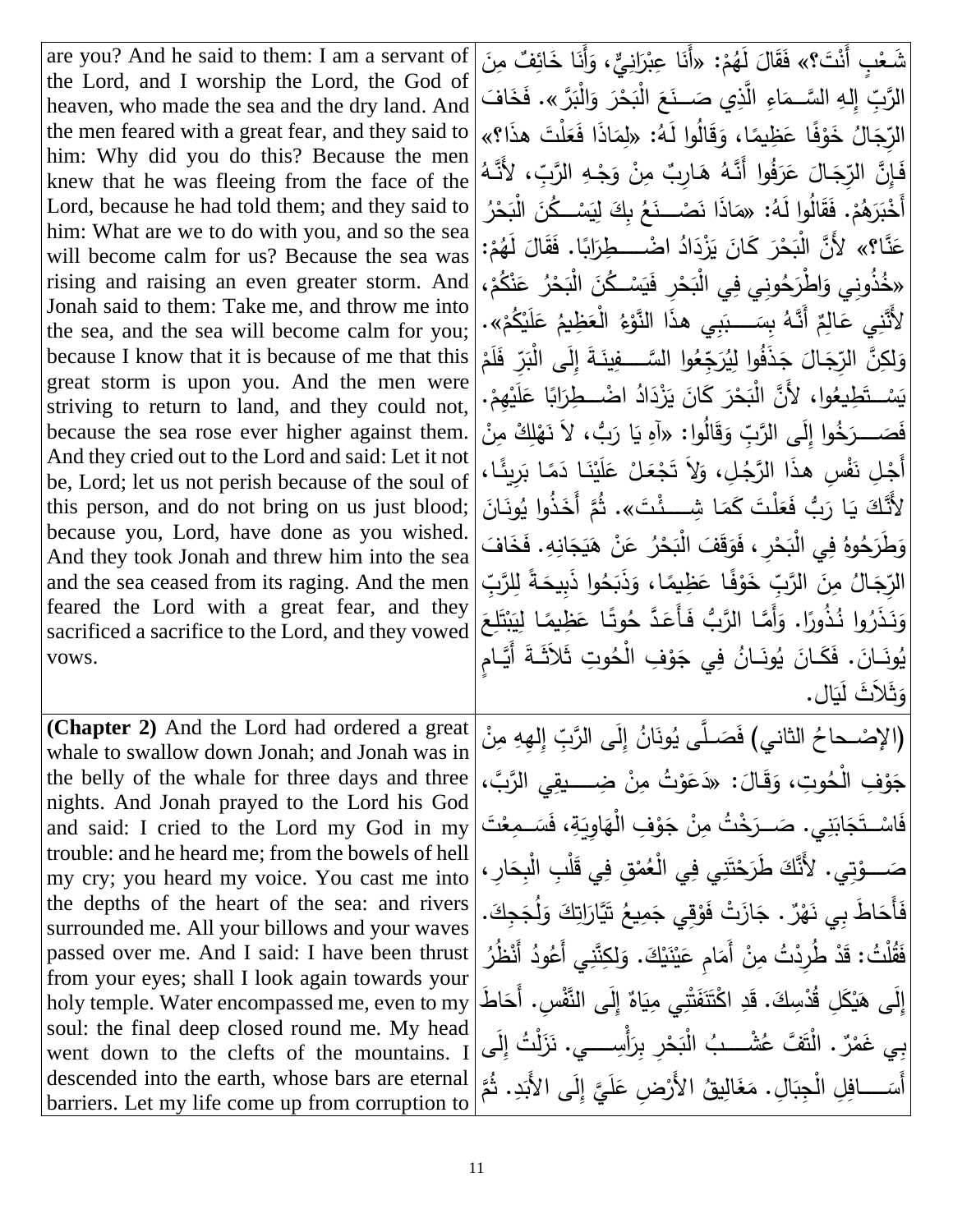you, O Lord my God. As my soul was departing from me I remembered the Lord; and let my prayer come to you, to your holy temple. Those who preserve vain and foolish things have forsaken their own Mercy. But I shall sacrifice to you with a voice of praise and confession; I will pay you. O Lord, whatever I have vowed, for my salvation. And the Lord ordered the whale; and it cast Jonah out upon the dry land.

**(Chapter 3)** And the word of the Lord came to Jonah a second time, saying: Arise and journey to Nineveh the great city, and preach in it in accordance with the previous word which I spoke to you. And Jonah arose and journeyed to Nineveh, as the Lord had told him. Now Nineveh was a great city to God, of about a three days journey. And Jonah began to journey into the city, about one day's journey, and he preached and said: Still three days and Nineveh will be overthrown. And the men of Nineveh believed God and proclaimed a fast, and dressed in sackcloth from the greatest of them to the least. And the word reached the king of Nineveh, and he rose from his throne, and took off his robe, and out on sackcloth, and sat on ashes. And there was a proclamation and a declaration in Nineveh from the king and from his nobles, saying: Humans and beasts, oxen and sheep are not to eat, not to pasture and not to drink water. So humans and beasts put on sackcloth and cried out insistently to God; and they turned away each from their wicked way and from the injustice in their hands, saying: Who knows if God will repent and be entreated and turn back from the anger of his rage, and we may not perish? And God saw their works, and that they had turned from their wicked ways, and God repented of the evil which he had said he would do to them, and he did not do it.

 $\frac{1}{\sqrt{2}}$ أَصْـــــعَدْتَ مِنَ الْوَهْدَةِ حَيَاتِي أَيُّهَا الرَّبُّ إِلْهِي. حِينَ  $\epsilon$ .<br>ا َ .<br>-<u>أُ</u> َ <u>َ</u> ا<br>ا أَعْيَتْ فِيَّ نَفْسِـي ذَكَرْتُ الرَّبَّ، فَجَاءَتْ إِلَيْكَ صَــلاَتِي َ **∶** ْ َ ك ي َ َى ه ِإل ون ك ْر ت ًة ي ب ِ اذ ك ِطيل ا أَب ون اع ر ي ين ِ ذ َّ َل . ا ِسك د ِل ق  $\frac{1}{1}$  $\frac{1}{\sqrt{2}}$ ــا<br>: ٔ. َ  $\overline{a}$ ٔ.  $\frac{1}{\sqrt{2}}$ َ  $\frac{1}{\sqrt{2}}$ َ .<br>.<br>. نِعْمَتَهُمْ. أَمَّا أَنَا فَبِصَــوْتِ الْحَمْدِ أَذْبَحُ لَكَ، وَأُوفِي بِمَا ا<br>ا َ َ ْ َ ْ َ َ ْ ْ بِّ الْخَلاَصُ». وَأَمَرَ الرَّبُ الْحُوتَ فَقَذَفَ .<br>م ا<br>ا َ نَذَرْتُـهُ. لِلرَّبِّ .<br>ا يُونَانَ إِلَى الْبَرِّ .

**ْ** (**الإِصْــحاحُ الثالِث) ثُمَّ صَـــارَ قَوْلُ الرَّبِّ ۚ إِلَى يُونَانَ** .<br>ا ْ .<br>م َ ثَانِيَةً قَائِلاً: «قُمِ اذْهَبْ إِلَى نِينَوَى الْمَدِينَةِ الْعَظِيمَةِ،<br>. ا<br>ا َ َ ا<br>ا **ٔ** وَذَادِ لَهَا الْمُنَادَاةَ الَّتِي أَنَا مُكَلِّمُكَ بِهَا». فَقَامَ يُونَانُ َ َ لّ َ .<br>ا َ  $\ddot{ }$ ا<br>ا مُ .<br>م وَذَهَبَ إِلَى نِينَوَى بِحَسَـــبِ قَوْلِ الرَّبِّ. أَمَّـا نِينَوَى <u>ٔ</u> َ َ فَكَانَتْ مَدِينَةً عَظِيمَةً لِلَّهِ مَسِــــيرَةَ ثَلاَثَةِ أَيَّامٍ. فَابْتَدَأَ<br>. :<br>ا ْ َ **ٔ** َ ا<br>ا ا<br>ا <u>ء</u> يُونَانُ يَدْخُلُ الْمَدِينَةَ مَسِـــيرَةَ يَوْمٍ وَاحِدٍ، وَنَادَى وَقَالَ:  $\overline{\phantom{0}}$ َ َ َ َ َ ؛<br>' .<br>با ا<br>ا َ َ ً<br>ً «بَعْدَ أَرْبَعِينَ يَوْمًا تَنْقَلِبُ نِينَوَى». فَآمَنَ أَهْلُ نِينَوَى ٍ<br>م <u>َ</u> <u>َ</u> ؛<br>. .<br>ا .<br>ب ْ ِ<br>ِ .<br>ا ا<br>ا َ بِاللهِ وَنَادَوْا بِصَـــوْمٍ وَلَبِسُـــوا مُسُـــوحًا مِنْ كَبِيرِهِمْ إِلَـى ْ  $\overline{a}$ ْ َ ا َ ؛<br>' َ صَــِغِيرِهِمْ. وَبَلَغَ الأَمْرُ ۖ مَلِكَ نِينَوَى، فَقَامَ عَنْ كُرْسِــيِّهِ **ٔ** مُ .<br>م َ ا<br>ا ا<br>ا  $\zeta$ ْ وَخَلَعَ رِدَاءَهُ عَنْهُ، وَتَغَطَّى بِمِسْحٍ وَجَلَسَ عَلَى الرَّمَادِ. ا<br>ا َ ا<br>ا ֺ֧<sup>ֺ</sup> َ ْ َ َ وَذُودِيَ وَقِيلَ فِي نِينَوَى عَنْ أَمْرِ الْمَلِكِ وَعُظَمَائِهِ َ ا<br>ب ْ <u>:</u> ا<br>ا قَائِلاً: «لاَ تَذُقِ النَّاسُ وَلاَ الْبَهَائِمُ وَلاَ الْبَقَلُ وَلاَ الْغَنَمُ َ .<br>و َ <u>َ</u> َ َ َ َ شَيْئًا. لاَ تَرْعَ وَلاَ تَشْرَبْ مَاءً. وَلْيَتَغَطَّ بِمُسُوحٍ النَّاسُ َ .<br>با َ َ **ٔ** َ ْ وَالْبَهَائِمُ، وَيَصْـرُخُوا إِلَى اللهِ بِشِّدَّةٍ، وَيَرْجِعُوا كُلُّ وَاحِدٍ َ .<br>م َ ا<br>ا عَنْ طَرِيقِهِ الرَّدِيئَةِ وَعَنِ الظُّلْمِ الَّذِي فِي أَيْدِيهِمْ، .<br>-ْ **:** <u>ء</u> َ َالَ ف ِبَّهِ َغضَََََََََََََّّّّّّّّّّّّّ ِ َ لْعَلَّ اللَّهَ يَعُودُ وَيَنْدَمُ وَيَرْجِعُ عَنْ حُمُوِّ َ :<br>. <u>ا</u> َبَا<br>أ َ نَهْلِـكَ». فَلَمَّـا رَأَى اللهُ أَعْمَـالَهُمْ أَنَّهُمْ رَجَعُوا عَنْ<br>.  $\triangleleft$ <u>:</u> ֺ֧<sup>ֺ</sup> ْ ْ ً<br>ً ْ َ طَرِيقِهِمِ الرَّدِيثَةِ، نَدِمَ اللهُ عَلَى الشَّــــرِّ الَّذِي تَكَلَّمَ أَنْ َ ا<br>ا .<br>-مُ َ يَصْنَعَهُ بِهِمْ، فَلَمْ يَصْنَعْهُ. ْ ْ َ ْ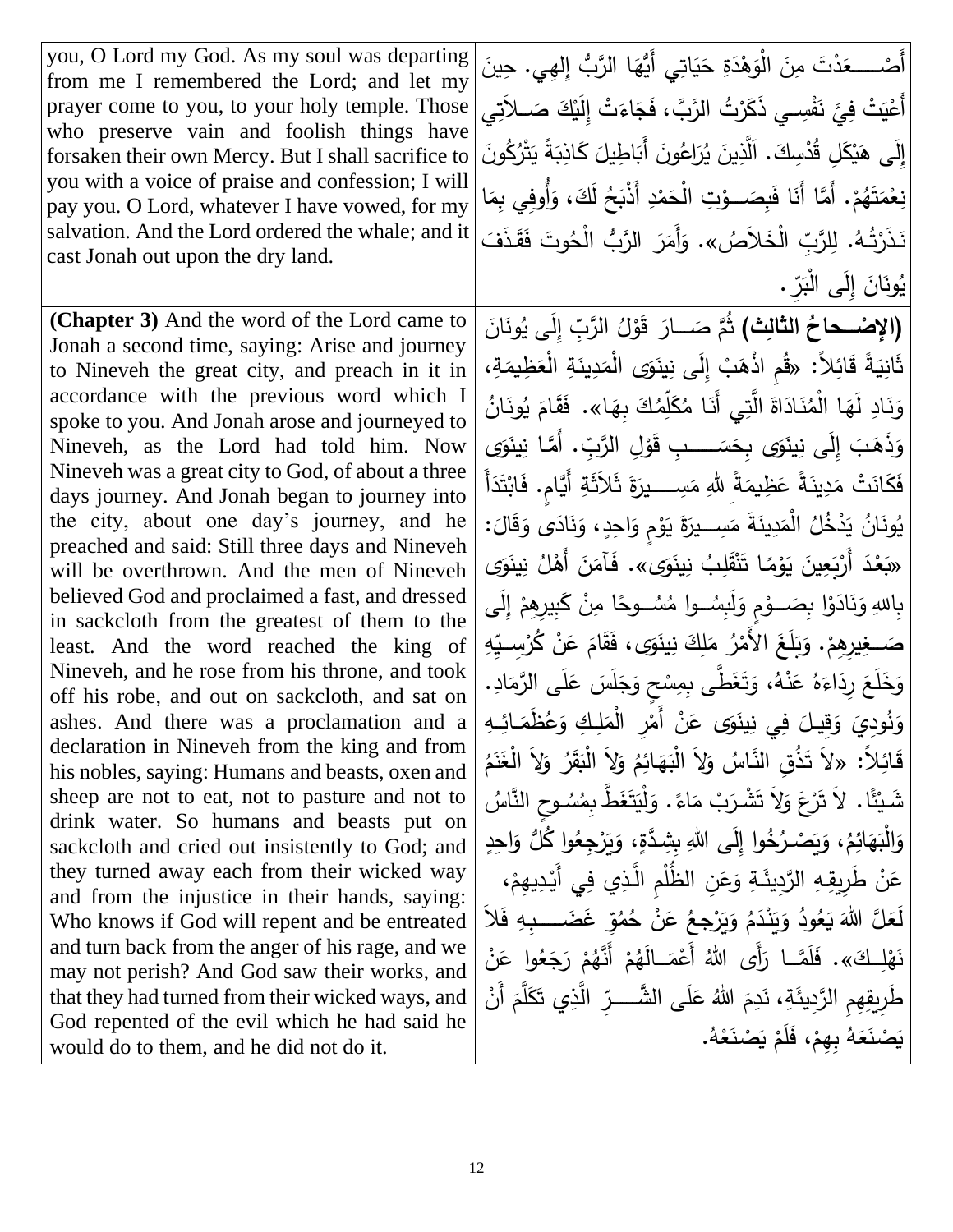**(Chapter 4)** And Jonah was very deeply grieved, and he was troubled, and he prayed to the Lord and said: Were not these my words when I was still in my land? Because of this I made haste to escape to Tharsis, because I knew that you are merciful, and pitying and long-suffering and full of mercy, and repent over evils. And now, Master, Lord, take my soul from me, for it is better for me to die than to live. And the Lord said to Jonah: Are you then so very grieved? And Jonah left the city, and sat down opposite the city, and made a tent for himself, and sat under it in the shade, until he should see what would happen to the city. And God gave orders to a gourd, and it came up over Jonah head, to be a shade for him above his head, to shade him from his troubles; and Jonah rejoiced with great joy at the gourd. And God gave orders to a worm at dawn on the morrow, and it smote the gourd and it withered up. And it came to pass that as soon as the sun had dawned that God gave orders to a burning east wind; and the sun beat down on Jonah's head; and he fainted and despaired of his soul, and said: It were better for me to die than live. And God said to Jonah: Are you then so very grieved over the gourd? And he said: I am very grieved, even to death. And the Lord said: You had pity for the gourd, for which you had suffered no evil, nor did you rear it; it came into being before night, and perished before night. And I, shall I not have pity for Nineveh the great city, in which dwell more than one hundred and twenty thousand people, who do not know their right hand or their left, and many animals.

**ْ** (**الإِصْـــِـحاحُ الزَّابِعِ) فَغَمَّ ذلِكَ يُونَانَ غَمَّا شَــــدِيدًا،** ا<br>ا َ ا َظ. َ ْغت ا َ َ ف ق ِ و ّ َى الَّرب َّى ِإل ل َ َصََََََََّّّّّّّّ ْ َس و َي ب، أَل ا ر ي ِ »آه ال َ َ  $\ddot{=}$  $\overline{\phantom{a}}$ هذَا كَلاَمِي إِذْ كُنْتُ بَعْدُ فِي أَرْضِي؟ لِذِلِكَ بَادَرْتُ إِلَى<br>\* َ َ .<br>ب ْ َ الْهَرَبِ إِلَى تَرْشِــــيشَ، لأَنِّي عَلِمْتُ أَنَّكَ إِلـهٌ رَؤُوفٌ َ َ َ **ـ** وَرَحِيمٌ بَطِيءُ الْغَضَـــــبِ وَكَثِيرُ الرَّحْمَةِ وَنَادِمٌ عَلَى َ <u>َ</u> َ ا<br>ا <u>ٔ</u> َ َ ً<br>أ َ الشَّرِّ . فَالآنَ يَا رَبُّ، خُذْ نَفْسِي مِنِّي، لأَنَّ مَوْتِي خَيْرٌ َ ْ ً<br>ً <u>َ</u> مِنْ حَيَاتِي». فَقَالَ الرَّبُ: «هَلِ اغْتَظْتَ بِالصَّوَابِ؟». ءِ<br>، <u>بَ</u> ر<br>ن  $\overline{\phantom{a}}$ .<br>م وَخَرَجَ يُونَـانُ مِنَ الْمَـدِينَـةِ وَجَلَسَ شَـــرْقِيَّ الْمَدِينَـةِ،<br>-َ ا<br>ا **ٔ**  $\overline{a}$  $\ddot{\phantom{0}}$ َ ا<br>ا ا<br>ا <u>َ</u>ـٰ وَصَـــذَعَ لِنَفْسِـــهِ هُٰذَاكَ مَظَلَّةً وَجَلَسَ تَحْتَهَا فِي الظِّلِّ،<br>وَصَـــذَعَ لِنَفْسِـــهِ هُٰذَاكَ مَظَلَّةً وَجَلَسَ تَحْتَهَا فِي الظِّلِّ، َ <u>ٔ</u>  $\overline{a}$  $\ddot{\phantom{0}}$ َ ً<br>ً .<br>ا اب<br>ا حَتَّى يَرَى مَاذَا يَحْدُثُ فِي الْمَدِينَةِ. فَأَعَدَّ الرَّبُّ الإِلهُ<br>. <u>م</u> <u>ہ</u> َ َ <u>ٔ</u> يَقْطِينَةً فَارْتَفَعَتْ فَوْقَ يُونَانَ لِتَكُونَ ظِلاً عَلَى رَأْسِــهِ، ُرِ<br>ُ ء<br>ِ .<br>-<u>َ</u>ـٰ .<br>ا  $\overline{\phantom{0}}$ ْ **ٔ** ِّ<br>م بِّهِ. فَفَرِحَ يُونَانُ مِنْ أَجْلِ الْيَقْطِينَةِ ا<br>ا ِّ<br>م <u>َ</u> **:** .<br>ا ا<br>ا  $\ddot{\phantom{0}}$ .<br>م لِكَيْ يُخَلِّصَـهُ مِنْ غَمِّ<br>ِ لّ **ٔ** فَرَحًا عَظِيمًا. ثُمَّ أَعَدَّ اللهُ دُودَةً عِنْدَ طُلُوعِ الْفَجْرِ في<br>. <u>م</u> **ٔ** .<br>-<u>َ</u> َ الْغَدِ، فَضَــرَبَتِ الْيَقْطِينَةَ فَيَبِسَــتْ. وَحَدَثَ عِنْدَ طُلُوعِ .<br>-֡<u>֚</u> َ َ ً<br>ب .<br>با َ .<br>ا ֺ<u>֓</u>֖֓֡֬֟֓֟֓֟֓֟֓֟֓֟֓֟֓֟֓֟֓֟֓֟֓֟֓֟֓֟֓֟֓֟֓֟֓ الشَّــمْسِ أَنَّ اللهَ أَعَدَّ رِيحًا شَـــرْقِيَّةً حَارَّةً، فَضَـــرَبَتِ<br>الشَّــمْسِ أَنَّ اللهَ أَعَدَّ رِيحًا شَـــرْقِيَّةً حَارَّةً، فَضَـــرَبَتِ َ َ َ **ٔ** <u>م</u> َ ا<br>ا الشَّمْسُ عَلَى رَأْسِ يُونَانَ فَذَبُلَ. فَطَلَبَ لِنَفْسِهِ الْمَوْتَ،<br>-ا<br>ا ا<br>ا **:**  $\overline{\phantom{0}}$ .<br>ا ا<br>ا َ وَقَّالَ: «مَوْتِي خَيْرٌ مِنْ حَيَاتِي». فَقَالَ اللهُ لِيُونَـانَ:<br>وَاللهُ عَيْلُ اللهُ اللهُ اللهُ اللهُ اللهُ اللهُ اللهُ اللهُ اللهُ اللهُ اللهُ اللهُ اللهُ اللهُ اللهُ الله  $\ddot{ }$ َ َ <u>ٔ</u> ا<br>ا .<br>م «هَلِ اغْتَظْتَ بِالصَّــــوَابِ مِنْ أَجْلِ الْيَقْطِينَةِ؟» فَقَالَ:  $\overline{a}$ ِ<br>م اب<br>ا ِ<br>م <u>َ</u> **:** .<br>-ءِ<br>ت «اغْتَظْتُ بِالصَّوَابِ حَتَّى الْمَوْتِ». فَقَالَ الرَّبُ: «أَنْتَ  $\overline{\phantom{a}}$ .<br>م <u>ٔ</u> ا<br>ا َ َ ْ َم ِي ل ت َّ ال ةِ ِطين ق َى اْلي ل َ َت ع ق ِ ف َ َ شَََََََََّّّّّّّّّ َّ ا، َه ت بَّي الَ ر ا و يه ِ ف َب ْع ت ت َ ُ<br>ا  $\ddot{ }$ .<br>ا ْ .<br>. َ َ **ٔ** <u>آ</u> الَّتِي بِنْتَ لَيْلَةٍ كَانَتْ وَبِنْتَ لَيْلَةٍ هَلَكَتْ. أَفَلاَ أَشْفَقُ أَنَا َ <u>ئي</u> ֦֧<u>֓</u> َ َ ֦֧<u>֓</u> عَلَى نِينَوَى الْمَدِينَةِ الْعَظِيمَةِ الَّتِي يُوجَدُ فِيهَا أَكْثَرُ مِنِ<br>. ـ<br>أ َ **ٔ** َ َ َ ا<br>ا ْ اثْنَتَيْ عَشَــرَةَ رِبْوَةً مِنَ النَّاسِ الَّذِينَ لاَ يَعْرِفُونَ يَمِينَهُمْ  $\ddot{=}$ .<br>ا َ <u>ٔ</u> .<br>. ْ .<br>ا .<br>ا مِنْ شِمَالِهِمْ، وَبَهَائِمُ كَثِيرَةٌ؟». َ  $\overline{\phantom{a}}$  $\triangleleft$ **∶** ْ <u>:</u>

| <b>The Third Passage</b>                                          |                                                         |
|-------------------------------------------------------------------|---------------------------------------------------------|
| Deacon: Wisdom.                                                   | الشماس: الحكْمَة.                                       |
| <b>Reader:</b> The Reading from the book of Daniel.<br>$(3:1-88)$ | ا <b>لقارئ:</b> قِراءةٌ مِنْ كِتابِ دانِيالَ النَبِيِّ. |
| <b>Deacon:</b> Let us attend.                                     | الشماس: لِنُصْغ.                                        |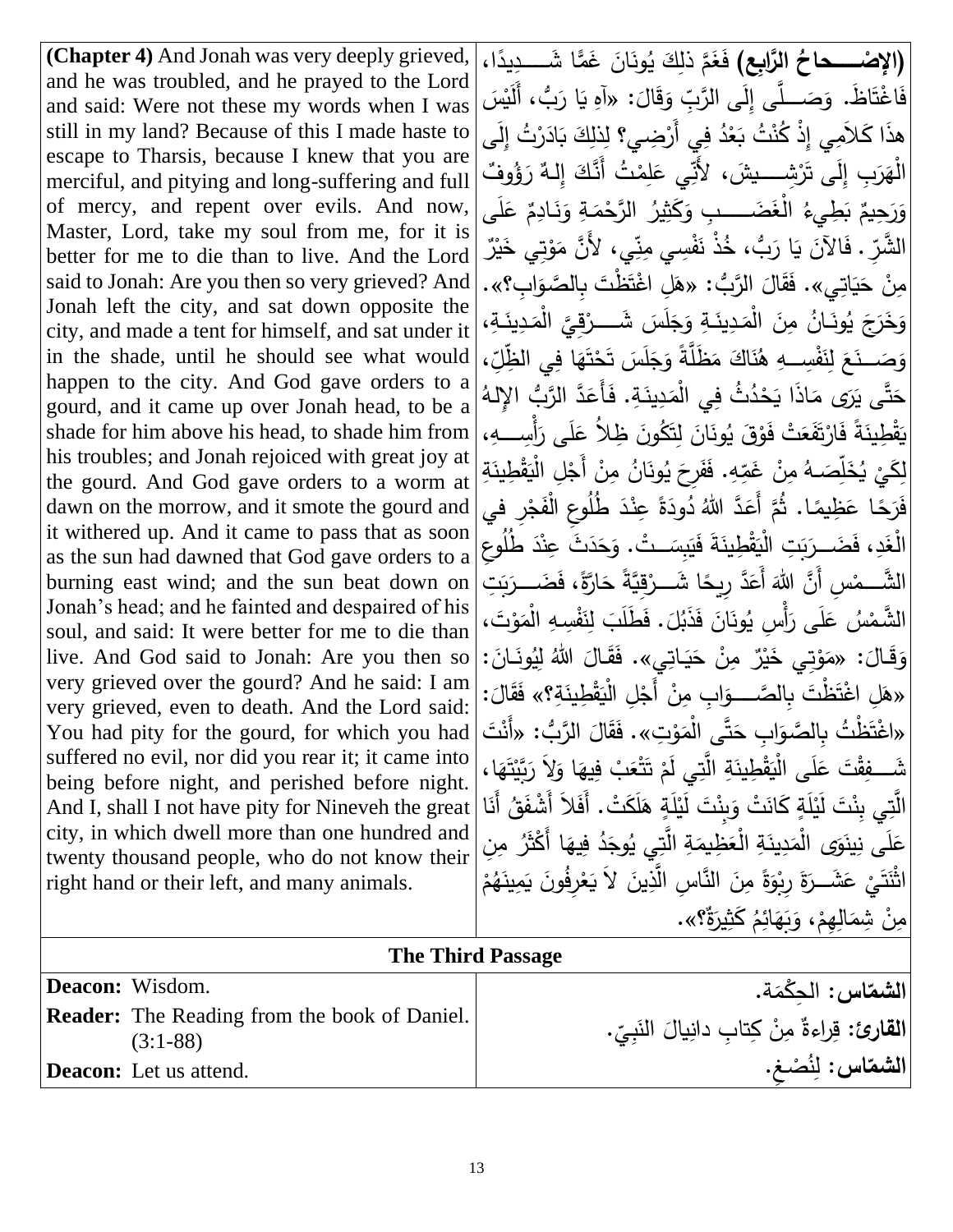**Reader:** King Nebuchadnezzar made a golden image; its height was sixty cubits and its breadth was six cubits; and he set it up in the plain of Dura, in the country of Babylon. And he sent to gather all the satraps, the prefects, the governors, the counselors, the treasurers, the justices, the magistrates, and all the officials of the provinces to come to the dedication of the image. And they were gathered, the satraps, the prefects, the governors, the counselors, the treasurers, the justices, the magistrates, and all the officials of the provinces for the dedication of the image which Nebuchadnezzar the king had set up; and they stood before the image. And the herald cried loudly: You are commanded, O peoples, nations and languages, that when you hear the sound of the horn, pipe, lyre, trigon, harp and bagpipe every kind of music, you shall fall down and worship the golden image which Nebuchadnezzar the king has set up. And any one who does not fall down and worship, at that hour shall be cast into the burning furnace of fire. And it came to pass that when the people heard the sound of the horn, pipe, lyre, trigon, harp and bagpipe every kind of music, all the peoples, nations and languages fell down and worshipped the golden image which Nebuchadnezzar had set up. Then certain Chaldean men approached and accused the Jews and they spoke and said to king Nebuchadnezzar: O king, live forever! You, O king, have given an order that everyone who hears the sound of the horn, pipe, lyre, trigon, harp and bagpipe every kind of music and does not fall down and worship the golden image, shall be cast into the burning furnace of fire. There are certain Jews, whom you have placed over the works of the country of Babylon— Shadrach, Meshach and Abednego [in Hebrew Hananiah, Azariah and Mishael]—who have not obeyed your order, O king, and do not serve your gods and who do not worship the golden image which you have set up. Then in rage and anger

**القارِئ:** نَبُوخَذْنَصَّــرُ ۖ الْمَلِكُ صَـــنَعَ تِمْثَالاً مِنْ ذَهَبٍ<br>المَّارِث ى<br>ئا .<br>-ْ َ َ ٔ َ طُولُهُ سِتُّونَ ذِرَاعًا وَعَرْضُــهُ سِتُّ أَذْرُعٍ، وَنَصَــبَهُ فِي<br>\* ٔ. ً<br>ً َ َ َ بُقْعَةِ دُورَا فِي وِلِآيَةِ بَابِلَ. ثُمَّ أَرْسَلَ نَبُوخََذْنَصَـرُ ۖ الْمَلِكُ ا<br>ا َ َ َ .<br>• َ  $\overline{\phantom{0}}$ ٔ. <u>َ:</u> لِيَجْمَعَ الْوزراءَ وَالْقَوَّادَ وَالْوُلاَةَ وَالْمتقــدمين وَالْأَمراءَ<br>يَذْيَبَ الْعَارَاءَ الْقَوَّادَ وَالْوُلاَةَ وَالْمتقــدمين وَالْأَمراءَ َ َ َ **ء**<br>• **: ء**<br>• َ وَالْحكامَ وجميعَ رؤساءِ البلدان، لِيَأْتُوا لِتَدْشِينِ التِّمْثَالِ<br>تَعْلَمُتْ مِنْ مَنْسَوْمِ الْمَلَانِ الْمَلَامِ الْمَلَامِنِينَ التِّمْثَالِ ا<br>ا َ َ الَّذِي نَصَـبَهُ نَبُوخَذْنَصَّـرُ الْمَلِكُ. حِينَئِذٍ اجْتَمَعَ الْوزراءُ |<br>بنسبه سنندَهُ بِينَ يَسَبِّ  $\zeta$ ا<br>ا **ٔ** َ ا<br>ا .<br>ا .<br>. َ وَالقوَّادُ وَالْوُلاَةُ وَالْمُتَقَـدِّ َ .<br>م دِّمونَ وَالْأَمراءُ وَالْحُكَّـامُ وجميعُ|<br>-.<br>-َ َ رؤســــاءِ البلدانِ لِتَدْشِــــينِ النِّمْثَالِ الَّذِي نَصَــــبَهُ<br>. َ ا<br>. ا<br>ا نَبُوخَذْنَصَّــرُ الْمَلِكُ، وَوَقَفُوا أَمَامَ التِّمْثَالِ الَّذِي نَصَــبَهُ َ َ ا<br>ا مُ ً<br>ٌ َ َ ً<br>ٌ نَبُوخَذْنَصَّـــرُ . وَنَادَى مُنَادٍ بِشِـــدَّةٍ: «قَدْ أُمِرْتُمْ أَيُّهَا<br>نَّهُ فَيَا مَنْ أَيُّهَا َ ْ .<br>ا .<br>-<br>-ا<br>ا .<br>ا َ .<br>ا ون ع م َسَََّّّ َّ ت ّ سَََّّّ َّاعةٍ ة ، في أي ن ِ األَْلسَََّّّ َّ و م األ م َ و وب ع الشَََّّّ َّ ا<br>ا ـا<br>. اب<br>ا َ ا<br>ا ِّ أَنْوَاعِ َ صَــوْتَ الْبوقِ والصــفيرِ والمَعْزِفةِ وَالْمِزْمَارِ وَكُلِّ<br>نُسْمِيْتَ الْبِوقِ الصــفيرِ َ ا<br>ا َ ْ ا<br>ا <u>:</u> الْترَنُمِ وانتظامِ النَغَماتِ وِكلِّ جِنْسِ الموســــيقي، أَنْ ا<br>ا تَجثوا وَتَسْجُدُوا لِتِمْثَالِ الذَّهَبِ الَّذِي نَصَبَهُ نَبُوخَذْنَصَّرُ<br>في الله .<br>ا َ َ َ َ َ ا<br>ا ـا<br>. **ٔ** الْمَلِكُ. وكلُّ مَنْ لاَ يَجْتُو وَيَسْجُدُ لهُ فِي السَّاعَةِ ذاتِها<br>نُوسِكِيْ مَنْ الْمَيْتُو وَيَسْجُدُ لهُ فِي السَّاعَةِ ذاتِها ا<br>ا ْ َ <u>م</u> يُلْقَى فِي وَسَــــطِ أَتُّونِ نَارٍ مُتَّقِدَةٍ». لأَجْلِ ذلِكَ وَقْتَمَا<br>يُنْسَى مِنْ الْمَسْمِدِينَ الْمَسْمِدِينَ ا<br>ا َ **ٔ** .<br>ا ا<br>ا سَمِعَ كُلُّ الشُّعُوبِ صَـوْتَ الْبوقِ والصـفيرِ والمعزفةِ<br>تَفْسُعُمْ عَلَّى الشُّعُوبِ صَـوْتً َ ِّ يِّ أَنْوَاعِ الْترَنُّمِ وانتظـامِ النغمـاتِ وكلِّ َ وَالْمِزْمَـارِ وَكُـكِّ جِنْسِ الموسيقى، جَثَّتْ كُلُّ الشُّعُوبُ وَالأَمَمُ وَالأَلسِنَةُ<br>مُسْتَمِّسْتَ الشَّعُوبُ وَالأَلسِنَةُ َ **:** <u>َ</u> اب<br>ا ِ<br>ہ ا<br>ا <u>و</u><br>. وَسَـــجَدُوا لِتِمْثَالِ الذَّهَبِ الَّذِي نَصَـــبَهُ نَبُوخَذْنَصَـــرُ<br>نُّـــنِّـــنَّـــدَّابِ الذَّهَبِ الَّذِي نَصَـــبَهُ نَبُوخَذْنَصَـــرُ َ َ َ :<br>; ً<br>. ى<br>ئا ْ الْمَلِكُ. لأَجْلِ ذلِكَ تَقَدَّمَ حِينَئِذٍ رِجَالٌ كَلْدَانِيُّونَ وَاشْتَكَوْا<br>أَيَّسَا فَيَسْتَمَرُّونَ وَاشْتَكَوْا ْ ْ َ .<br>-ֺ֧<sup>ֺ</sup> َ مُ .<br>م <u>بَ</u>ّ َ **ٔ** عَلَى الْيَهُودِ، أَجَابُوا وَقَالُوا لِلْمَلِكِ نَبُوخَذْنَصَـــرَ : «أَيُّهَا<br>\* سند الله عليه الله عليه الله عليه الله عليه الله عليه الله عليه الله عليه الله عليه الله عليه الله عليه الله  $\epsilon$ َ <u>َ</u> َ ا<br>ا َ َ  $\ddot{\phantom{0}}$ الْمَلِكُ، عِشْ إِلَى الأَبَدِ! أَنْتَ أَيُّهَا الْمَلِكُ قَدْ أَصْـــدَرْتَ<br>أَمَّا أَنَّهُ مَنْ النَّابِينَ مِنْ النَّابِينَ مِنْ الْمَلَاكُ قَدْ أَصْـــدَرْتَ ا<br>ا .<br>-<br>-ا<br>ا  $\epsilon$ َ أَمْرًا بِأَنَّ كُلَّ إِنْسَـانٍ يَسْـمَعُ صَــوْتَ الْبوقِ والصــفيرِ<br>. َ ا<br>ا ْ ً<br>ب ا<br>، ِّ أَنْوَاعِ الْعَزْفِ، يَجْثُو **ٔ ء** َ والمعزفةِ والصُنجِ وَالْمِزْمَارِ ۗ وَكُلِّ َ ً<br>ً ء<br>بَ وَيَسْـــجُدُ لِتِمْثَالِ الذَّهَبِ. وَمَنْ لاَ يَجْثُو وَيَسْـــجُدُ فَإِنَّهُ<br>وَجَمَــــجُدُ لِتِمْثَالِ الذَّهَبِ. وَمَنْ لاَ يَجْثُو وَيَسْـــجُدُ فَإِنَّهُ ً<br>ً َ ى<br>ئا ا<br>ا ْ َ ْ َ **ٔ** يُلْقَى فِي وَسَـــطِ أَتُّونِ نَارٍ مُتَّقِدَةٍ. يُوجَدُ رِجَالٌ يَهُودٌ،<br>تَّ <u>َ:</u> -<br>.  $\ddot{\phantom{0}}$ .<br>-َ خ خ وميسَّا سَّد ار اِبل ب ةِ ا ِل ِوالَي م َى أَع ل ع م َه َّكْلت َ َ و ين ِ ذ َّ ال ֪֖֝֝֝֝֝֝<br>֧֢֪֖֖֖֖֪֖֖֪֪֖֚֚֚֚֚֚֚֚֚֚֝֝֝֝֝֝֝֝ َ  $\ddot{ }$ ا<br>ا ْ <u>ء</u> ْ وعبدنـاغو. هؤْلاَءِ الرِّجَـالُ لَمْ يَجْعَلُوا لَـكَ أَيُّهَـا الْمَلِكُ  $\overline{a}$ َ َ َ **:** ْ ֺ֧<sup>ֺ</sup>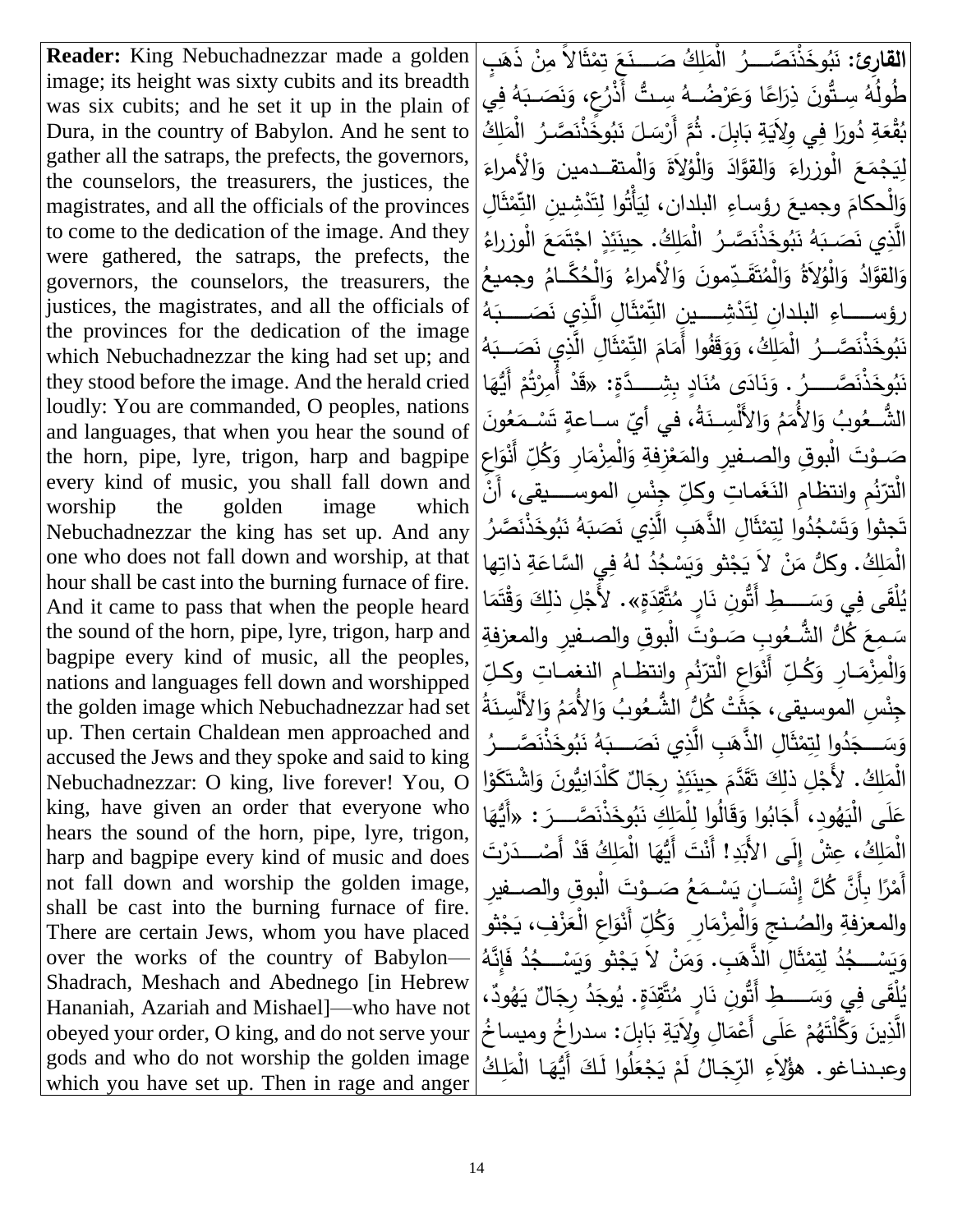Nebuchadnezzar ordered Shadrach, Meshach and Abednego to be brought; and they were brought before the king; and Nebuchadnezzar answered and said to them: Is it true, Shadrach, Meshach and Abednego that you do not serve my gods, and do not worship the golden image that I have set up? Now, if you are ready when you hear the sound of the horn, pipe, lyre, trigon, harp and bagpipe every kind of music, to fall down and worship the golden image that I have set up, well and good; and if you do not worship, in that hour you will be cast into the burning furnace of fire. And who is the god that will rescue you from my hands? Shadrach, Meshach and Abednego answered king Nebuchadnezzar: We have no need to answer you over this matter; for our God, Whom we serve, is in heaven and able to rescue us from the burning furnace of fire and He will deliver us from your hands, O king, because we will not serve your gods and we will not worship the golden image that you have set up. Then Nebuchadnezzar was filled with rage, and his countenance was changed against Shadrach, Meshach and Abednego, and he ordered the furnace to be heated sevenfold, so that it should burn to the uttermost; and he ordered his strongest men to fetter Shadrach, Meshach and Abednego and to cast them into the burning furnace of fire. Then the men bound then with their coats, caps, leggings and other clothing were cast into the middle of the burning fiery furnace. Then Meshach stood and offered this prayer, in the midst of the fire he opened his mouth and said:

"Blessed art Thou, O Lord, the God of our fathers: and praised and glorified is Thy Name forever. For Thou art just in all that Thou hast done for us. And all Thy works are true, and Thy ways are right, and all Thy judgments are true. And judgments of truth Thou hast executed in all that Thou hast brought upon us, and upon Jerusalem the holy city of our fathers. In truth

اعْتِبَارًا. آلِهَتَكَ لاَ يَعْبُدُونَ، وَلِتِمْثَالِ الذَّهَبِ الَّذِي ْ َ ْ َ <u>َ</u>ـٰ ْ <u>َ</u> نَصَبْتَ لاَ يَسْجُدُونَ». حِينَئِذٍ أَمَرَ نَبُوخَذْنَصَّرُ بِغَضَبٍ<br>مَمَدْتَ لاَ يَسْجُدُونَ». حِينَئِذٍ أَمَرَ َ َ َ َ .<br>م ا<br>ا َ ْ ً<br>ب وَغَيْظٍ بِإِحْضَـــارِ سَــدراخَ وميســاخَ وعَبدناغو. فَأَتَوْا ْ ء<br>، <u>ٔ</u> َ **∶** اب أَج ِ ِك. ف ل اْلم َّدام ا ِل ق َ ِج ّ الر الَءِ ِبهؤ ال ق و َّصََََََََّّّّّّّّ َّر ْذن وخ ب ن ֺ֧<sup>ֺ</sup> َ ا<br>ء مُ  $\overline{\phantom{a}}$ َ ؛ َ **∶** َ .<br>-لَّهُمْ: «تَعَمُّدًا يَا سدراخُ وميساخُ وعبدناغو لا تَعْبُدُونَ<br>حَسَّمَتُ ْ ْ .<br>-آلِهَتِي وَلاَ تَسْجُدُونَ لِتِمْثَالِ الذَّهَبِ الَّذِي نَصَبْتُ! فَإِنْ<br>أَلَّهُ يَسَّمَّ <u>ہ</u> َ <u>ئي</u> ا<br>ا <u>َ</u> ْ دِّينَ عِنْدَمَا تَسْـمَعُونَ صَــوْتَ الْبوقِ<br>-َ ا<br>ا ـا<br>. ا<br>ا <u>ا</u><br>ا .<br>-كُنْتُمُ الآنَ مُسْتَعِدِّدِ<br>ا ْ <u>َ</u> ا<br>ا والصــــــفيرِ والمَعْزِفَةِ والصُـــــنْجِ وَالْمِزْمَارِ ۖ وَكُلِّ أَنْوَاعِ<br>في الصحيح والمَعْزِفةِ والصُــــنْجِ وَالْمِزْمَارِ ۖ وَكُلِّ أَنْوَاعِ **ٔ** ءِ<br>و .<br>∶ َ َ . ه ْلت مِ ِي ع ذ َّ َا ِل ال ث م ِ ّ لت ِ وا ل د ج َسََّّ ت روا و ِخ ت َى أَن ْز ِف، ِإل َ اْلع <u>م</u> ا<br>ا ـا<br>. َ ــّ<br>ا .<br>-وَإِنْ لَمْ تَسْجُدُوا فَفِي تِلْكَ السَّاعَةِ تُلْقَوْنَ فِي وَسَطِ أَتُّونِ<br>وَأَسْسَمَدُوا فَفِي تِلْكَ السَّاعَةِ تُلْقَوْنَ فِي وَسَطِ أَتُّونِ ً<br>ب ء<br>؞ .<br>• <u>ٔ</u> ء<br>ت َ ْ ْ <u>:</u> ال<br>ا النَّارِ الْمُتَّقِدَةِ. وَمَنْ هُوَ الإِلهُ الَّذِي يُنْقِذُكُمْ مِنْ يَدَيَّ؟».<br>كَمَّا النَّاسُ الْمُتَّقِدَةِ. َ ا<br>ا َ .<br>ا .<br>ا .<br>-ْ ا ِ ِك »ي ل لم ِ وا ل ال ق خ وعبدناغوَ و خ وميسَّ َّا َ سَّ َّد ار اب َ أَج َ ف <u>َ</u> َ َ َ نَبُوخَذْنَصَّـــرُ ، لاَ يَلْزَمُنَا أَنْ نُجِيبَكَ عَنْ هذَا الأَمْرِ .<br>مُكَمِّدُ النَّامُ الثَّامُ الْمَسْمَعَةِ الْمُسْمَعَةِ الْمَسْمَعِينَ الْمَسْمَعِينَ ا<br>ا <u>:</u> .<br>ا  $\ddot{\phantom{0}}$ <u>:</u> جِّيَنَا مِنْ َ ֖֖֖֖֖֖֖֖֖֖֖֖֪֪֦֪֪֪֦֪֪֪֪֦֪֪֪֪֦֧֪ׅ֧֪֪ׅ֧֪ׅ֧֓֓֓֓֓֓֓֓֓֓֟֓֟֓֡֬֝֓֟֓֟֓֡֟֓֟֓֡֟֟֓֡֟֟֓֡֟֟֓֓֓֓ هُوَذَا يُوجَدُ إِلهُنَا الَّذِي نَعْبُدُهُ يَسْـــتَطِيعُ أَنْ يُنَجِّرِ<br>وَالْمُسَاءِبِ الْجُمَاءِ الْجَمَاءِ الْمَسَاءِ الْمَسَاءِ الْمَسَاءِ .<br>-<br>. <u>َ</u> ـا<br>. ْ .<br>ا أَتُّونِ النَّارِ الْمُتَّقِدَةِ، وَأَنْ يُنْقِذَنَا مِنْ يَدِكَ أَيُّهَا الْمَلِكُ.<br>وَيَتَّقَلُمُونَ الْمُتَّقِدَةِ، وَأَنْ يُنْقِذَنَا مِنْ يَدِكَ أَيُّهَا الْمَلِكُ. ا<br>.  $\epsilon$ .<br>نا َـاً<br>∶ .<br>-اب<br>ا ֺ<u>֟</u> .<br>-<br>-َ .<br>ا :<br>: وَإِلاَّ فَلْيَكُنْ مَعْلُومًا لَكَ أَيُّهَا الْمَلِكُ، أَنَّنَا لاَ نَعْبُدُ آلِهَتَكَ<br>وَيَالِمُ الْمَالِكُ، وَيَوْمَ الْمَالِكُ، وَيَوْمَ الْمَالِكُ، وَيَوْمَ الْمَالِكُ، وَيَوْمَ الْمَالِكَ الْمَ  $\epsilon$ ْ ا<br>ا ا<br>ا َ ْ وَلَاَ نَسْـجُدُ لِتِمْثَالِ الذَّهَبِ الَّذِي نَصَـبْتَهُ». حِينَئِذٍ امْتَلأَّ<br>محمد الصحيح ا<br>ا َ ِ<br>ا َ َ ْ ـا<br>، َ نَبُوخَذْنَصَّــرُ غَيْظًا وَتَغَيَّرَ مَنْظَرُ وَجْهِهِ عَلَى سِــدْراخَ|  $\frac{1}{2}$ َ **:** َ ֡<u>֡</u> ا<br>ا َ َ <u>ّ</u> وميســـاخَ وعَبْدَناغو وقال: أَوْقِدوا أَتُونَ نارٍ سَــــبْعَةَ<br>يَ َ **:** ً<br>ب  $\frac{1}{2}$ ؛<br>'  $\ddot{ }$ ا<br>. َ أَضْعَافٍ إلى أَنْ يَضْطَرِمَ اضْطِراماً إلى الغَايَة. وَأَمَرَ ا<br>. َ  $\overline{\phantom{a}}$ .<br>أ مُ .<br>أ <u>:</u> جَبَابِرَةَ الْقُوَّةِ فِي جَيْشِــهِ بِأَنْ يُوثِقُوا سِــدْراخَ وميســاخَ |<br>جَبَابِرَةَ الْقُوَّةِ فِي جَيْشِــهِ بِأَنْ يُوثِقُوا سِــدْراخَ وميســاخَ | .<br>-**∶** وعَبْدَناغو وَيُلْقُوهُمْ فِي أَتُّونِ النَّـارِ الْمُتَّقِدَةِ. ثُمَّ أُوثِقَ<br>مُنجَّسِد ׇ֡<u>֓</u>  $\overline{\phantom{a}}$ .<br>-ْ ْ هؤُلاَءِ الرِّجَالُ فِي سَـــرَاوِيلِهِمْ وَأَقْمِصَــــتِهِمْ وَأَرْدِيَتِهِمْ .<br>با .<br>ا َ أَمَّةٌ ً<br>ت َ م<br>ءِ َ ً<br>ب .<br>-وَلِبَاسِـــهِمْ وَأُلْقُوا فِي وَسَـــطِ أَتُّونِ النَّارِ الْمُتَّقِّدَةِ. وَمِنْ<br>وَلِبَاسِـــهِمْ وَأُلْقُوا فِي وَسَـــطِ أَتُّونِ النَّارِ الْمُتَّقِّدَةِ. وَمِنْ َ .<br>ا َ َ ْ حَيْثُ إِنَّ كَلِمَةَ الْمَلِكِ شَـــدِيدَةٌ وَالأَتُونَ قَدْ حَمِيَ جِدًّا،<br>كَذَا يَسْتَمَرَّضَ الْمَلَّكِ الْمَسْدِيدَةُ وَالأَتُونَ قَدْ حَمِيَ جِدًّا، ء<br>ِ .<br>ا ا<br>. .<br>. َ <u>َ</u>ـٰ َ َخ ِميشََََََّّّّّّ َّ َ َخ و ْر َ د وا شََََََََّّّّّّّّ َع ف َ ر ين ِ ذ َّ ال ال ِج ّ النَّاِر الر ِهيب َ ل َ َل ت َ ق َ .<br>م  $\overline{\phantom{a}}$ ֺ֧<sup>ֺ</sup> وَعَبْدَنَا غُوَ . وَهؤْلاَءِ ۖ الثَّلاَثَةُ الزِّجَالِ، سَــدْراخُ وميســاخُ ْ .<br>-<br>-ً<br>أ  $\ddot{\phantom{0}}$ وعَبْدَناغو، سَــــقَطُوا مُوثَقِينَ فِي وَسَــــطِ أَتُّونِ النَّارِ<br>نَّـــ<sup>ءَ</sup>ّ ً<br>ب َ <u>َ</u>ـٰ ِ<br>ْ <u>َ</u> الْمُتَّقِدَةِ. وكانوا يَتَخَطَّرونَ في وَسَطِ اللهيبِ يُسَبِّحونَ َبا<br>ا .<br>-ً<br>ب ً<br>ب َ  $\frac{1}{\sqrt{2}}$ َ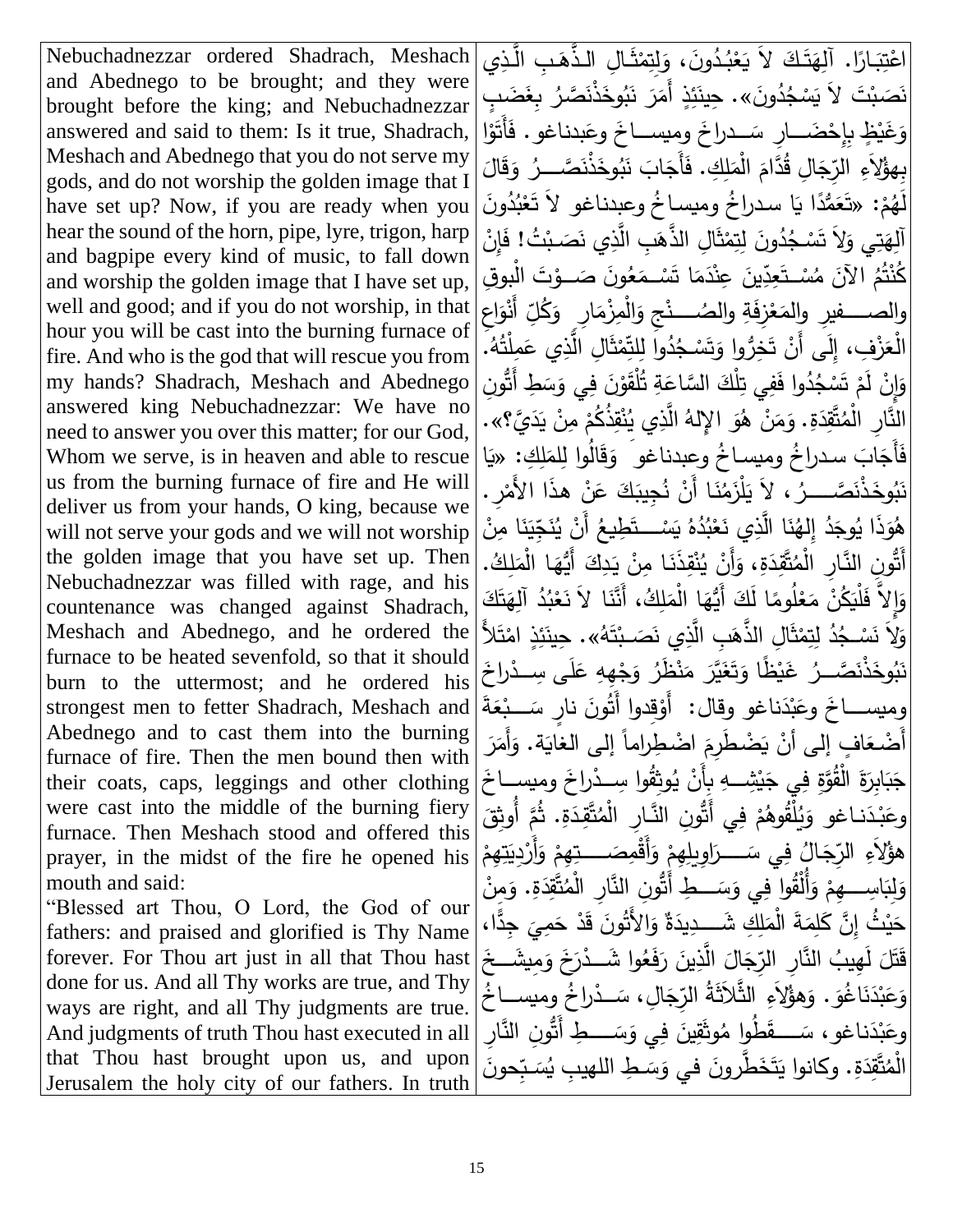Thou hast brought all these things upon us, because of our sins. Because we have sinned and committed iniquity in departing from Thee, and we have sinned in all things, and we have not obeyed Thy commandments, nor kept them, nor have we done as Thou hast commanded us, so that it might be well with us. And all that Thou hast done to us, and all that Thou hast brought upon us, Thou hast done with true judgment; and Thou hast given us over into the hands of our lawless foes, hateful rebels, and to an unjust king, the most wicked in all the earth. And now we cannot open our mouths; we have become a shame and disgrace to Thy servants, and to those who worship Thee. "Do not hand us over forever, for Thy Holy Name's sake, and do not annul Thy covenant, and do not withdraw Thy mercy from us, for the sake of Abraham Thy beloved, and Isaac Thy servant, and Israel Thy holy one, to whom Thou hast said that you would multiply their seed as the stars of heaven, and as the sand that is by the shore of the sea. Because, Master, we have become smaller than all the nations, we are humbled in all the earth today because of our sins. And at this moment there is neither prince, nor prophet nor leader; neither holocaust, nor sacrifice, not offering, nor incense; no place to make an offering before Thee and to find mercy. Yet with a contrite heart and with a spirit of humility may we be accepted, as though with holocausts of rams and bulls and tens of thousands of fat lambs, so may our sacrifice be acceptable before Thee today, and may we wholly follow Thee, because there is no shame for those who trust in Thee. And now we are following Thee with our whole heart; we fear Thee, and seek Thy face. "Do not put us to shame, but deal with us according to Thy fairness, and according to the multitude of Thy mercy. Deliver us according to Thy wondrous works, and give glory to Thy Name, O Lord. And let all who harm Thy servants be disgraced, and

 $\ddot{\phantom{0}}$ اللهَ ويُبارِكونَ الزَّبّ. ثُمَّ وقَفَ فيما بَيْنَهُمْ عازَرِيّا وفتَحَ َ ْ ْ أ .<br>ا <u>ہ</u> َ فاهُ في وسَـــطِ النارِ وقالَ: "مُبارَكٌ أنتَ يا رَبُّ إلهَ<br>تَمَسُسُمَةٌ .<br>م  $\overline{\phantom{a}}$ آبائِنا، وَمُسَـبَّحٌ ومُمَجَّدٌ اسْـمُكَ إلى الدَهْرِ ، لأَنَّكَ عَدْلٌ<br>أبائِنا ، وَمُسَـبَّحٌ ومُمَجَّدٌ اسْـمُكَ إلى الدَهْرِ ، لأَنَّكَ عَدْلٌ <u>ء</u> ُ<br>ف َ ْ ا<br>ا <u>ا</u> لَََّّّ َع ِ مَََّّّا ف ّ ل في كَََّّّ قيقيََََّّّّة،ٌ َ ح ِ ك مَََّّّالَََّّّ أَع ميع ج َت ِبنَََّّّا، و **ہ** َ ْ **∶** َ ومُسْـتَقيمَةٌ طرُقُكَ، وجَميعُ أَحْكامِكَ مُحِقَّةٌ، وَبِقَضــاءِ<br>سَيَّةٌ وَجَميعُهُ َ .<br>أ <u>ٔ</u>  $\ddot{\phantom{0}}$ َ ْ حَقِّ فَعَلْتَ في كُلِّ ما جلَبْتَهُ عَلَيْنا وعلى مَدينةِ آبائِنا<br>مَّا جَمَّا وَجِبَّا وَجَمَعَ مَّا وَجَمَعَ الْجَمَعَةِ الْجَمَعَةِ مِنْ وَجَمَعَتْ وَجَمَعَتْ وَجَمَعَتْ وَجَ ً<br>ً ْ َ ْ <u>ا</u> أورَشَليمَ المُقَدَّسَة، لأَنَّكَ بِحَقِّ وإِنْصافٍ جَلَبْتَ هَذا كُلَّهُ<br>يَذِينَ الْمُقَدَّسَة ى<br>ئا **∶** َ ـا<br>. .<br>-عَلَيْنا مِنْ أَجْلِ خطايانا، لأنَّنا قَدْ أَخْطَأْنا وأَثِمْنا ْ ا<br>ا .<br>-<br>-**:** ر<br>أ وابْتَعَدْنا مِنْكَ، وأَخْطَأْنا في كُلِّ شَــــيْءٍ ولَمْ نَسْـــمَعْ ا<br>ا ْ ْ .<br>. .<br>-<br>-ْ .<br>ا وَصــاياكَ وَلا حَفِظْناها، وَلا صَــنَعْنا كَما أَمَرْتَنا لِيَكونَ<br>تَمَسَّسَسَةَ  $\ddot{=}$ َ .<br>ا ا<br>ا ْ َ َ َ نا َي ل ع َه ت َب ل ل ما ج َك ِبنا. ف َه ت َع ن ِ ما صَّ ّ في كل ْر َنا الخي ل **ٔ** َ ْ  $\ddot{\phantom{0}}$ ْ ً<br>ءَ بِحُكْمِ حَقِّ صَــنَعْتَهُ، وأَسْـلَمْتَنا إلى أَعْداءٍ لا شَــريعَةَ<br>يَجْمَعُ مَقِّ ْ <u>آ</u> ا<br>ا ـا<br>. ْ <u>ّ</u> **و** لَهُمْ، أَثَمَـةٍ مُتَمَردينَ، ومَلِكٍ ظالِمٍ أَخْبَثَ مِنْ كُلِّ أَهْلِ<br>يئ  $\ddot{\phantom{0}}$ َ .<br>-أ <u>ة</u> مِنْ كُلِّ<br>ء .<br>-الأَرْض. والآنَ فَلَيْسَ لَنا أَنْ نَفْتَحَ فَمَنا، لِأَنَّ الْخِزْيَ<br>ا ا<br>ا  $\tilde{\phantom{0}}$ **ٔ** ا<br>ا .<br>-َ .<br>ا والعارَ قَدْ صـارَ لِعَبيدِكَ ولِلَّذينَ يَخافونَك. فَلا تُسْلِمْنا  $\frac{1}{\sqrt{2}}$ ر<br>. َ ا<br>. ـا<br>. إلى الإنْقِضـــاءِ مِنْ أَجْلِ اسْــمِكَ القُدُّوسِ، ولا تَنْقُضْ ֡<u>֚</u> <u>َ</u> َ ْ **ٔ** .<br>-<u>َ</u> مُ عَهْدَكَ، ولا تُبْعِـدْ عَنَّـا رَحْمَتَـكَ مِنْ أَجْـلِ إبْراهيمَ ْ **ٔ** .<br>-َ ا<br>ا ــ<br>-ء<br>ءَ **:**  $\triangleleft$  $\overline{\phantom{0}}$ المَحْبوبِ مِنْكَ، وَمِنْ أَجْلِ إِسْحاقَ عَبْدِكَ، وإِسْـرائيلَ<br>" ْ َ ْ <u>م</u> ْ **ٔ** .<br>-َ ْ ِ يسَََََََََََََّّّّّّّّّّّّّ ّ قِدِّيسِـــكَ، الذينَ قُلْتَ إِنَّكَ تُكْثِرُ نَسْــــلَهُمْ مِثْلَ نُجومِ ْ ْ <u>ْ</u> َ <u>ا</u> .<br>-السَّـماءِ وكالرَمْلِ الذي على شــاطِئِ النَّحرِ . لأنَّنا، ياً<br>مدين منظَّم تَّقْلُ أَنْ ْ مُ سَـــتِّدَنا، قَدْ قَلَلْنا أَكْثَرَ مِنْ جَميعِ الأُمَمِ، ونَحْنُ النَوْمَ<br>تَسَـَّــتِّــتَّاهُ ْ .<br>با ا<br>ا  $\ddot{\phantom{0}}$ .<br>م <u>ْ</u> <u>ٰ</u> .<br>-<br>-ِّ الأَرْضِ مِنْ أَجْلِ خَطايانا، ولَيْسَ في **:** .<br>-.<br>ا أَذِلَّاءُ في كُلِّ<br>أَنْسَانَةٍ َ هَذَا الزَمَانِ رَئِيسٌ ولا نَبِيٌّ ولا مُدَبِّرٌ ولا مِحْرَقَةٌ كَامِلَةٌ<br>مَذَا الزَّمَانِ رَئِيسٌ ولا نَبِيٌّ ولا مُدَبِّرٌ ولا مِحْرَقَةٌ كَامِلَةٌ َ  $\ddot{ }$ َ ولا ذَبيحَةٌ ولا قُرْبانٌ ولا بَخورٌ ولا مَوْضِــــعٌ نُقَرِّبُ فيهِ<br>ءَ ا<br>ا **ٔ** أَمَامَكَ فَنَجِدُ رَحْمَـةً. لَكِنْ بِنَفْسٍ مُنْسَـــحِقَـةٍ وروحٍ<br>. ً<br>ب .<br>م ا<br>ا .<br>-ا<br>ا ــ<br>-ِت وا بَّ َّا ٍش وثي ارٍن وِرب ِت كِ قَّ َّا ْر ح َم ْلنَّ َّا ك ْب ، إق ةٍ َ عَّ َّ ِ تَّضَََََََََََََّّّّّّّّّّّّّ م **:** َ  $\ddot{\cdot}$ خِرافٍ سِـــمانٍ. هَكَذا فَلْتَصِـــرْ ذَبيحتُنا النَوْمَ قُدَّامَكَ،<br>كَتَّافُسُونَ مِنْ النَّافِينَ مُ ؛<br>' .<br>با .<br>ب **ک**<br>. َ <u>ٔ</u> وتَكْمُلْ خَلْفَكَ، فإنَّـهُ لا خِزْيَ لِلَّذينَ يَتَوَكَّلونَ عَلَيْك.<br>منعّ منك ֦֧<u>֦</u> <u>ء</u> َ َـاً<br>ا .<br>-ا<br>ة ِّ قُلوبِنا، ونَتَّقيكَ وَنَبْتَغي وَجْهَكَ، فَلا َ **ٔ** َ ْ َ َ َ فالآنَ نَبْتَغيكَ بِكُلِّ ْ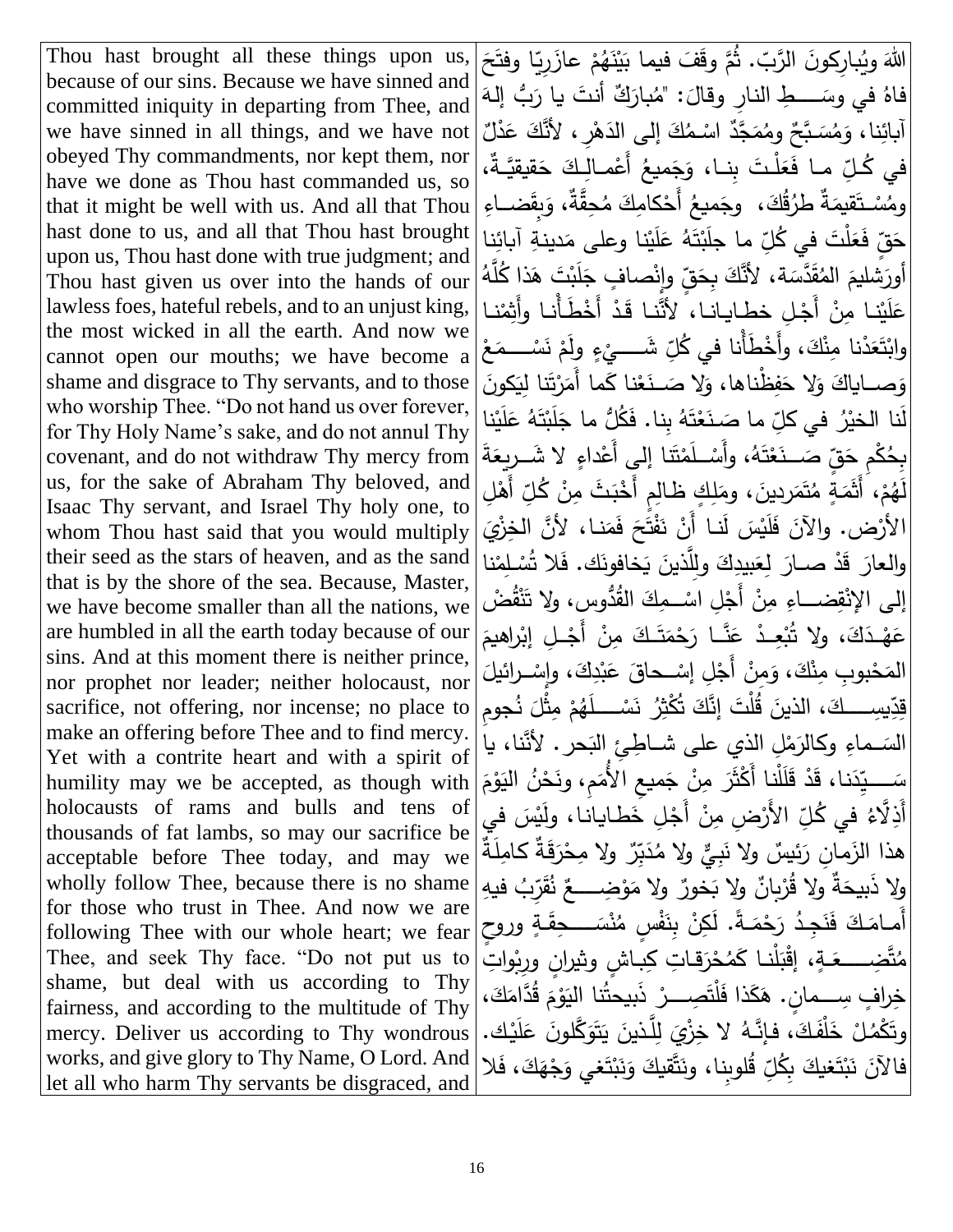put to shame from all their power, and let their strength be smashed. And let them know that Thou, O Lord, alone are God, and glorious in the whole inhabited world." And the king's servants, who cast them in, did not cease stoking the furnace with naphtha, pitch, tow and brushwood. And the flame poured out above the furnace forty-nine cubits; and it spread out and burnt up those of the Chaldeans it found around the furnace. But the Angel of the Lord came down into the furnace with Meshach and his companions, and shook the flame of the fire out of the furnace. And He made the midst of the furnace as though a moist wind were whistling through it; and the fire did not touch them at all, nor hurt them, nor trouble them. Then the three youths as with one voice, hymned, blessed and glorified God in the furnace, saying: "Blessed art Thou, O Lord, the God of our fathers: to be praised and exalted unto the ages. And blessed is Thy glorious, Holy Name: to be praised and exalted unto the ages. Blessed art Thou in the temple of Thy glory: to be praised and exalted unto the ages. Blessed art Thou Who beholdest the deeps and sittest upon the Cherubim: to be praised and exalted unto the ages. Blessed art Thou on the glorious throne of Thy Kingdom: to be praised and exalted unto the ages. Blessed art Thou in the firmament of heaven: to be praised and exalted unto the ages."

تُخْزِنا، بَلِ اصْـــنَعْ مَعَنا نَظيرَ رَأَفَتِكَ وَكَكَثْرَةٍ رَحْمَتِكَ،<br>فَمَرَّ َ ً<br>بہ ــ<br>-َ َ َ َ َ َ <u>ً</u> َ م<br>أ ا<br>ا ْ وأَنْقِذْنا كَعَجائِبِكَ، وأَعْطِ مَجْداً لإِسْمِكَ يا رَبُّ، ولْيَخْزَ َ ْ َ َ ْ **ٔ** ً<br>. .<br>-جَميعُ الذينَ يُذيقونَ عَبيدَكَ المَســـــاوِئَ، ولْيَخيبوا مِنْ<br>مُسَعِّمَةً )<br>. ا<br>ا .<br>نا <u>م</u> ِّ اقْتِدارِهِمْ، وقُوَّتُهُمْ تَنْسحِق، ويَعْرِفوا أَنَّكَ أَنْتَ الرَّبُّ َ ْ  $\frac{1}{2}$ <u>َ</u> ثم ْ گلِّ<br>كل ֡֡<u>֡</u> بِّ المَسْـــكونة". وَلَمْ يَزَلْ ْ َ ْ ا<br>ا الإِلهُ وَحْدَكَ، المُمَجَّدُ على كُلِّ<br>أوَّدَ ا<br>ا <u>ٔ</u> خُدَّامُ المِلِكِ الذينَ طَرَحوهمْ يُوْقِدونَ الأَتونَ بِالنَّفْطِ<br>يَدِينَ النَّامُ  $\frac{1}{\sqrt{2}}$  $\frac{1}{\sqrt{2}}$ ْ ْ  $\frac{1}{\sqrt{2}}$  $\overline{\phantom{a}}$ والزِفْتِ والسُــــراقَـةِ والزَرجون، وارْتَفَعَ اللهيبُ فَوْقَ<br>والزفت ْ  $\zeta$ َ **ٔ** الأَتونِ نَحْوَ تِسْــِعَةٍ وَأَرْبَعينَ ذِراعاً، وجالَ فَأَحْرَقَ كُلَّ<br>الأَتون نَحْوَ تِسْــِعَةٍ وَأَرْبَعينَ ذِراعاً، وجالَ فَأَحْرَقَ كُلَّ .<br>. <u>ہ</u>  $\overline{\phantom{0}}$ .<br>-<u>:</u> .<br>م َ **ء** ْ <u>ٔ</u> ،<br>-مَنْ وُجِدَ حَوْلَ الأَتونِ مِنَ الكَلْدانِيين. وأمَّا مَلاكُ الرَّبِّ<br>مَا مَسْلِمِنِينَ مِنْ النَّامِينِينَ مِنَ الْمَسْلَمِنِينَ مِنْ الْمَسْلَمِينَ <u>َ</u> ؛<br>' <u>َ</u> فانْحدَرَ مَعَ الذينَ كانوا مَعَ عازْرِيًّا في الأتونِ، ونَفَضَ<br>يَرْضَعُ الذينَ عَانوا مَعَ .<br>م َ َ <u>َ</u>ـٰ ْ َم ، ول ِر ف َصَََََََََََََّّّّّّّّّّّّّ ت ً دى ري ٍح نَّ ْل ثَّ األَتوِن مِ النََّّاِر مِن َ َهيَّب ل ا<br>ا َ  $\overline{a}$ .<br>-تَمَسَّــهُمُ النارُ البَتَّةَ، ولَمْ تُحْزِنْهُمَّ ولا أَزْعَجَتْهُم. حينَئِذٍ،<br>نفَسَــهُمُ النارُ َ **∶** ْ <u>ٔ</u> ْ َ الثَّلاثَةُ الفِتْيَةُ، كَمِنْ فمٍ واحِدٍ، سَــبَّحوا وبارَكوا وَمَجَّدوا ا<br>. <u>:</u> ْ ا<br>ب َ َ اللَّهَ في الأتونِ قائِلينَ: مُبارَكٌ أنتَ يا رَبُّ إلـهَ آبائِنا<br>. َ .<br>م .<br>ا .<br>ا وفَوْقَ المُتَعالِي إلى الأَبَد، ومُبارَكٌ اسْـــمُ مَجْـدِكَ<br>وفَوْقَ المُتَعالِي إلى الأَبَـد، **:** ا<br>ا ْ .<br>أ ِ<br>پُ الأَقْدَسُ الذي هوَ فَوْقَ المَسَـــبَّحِ وفوقَ المُتَعالي إلى<br>سَأَّ  $\overline{\phantom{0}}$ ً<br>ب َ  $\overline{\phantom{a}}$ ْ َ الأبد. مُبارَكٌ أنتَ الذي تَنْظُرُ إلى الأعْماقِ وأنْتَ<br>مَا اللَّهُ مَثَّلَّاتٌ الذي تَنْظُرُ إلى الأعْماقِ وأنْتَ <u>م</u> <u>آ</u> جالِسٌ على الشــاروبيمِ وفَوْقَ المَسَـبَّحِ وفَوْقَ المُتَعالي<br>سَيْسَةً مَسْتَمَسُّمَةً مِسْتَمَسْتَمْسَ  $\overline{\phantom{0}}$ ْ ً<br>ب ا<br>ا  $\overline{\phantom{0}}$ ْ ِيِّ مَجْدِ **:** ا<br>ا .<br>اب إِلَى الأَبَد. مُبارَكٌ أَنْتَ الجالِسُ عَلى كُرْسِــــيِّ<br>فُرِينَا النَّارَ المُسَارَ .<br>ا َ مُلْكِكَ وَفَوْقَ المُتَعالي إلى الأبد. ْ

• *Then the choirs sing the following verses in Tone Six or Tone One, with the refrain in between.*

| Refrain: Praise the Lord, and exalt Him more and<br>more unto all the ages.                                                                                                                                     | <i>اللازمَة:</i> سَبّحوا الرَّبَّ وَارْفَعوهُ إلى الأَبَد.     |
|-----------------------------------------------------------------------------------------------------------------------------------------------------------------------------------------------------------------|----------------------------------------------------------------|
| ابارِكِي يا جميعَ أَعْمالِ الربِّ لِلرَبِّ، سَــــبِّحوهُ وارْفَعوهُ [[O all ye works of the Lord: bless ye the Lord;<br> إلى الأَبَد. ( <b>اللازِمَة)</b> [1] praise and exalt Him forever. ( <i>Refrain</i> ) |                                                                |
|                                                                                                                                                                                                                 |                                                                |
| O ye Angels of the Lord, and ye Heavens of the<br>Lord: bless ye the Lord. ( <i>Refrain</i> )                                                                                                                   | بـاركوا يـا مَلائكــةَ الرَّبِّ وسَــــمـاواتِ الرَّبّ لِلربّ. |
|                                                                                                                                                                                                                 | (اللازمَة)                                                     |
|                                                                                                                                                                                                                 |                                                                |
| بارِكِي أَيْتُها الْمِياهُ كُلُّها الْتِي فَوْقَ السَـــماواتِ وكُلُّ O all ye waters that be above the Heavens, and<br>أَقُوَّاتِ الرَّبِّ لِلْربّ. (اللازمَة) all ye Powers of the Lord: bless ye the Lord.   |                                                                |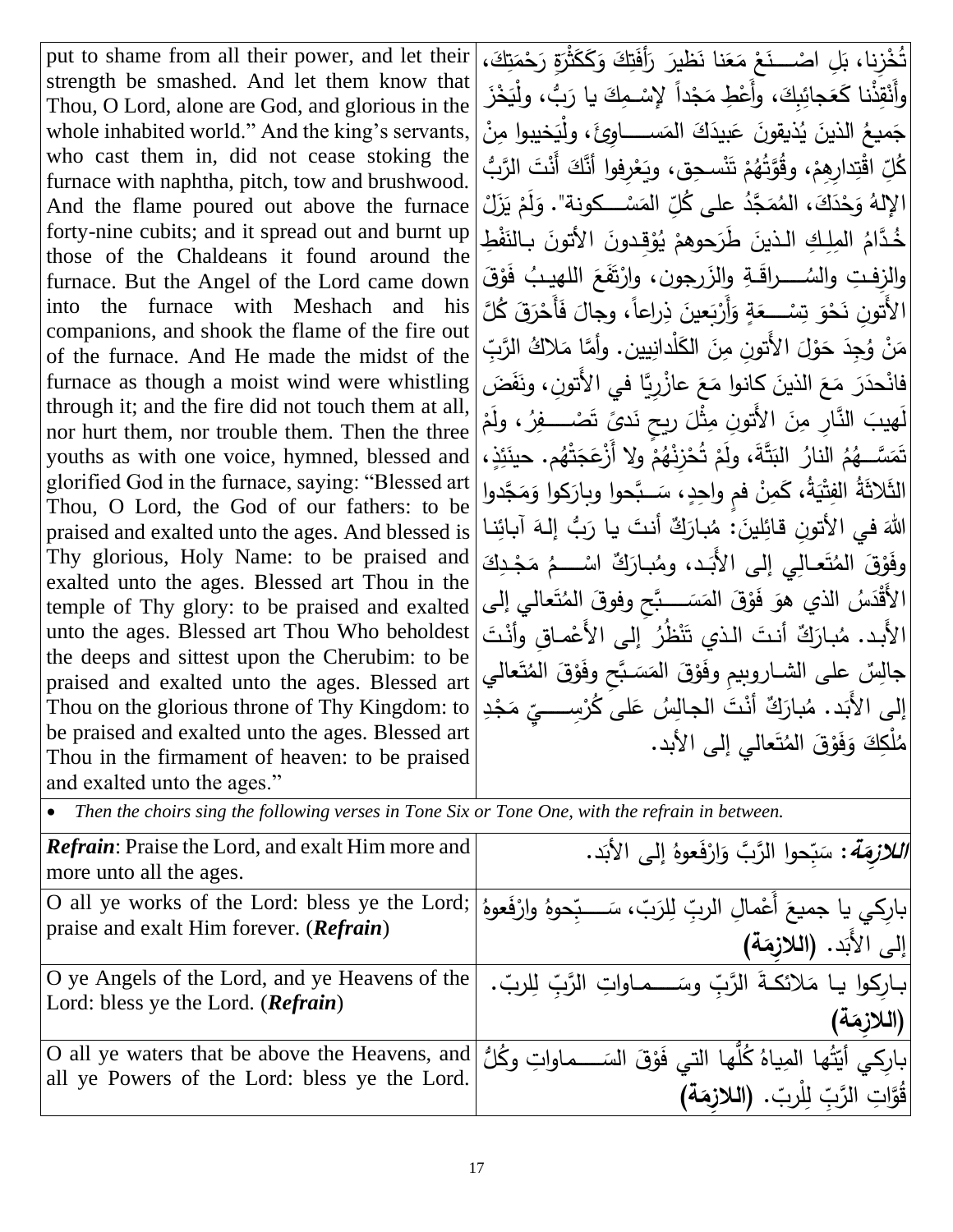| (Refrain)                                                                                                         |                                                                                                                         |
|-------------------------------------------------------------------------------------------------------------------|-------------------------------------------------------------------------------------------------------------------------|
| O ye sun and moon and ye stars of Heaven: bless<br>ye the Lord. ( <i>Refrain</i> )                                | بارِكِي أَيَّتُها الشَــمْسُ والقَمَرُ ونُـجومُ السَــماءِ لِلَّربّ.<br> (اللازمَة)                                     |
| O ye showers and dew and all ye winds: bless ye<br>the Lord. $(\textit{Refrain})$                                 | بارِكْ يَا كُلَّ المَطَرِ والنَدى وجَميعَ الرِياحِ لِلْربّ.<br> (اللازمَة)                                              |
| O ye dews and snows, ye frosts and cold: bless<br>ye the Lord. ( <i>Refrain</i> )                                 | بارِكْ أَيُّها النَسدى والثَلْجُ والجَليدُ والبَرْدُ للربّ.<br>  (اللازمَة)                                             |
| O ye frosts and snows, ye lightnings and clouds:<br>bless ye the Lord. $(\textit{Refrain})$                       | ْ بارِكْ أَيُّها الصَــــقيعُ والثَّلْجُ والجَليدُ والبَرْقُ والسَـــحابُ<br>لِلربّ . (اللازمَة)                        |
| O ye earth, mountains and hills, and all the things<br>which grow in her: bless ye the Lord. $(\textit{Refrain})$ | باركي أيَّتُها الأرْضُ والجِبالُ والتِلالُ وكُلُّ ما يَنْبُتُ<br>فيها لِلربِّ. (اللازمَة)                               |
| O ye fountains, seas and rivers, whales and all<br>that move in the waters: bless ye the Lord.<br>(Refrain)       | بارِكي أَيَّتُها العُيونُ والبَحْرُ والأَنْهارُ والحيتانُ وكُلُّ ما<br> يَذُبُّ في المِياهِ للرَبّ. (ا <b>للازِمَة)</b> |
| O ye fowl of Heaven, beasts and all cattle: bless<br>ye the Lord. ( <i>Refrain</i> )                              | ُ بارِكي يا جَميعَ طَيورِ  السَــماءِ ۖ والوحوشِ وكُلَّ  البَهائِم<br>للربِّ. (اللازمَة)                                |
| O ye sons of men, bless ye and let Israel bless the<br>Lord. ( <i>Refrain</i> )                                   | بارِكوا يا بَني النَشَر ولْيُبارِكْ إسْرائيلُ الرَّبّ. (اللازِمَة)                                                      |
| O ye priests of the Lord, servants of the Lord:<br>bless ye the Lord. (Refrain)                                   | باركوا يا كَهَنَةَ الرَّبِّ وعَبيدَ الرَّبِّ لِلربِّ. (اللازمَة)                                                        |
| O ye spirits and souls of the Righteous, holy and<br>humble people of heart: bless ye the Lord.<br>(Refrain)      | بارِكوا يــا أَرْواحَ ونُفوسَ الصِـــــدّيقينَ الأَبْرارِ ،<br>والمُتَواضِعينَ بالقَلْبِ لِلْرَبّ. (اللازِمَة)          |
| O Shadrach, Meshach and Abednego: bless ye<br>the Lord. $(Refrain)$                                               | باركوا يا حَنانيا وعازْريًا وميصائيلُ لِلرَبّ. (اللازمَة)                                                               |
| O ye Apostles, Prophets and Witnesses of the<br>Lord: bless ye the Lord. ( <i>Refrain</i> )                       | باركوا أيُّها الرُسُــــلُ والأَنْبياءُ وشُــــهَداءُ الرَّبّ للربّ.<br> (اللازِمَة)                                    |
| We bless the Lord: Father, Son and Holy Spirit.<br>(Refrain)                                                      | نُباركُ الآبَ والإبنَ والروحَ القدسَ. (اللازِمَة)                                                                       |
| Both now and ever, and unto ages of ages. Amen.<br>(Refrain)                                                      | [الآنَ وَكُلَّ أُوانِ وإلى دَهْرِ الداهِرِينَ. آمين. (اللازِمَة)                                                        |
| We praise, we bless and we worship the Lord.<br>(Refrain)                                                         | نُسَبِّحُ ونُباركُ ونَسْجُدُ للرَبِّ. (اللازمَة)                                                                        |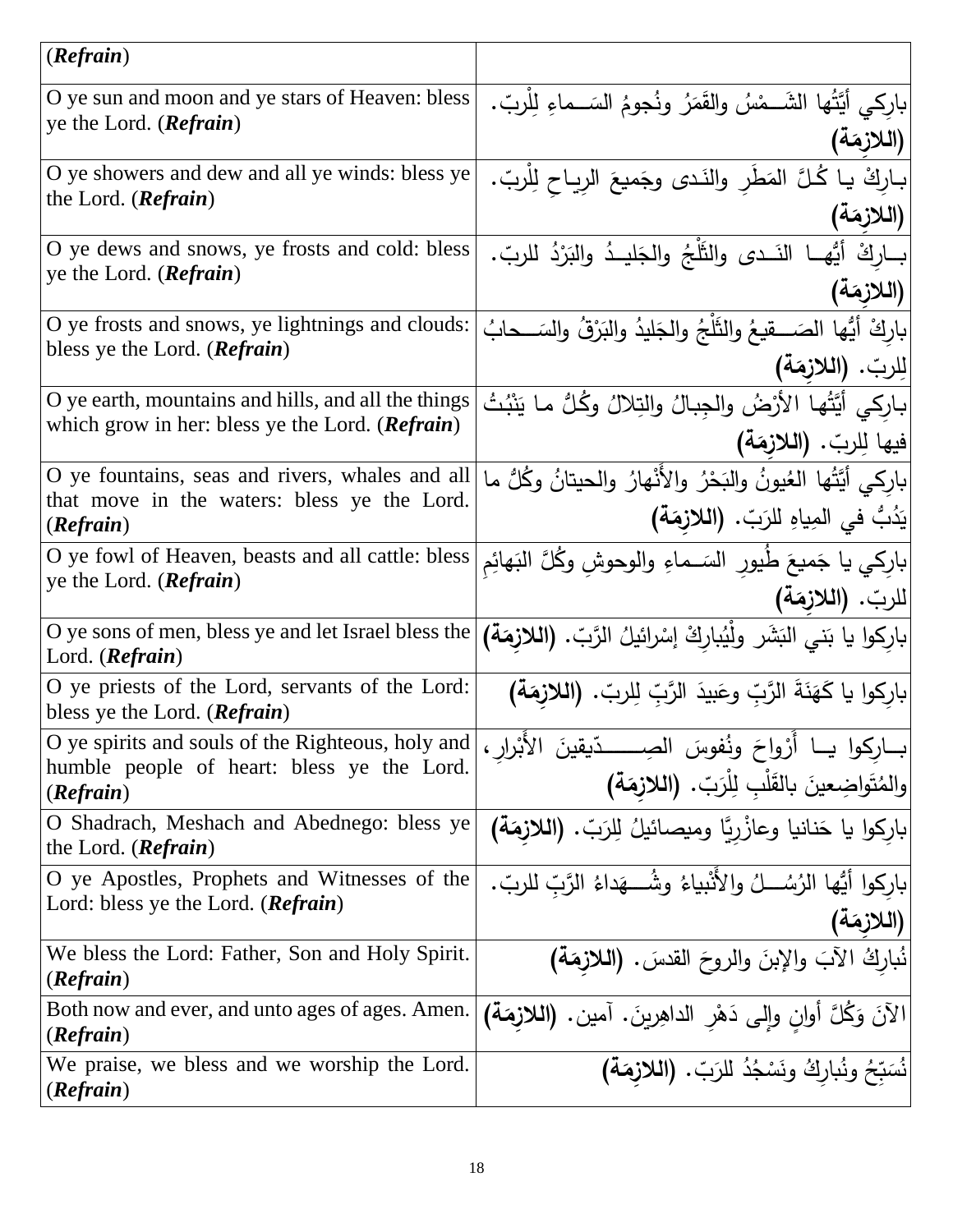## **THE PRAYER OF THE TRISAGION HYMN**

ْ  $\tilde{a}$ 

> ا<br>ا ْ

ْ .<br>-ا<br>ا

:<br>.

َ

**ء**<br>.

مُ

ْ

َ

ا<br>ا

.<br>ب َ

֡֡<u>֡</u>

ً<br>ب

ا<br>ا

<u>ا</u>

 $\triangleleft$ 

**∶** 

 $\triangleleft$ 

ا<br>ا .<br>-

<u>َ</u>

.<br>ا

أَ َ الذين ْ ر ذ الَّد من َ ْك َض ْ و هر.

**الشماس:** إلى الرَّبِّ نَطْلًا

ا**لجوق:** يا رَبُّ ارْحَم.

<u>ْ</u>

ً<br>ً .<br>-

مَذْبَحِكَ المُقَدَّسِ، وأَنْ نُقَدِّمَ لكَ السُّ<br>.

.<br>-

 $\ddot{\phantom{0}}$ 

بِصَلاحِكَ، واغْفِرْ لَنا كُلَّ إِثْمِ طَوْعِيِّ أَو كُرْهِيٍّ<br>وَسَمَّدُ فَيَاءَ الْمَسْرَ وَمَا أَوْ وَالْمُؤْثَّلُ

**ٔ** 

ـا<br>.

<u>َ</u>

َ

َهِر الَّداهِ **الشماس:** ... رين.

ِ<br>م

؛<br>'

<u>ٔ</u>

ْ

.<br>-

ً<br>ٌ .<br>-

َ

ـَـٰ

<u>ء</u>

֡֡<u>֡</u> <u>بَ</u>ّ

.<br>-

َ

ْ

.<br>ا

**الكاهن:** لأنكَ قَدُوسٌ أَنْتَ يا إلهَنا ولكَ نرْفَعُ المَجْدَ<br>أ

أَيُّها الآبُ، والإِبنُ، والرُّوحُ الْقُدُسُ، الآنَ وكُلَّ أُوانٍ...

ْ

َ

مَ

َ

َ

<u>آ</u>

.<br>-

ا**لكاهن:** *(سراً)* **أيُّها الإِلهُ القُدّوسُ، المُسْتَريخُ في** القِدِّيسين، المُسَبَّحُ مِنَ السَّارافيمِ بِأَصْواتٍ ثُلاثِيَّةِ<br>والقَدِّيسين التَّ ق دي ِس، والم م مِ َّجد ن ال َّش اروبي ِم، والم س َل م جود ِ ه ن .<br>-جَميعِ القُوّاتِ السَّماوِيَّة. يا مَنْ أَخْرَجْتَ كُلَّ الأَشْياءِ مِنَ العَدَمِ إلى الوُجودِ، وخَلَقْتَ الإِنْسانَ على صورَتِكَ .<br>ا وِمِثَالِكَ، وَزَيَّنْتَهُ بِجَميعِ مَواهِبِكَ، يا مَنْ تَمْنَحُ لِلْطالِبِ<br>وَجَالَتُ الْمَسْرَةِ حِكْمَةً وفَهْماً ولا تُهْمِلُ الذين يُخْطِئونَ، بَلْ إنَّكَ وَضَعْتَ<br>مَسَمَّةً وفَهْماً ولا تُهْمِلُ الذين يُخْطِئونَ، بَلْ إنَّكَ وَضَعْتَ تَوْبَةً لِلْخَلاصِ . يا مَنْ أَهَّلْتَنا نَحْنُ عبيدَكَ الأَذِلَّاءَ ، غيرَ َ المُسْتَحِقّينَ، أَنْ نَقِفَ في هذِهِ السَّاعَةِ أيضاً أمامَ مَجْدِ<br>المُسْتَحِقّينَ كَمَّا اللَّهُ عَنْهُمْ مَنْ السَّاعَةِ **:** ا<br>ا دَّسِ، وأَنْ نُقَدِّمَ لكَ السُّجودَ والتَّمْجيدَ المُتَوَجِّبَ لكَ. أَنْتَ أَيُّها السَّيِّدُ، تَقَبَّلْ مِنْ أَفْواهِنا أَيْضاً<br>. نَحْنُ الخَطَأَةَ التَّسبيحَ المُثَلَّثَ التَّقْديس، وافْتَقِدْنا<br>\* .<br>-<br>-<u>بَ</u> ِيِّ، وَقَدِّسْ<br>شُمُسَ ئَسْ ، وَقَدِّ نُفوسَنا وأِجْسادَنا، وهَبْ لَنا أَنْ نَعْبُدَكَ بالْبِرِّ كُلَّ أَيَّامِ حَياتِنا، بِشَفاعاتِ القِدِّيسَةِ واِلِدَةِ الإِلهِ، وجميعِ القِدِّيسينَ .<br>-**Priest:** (*QUIETLY*) O Holy God, Who restest in the Holy Place; Who art hymned by the Seraphim with thrice-Holy cry, and glorified by the Cherubim, and worshiped by every Heavenly Power; Who out of nothingness hast brought all things into being; Who hast created man according to Thine image and likeness and hast adorned him with Thine every gift; Who givest to him that askest wisdom and understanding; Who despisest not the sinner, but hast appointed repentance unto salvation; Who hast vouchsafed unto us, Thy humble and unworthy servants, even in this hour, to stand before the glory of Thy Holy Altar and to offer the worship and praise which are due unto Thee: Thyself, O Master, receive even from the mouth of us sinners the Thrice-Holy Hymn, and visit us in Thy goodness. Pardon us every transgression, both voluntary and involuntary; sanctify our souls and bodies; and grant us to serve Thee in holiness all the days of our life: through the intercessions of the Holy Theotokos and of all the Saints, who from the beginning of the world have been well-pleasing unto Thee. **Deacon:** Let us pray to the Lord.

**Choir:** Lord, have mercy.

**Priest:** For holy art Thou, O our God, and unto Thee do we ascribe glory to the Father and to the Son and to the Holy Spirit, now and ever…

**Deacon:** …and unto ages of ages.

**الجوق:** آمين. .Amen **:Choir**

# **THE ANTI-TRISAGION HYMN**

| into Christ have put on Christ. Alleluia. (thrice)  | Choir: As many of you as have been baptized   الجوق: أَنْتُمُ الذينَ بِالْمَســـيح اعْتَمَدْتُمْ، الْمَســيحَ قَدْ<br>لَبِسْتُمْ. هَلِلوبِيا. (ثلاثاً) |
|-----------------------------------------------------|--------------------------------------------------------------------------------------------------------------------------------------------------------|
| Glory to the Father, and to the Son, and to the $ $ | المَجْدُ للأَبِ، والإِبْن، والرُّوح القُدُسِ. الآنَ وكُلَّ أوان،  Holy Spirit; both now and ever, and unto ages of                                     |
| ages. Amen.                                         | وإلى دَهر الداهِرينَ. أمين.                                                                                                                            |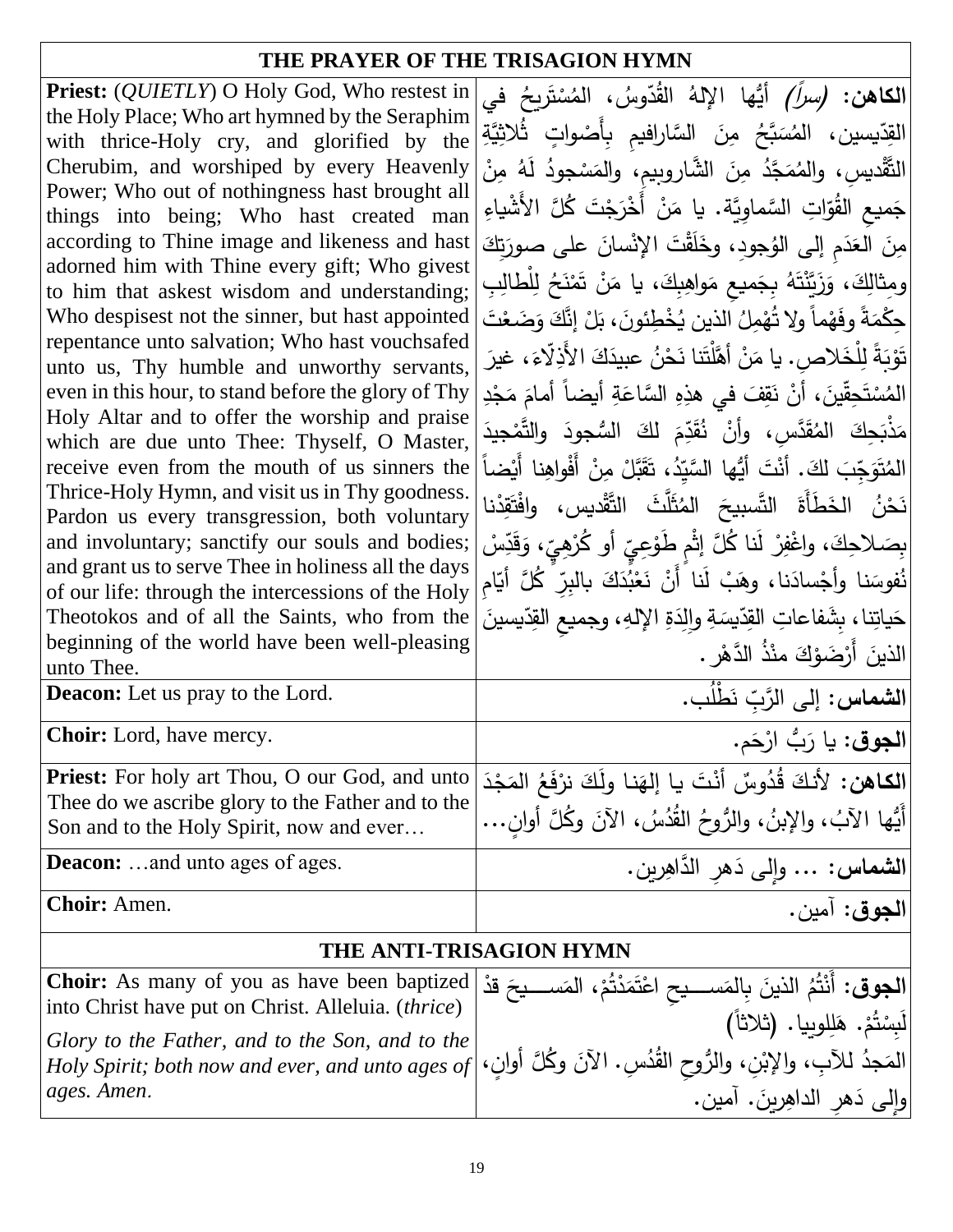| Have put on Christ. Alleluia.                                                                                                                                                                                                                                                                                                                                                                                                                                                                                                                                                                                                                                                                                                                                                                                                                                                                                                                                                                                                                                                       | المَسيحَ قَدْ لَبِسْتُمْ. هَلِلوبِيا.                                                                                                                                                                                                                                                                                                                                                                                                                                                                                                                                                                                                                                                                                                                                                                                                                                                                                                                                                                                                                                                                              |
|-------------------------------------------------------------------------------------------------------------------------------------------------------------------------------------------------------------------------------------------------------------------------------------------------------------------------------------------------------------------------------------------------------------------------------------------------------------------------------------------------------------------------------------------------------------------------------------------------------------------------------------------------------------------------------------------------------------------------------------------------------------------------------------------------------------------------------------------------------------------------------------------------------------------------------------------------------------------------------------------------------------------------------------------------------------------------------------|--------------------------------------------------------------------------------------------------------------------------------------------------------------------------------------------------------------------------------------------------------------------------------------------------------------------------------------------------------------------------------------------------------------------------------------------------------------------------------------------------------------------------------------------------------------------------------------------------------------------------------------------------------------------------------------------------------------------------------------------------------------------------------------------------------------------------------------------------------------------------------------------------------------------------------------------------------------------------------------------------------------------------------------------------------------------------------------------------------------------|
| <b>Deacon:</b> With strength!                                                                                                                                                                                                                                                                                                                                                                                                                                                                                                                                                                                                                                                                                                                                                                                                                                                                                                                                                                                                                                                       | الشمّاس: قُوَّةٌ!                                                                                                                                                                                                                                                                                                                                                                                                                                                                                                                                                                                                                                                                                                                                                                                                                                                                                                                                                                                                                                                                                                  |
| <b>Choir:</b> As many of you as have been baptized<br>into Christ have put on Christ. Alleluia.                                                                                                                                                                                                                                                                                                                                                                                                                                                                                                                                                                                                                                                                                                                                                                                                                                                                                                                                                                                     | ا <b>لجوق:</b> أَنْتُمُ الذينَ بِالمَســــيح اعْتَمَدْتُمْ، المَســــيحَ قدْ<br>لَبِسْتُمْ. هَلِلوبيا.                                                                                                                                                                                                                                                                                                                                                                                                                                                                                                                                                                                                                                                                                                                                                                                                                                                                                                                                                                                                             |
|                                                                                                                                                                                                                                                                                                                                                                                                                                                                                                                                                                                                                                                                                                                                                                                                                                                                                                                                                                                                                                                                                     | <b>THE EPISTLE</b>                                                                                                                                                                                                                                                                                                                                                                                                                                                                                                                                                                                                                                                                                                                                                                                                                                                                                                                                                                                                                                                                                                 |
| <b>Deacon:</b> Let us attend!                                                                                                                                                                                                                                                                                                                                                                                                                                                                                                                                                                                                                                                                                                                                                                                                                                                                                                                                                                                                                                                       | الشماس: لِنُصْغ!                                                                                                                                                                                                                                                                                                                                                                                                                                                                                                                                                                                                                                                                                                                                                                                                                                                                                                                                                                                                                                                                                                   |
| <b>Reader:</b> Let all the earth adore Thee and sing to                                                                                                                                                                                                                                                                                                                                                                                                                                                                                                                                                                                                                                                                                                                                                                                                                                                                                                                                                                                                                             | ا <b>لقارئ:</b> لِيَسجُدْ لكَ كلُّ أهلِ الأرْضِ ويرتِلوا لكَ، هلِّلوا                                                                                                                                                                                                                                                                                                                                                                                                                                                                                                                                                                                                                                                                                                                                                                                                                                                                                                                                                                                                                                              |
| Thee. Shout with joy to God, all the earth.                                                                                                                                                                                                                                                                                                                                                                                                                                                                                                                                                                                                                                                                                                                                                                                                                                                                                                                                                                                                                                         | للهِ يا جَميعَ أهْلِ الأرض.                                                                                                                                                                                                                                                                                                                                                                                                                                                                                                                                                                                                                                                                                                                                                                                                                                                                                                                                                                                                                                                                                        |
| Deacon: Wisdom!                                                                                                                                                                                                                                                                                                                                                                                                                                                                                                                                                                                                                                                                                                                                                                                                                                                                                                                                                                                                                                                                     | الشماس: الحكْمَة!                                                                                                                                                                                                                                                                                                                                                                                                                                                                                                                                                                                                                                                                                                                                                                                                                                                                                                                                                                                                                                                                                                  |
| <b>Reader:</b> The reading from the Epistle of Saint<br>Paul to the Romans. (6:3-11)                                                                                                                                                                                                                                                                                                                                                                                                                                                                                                                                                                                                                                                                                                                                                                                                                                                                                                                                                                                                | ا <b>لقارئ:</b> فَصْـلٌ مِنْ رِسـالةِ القِدّيسِ بولُسَ الرَسـولِ إلى<br> أَهْلِ رومِية.                                                                                                                                                                                                                                                                                                                                                                                                                                                                                                                                                                                                                                                                                                                                                                                                                                                                                                                                                                                                                            |
| <b>Deacon:</b> Let us attend!                                                                                                                                                                                                                                                                                                                                                                                                                                                                                                                                                                                                                                                                                                                                                                                                                                                                                                                                                                                                                                                       | الشماس: لِنُصْغ!                                                                                                                                                                                                                                                                                                                                                                                                                                                                                                                                                                                                                                                                                                                                                                                                                                                                                                                                                                                                                                                                                                   |
| <b>Reader:</b> Brethren, all who have been baptized<br>into Christ Jesus were baptized into His death.<br>We were buried, therefore, with Him by baptism<br>into death, so that as Christ was raised from the<br>dead by the glory of the Father, we, too, might<br>walk in newness of life. For, if we have been<br>united with Him in a death like His, we shall<br>certainly be united with Him in a resurrection<br>like His. We know that our old self was crucified<br>with Him so that the sinful body might be<br>destroyed, and we might no longer be enslaved<br>to sin. For he who has died is freed from sin. But<br>if we have died with Christ, we believe that we<br>shall also live with Him. For we know that Christ<br>being raised from the dead will never die again;<br>death no longer has dominion over Him. The<br>death He died He died to sin, once for all, but the<br>life He lives He lives to God. So you also must<br>consider yourselves dead to sin and alive to God<br>in Christ Jesus our Lord.<br><b>Priest:</b> Peace be to thee that readest! | القارئ: يا إخْوَةُ، إنَّا نَحْنُ مَعْشَرَ الذينَ اصْطَبَغْنا بِالمَسيح<br>يَسوعَ، فَلِموْتِهِ اصْطَبَغْنا. فَقَدْ دُفِنّا مَعَهُ بِالمَعْمودِيَّةِ لِلْمَوتِ،<br>حَتَّى أَنَّنا كَما قامَ المَسيحُ مِنْ بَيْنِ الأَمْواتِ بِمَجْدِ الآبِ،<br>كَذلِكَ نَسْلُكُ نَحْنُ أَيْضاً في حَياةٍ جَديدَة. لأنَّا إذا كُنَّا قدْ<br> غُرِسْنا مَعَهُ على شِبْهِ مَوْتِهِ، فَنَكونُ على شِبْهِ قِيامَتِهِ<br> أيضاً. إذْ نَعْلَمُ هَذا، أَنَّ إِنْسانَنا العتيقَ قدْ صُلِبَ مَعَهُ لِكَيْ<br> يُبْطَلَ جِسْمُ الخطيئةِ، حَتَّى لا نَعودَ نُسْتَعْبَدُ لِلْخَطيئة، لأنَّ<br> الذي ماتَ قدْ تَبَرّأُ مِنَ الخطيئة. فإنْ كُنَّا مُتْنا مَعَ المَسيح،<br>نؤمنُ أَنَّا سَنَحْيا أَيضاً معَهُ، عالِمينَ أَنَّ المَسيحَ مِنْ بَعْدِ<br> أَنْ قامَ مِنْ بين الأمواتِ لَنْ يَموتَ أيضاً، ولَنْ يَتَسَلَّطَ عليْهِ<br>المَوْتُ مِنْ بَعْدٍ. لأَنَّهُ مِنْ حَيْثُ أَنَّهُ ماتَ، فقدْ ماتَ<br>للْخَطْيِئَةِ مَرَّةً، وأَمَّا مِنْ حَيْثُ أَنَّهُ يَحْيَا فَيَحْيَا لله. فكذلكَ<br>أَنْتُمْ أيضاً احْسَبوا أَنْفُسَكُمْ أَمْوَاتاً لِلْخَطيئَةِ، وأَحْياءَ للهِ بِيَسوعَ<br>المَسيح رَبِّنَا.<br> الكاهِنْ: السَّلامُ لَكَ أَيُّها القارئِ! |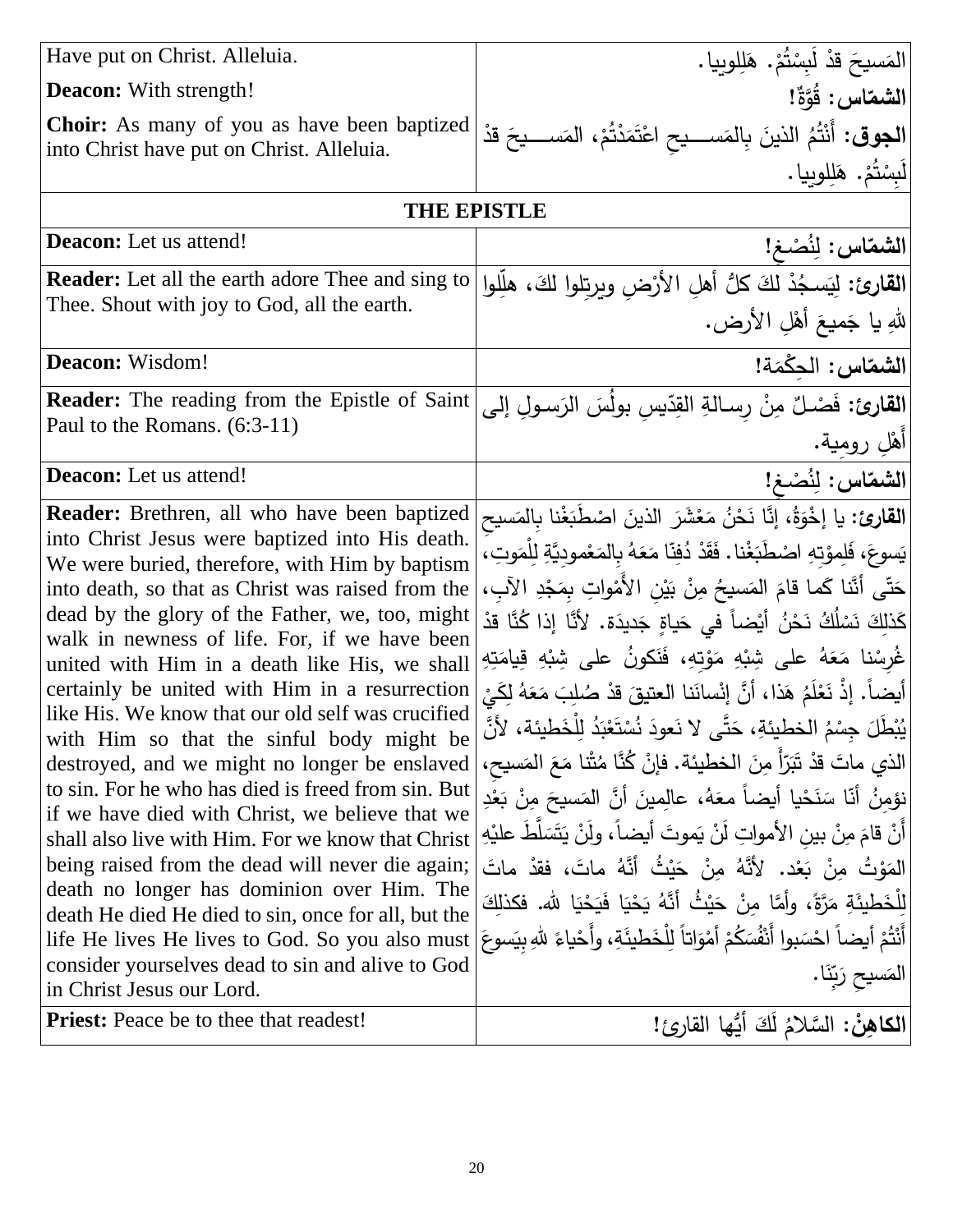# **IMPORTANT NOTES**

The triple response "Alleluia" after the Epistle reading is omitted and replaced with "Arise, O God."

A joyful procession, symbolizing Christ's triumph and victory over death, with a large bowl of laurel or bay leaves, and/or flower petals, is made during the anti-alleluarion below.

The people remain standing, blessing themselves with the sign of the cross as the priest, strewing the leaves and petals, passes them.

The procession takes place in this way:

- 1) During the Anti-Trisagion Hymn "As many of you as have been baptized," the clergy and altar boys prepare for the procession.
- 2) The procession follows this order: the torches and cross; the rest of the altar boys with icons if no torches are available; if there is a deacon, he carries the censer in front of the priest, otherwise an altar boy does this; the priest carrying the large bowl filled with the leaves and petals; and the fans.
- 3) The procession begins immediately after the priest sings the first verse below.

The procession follows the normal route of the Great Entrance, except that the clergy and altar boys immediately reenter the sanctuary before the reading of the Gospel.

# **ANTI-ALLELUARION IN TONE SEVEN**

| الكاهِن: قُمْ يـا اللهُ واحْكُمْ في الأرْض، لأَنَّكَ تَرِثُ                  |
|------------------------------------------------------------------------------|
| جَميعَ الأُمَم.                                                              |
| ت <b>يخُنْ:</b> اللهُ قامَ في مَجْمَعِ الآلهة، وفي وَسَطِ الآلِهةِ           |
|                                                                              |
| <b>الجوقــة:</b> قُمْ يـا اللهُ واحْكُمْ في الأرْض، لأَنَّـكَ تَرِثُ         |
| جَميعَ الأُمَم.                                                              |
| <b>اســـتيخُنْ:</b> إلى مَتى تَقْضـــونَ بالظُّلْمِ وتأخُذونَ وُجوهَ         |
| الخَطَأة.                                                                    |
| الجوقة: قُمْ يا اللهُ واحْكُمْ في الأرض                                      |
| اســـتيخُنْ: أَحْكُموا لِلْيَتيمِ والفَقيرِ ، وأنْصِــفوا                    |
| والبائس .                                                                    |
| <mark>الجوقة</mark> : قُمْ يا اللهُ واحْكُمْ في الأرض                        |
| ا <b>ســتيخُنْ:</b> أَنْقِذوا النبائِسَ والفَقيرِ ، وخَلِصـــوهُما مِنْ يَدِ |
|                                                                              |
| قُمْ يا اللهُ واحْكُمْ في الأرض                                              |
| Verse: Judge the needy and fatherless. Do justice                            |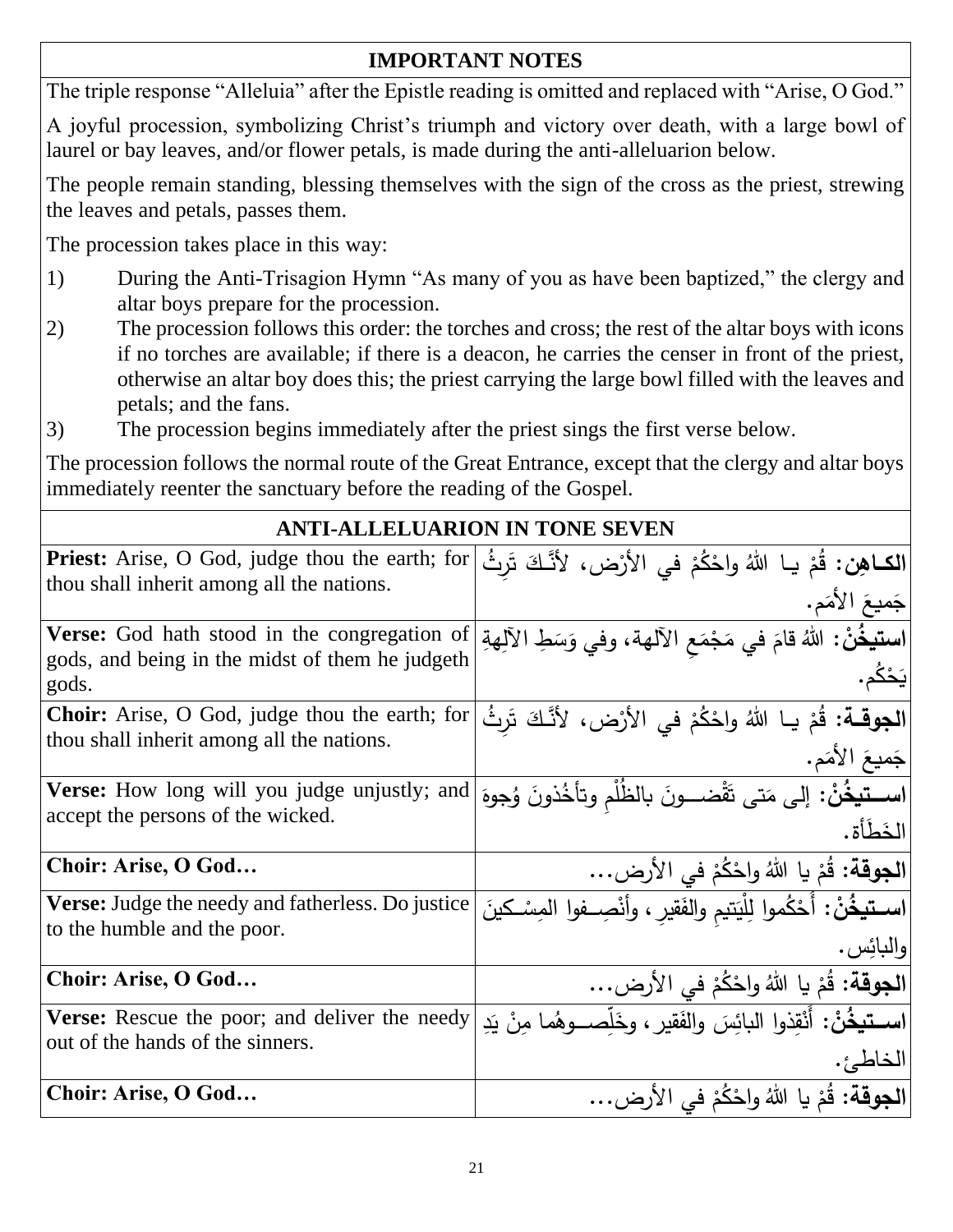| <b>Verse:</b> They have not known or understood; they<br>walk on in darkness. All the foundations of the | اســــــتيخُنْ: لَمْ يَعْلَموا ولَمْ يَفْهَموا أَنَّهُمْ في الظُّلْمَــةِ         |
|----------------------------------------------------------------------------------------------------------|-----------------------------------------------------------------------------------|
| earth shall be removed.                                                                                  | يَسْلُكون، تَزَلْزَلَتْ كُلّ أَساساتٍ الأرض.                                      |
| Choir: Arise, O God                                                                                      | ا <b>لجوقة</b> : قُمْ يا اللهُ واِحْكُمْ في الأرض                                 |
| <b>Verse:</b> I have said: You are gods and all sons of                                                  | اســــتيخُنْ: أنا قُلْتُ إنَّكُمْ آلِهَةٌ وبَنو العَلِيّ كُلُّكُم، فَأَنْتُمْ     |
| the Most High. But you, like men, shall die; and                                                         | مِثْلَ الناسِ تَموتونَ، وكَأَحَدِ الأراكِنَةِ تَسْقُطون.                          |
| shall fall like one of the princes.<br>Choir: Arise, O God                                               |                                                                                   |
|                                                                                                          | ا <b>لجوقة</b> : قُمْ يا اللهُ واحْكُمْ في الأرض                                  |
|                                                                                                          | <b>THE GOSPEL</b>                                                                 |
| <b>Deacon:</b> Wisdom! Stand upright! Let us hear the<br>Holy Gospel.                                    | ا <b>لشَّماس:</b> الحِكْمَةُ! فَلْنَستَقِمْ ولْنَسْمَعِ الإِنْجِيلَ المُقَدَّس.   |
| <b>Priest:</b><br>Peace be to all.                                                                       | الكاهِن: السَّلامُ لِجَميعِكُم.                                                   |
| <b>Choir:</b><br>And to thy spirit.                                                                      | ا <b>لجوقة:</b> ولروحِكَ.                                                         |
| <b>Priest:</b><br>The reading from the Holy Gospel                                                       | ا <b>لكاهِن:</b> فَصْــــلٌ شَــــرِيفٌ مِنْ بِشــــارَةِ القِدّيسِ <b>مَتَّى</b> |
| according to St. Matthew. (28:1-20)                                                                      | الإِنْجِيلِيِّ البَشيرِ والتِّلْمِيذِ الطَّاهِرِ .                                |
| <b>Choir:</b><br>Glory to Thee, O Lord, glory to Thee.                                                   | ا <b>لجوقة</b> : المَجْدُ لَكَ يا رَبُّ المَجْدُ لَك.                             |
| Deacon: Let us attend!                                                                                   | الشماس: لِنُصْغ!                                                                  |
| <b>Priest:</b> After the Sabbath, toward the dawn of the                                                 | ا <b>لكاهن:</b> في غَلَس السَبْتِ المُسْفِرِ عَنْ أَوَّلِ الأَسْبوعِ،             |
| first day of the week, Mary Magdalene and the                                                            | جاءَتْ مَرْبَمُ المَجْدَلِيَّةُ وَمَرْبَمُ الأَخْرِي لِتَنْظُرِا القَبْرِ . وإِذا |
| other Mary went to see the sepulcher. And                                                                |                                                                                   |
| behold, there was a great earthquake; for an angel<br>of the Lord descended from heaven and came and     | زَلْزَلَةٌ عَظيمَةٌ قَدْ حَدَثَتْ، لأَنَّ مَلاكَ الرَّبِّ نَزَلَ مِنَ             |
| rolled back the stone, and sat upon it. His                                                              | السَّماءِ ، وَدَنا وَدَحْرَجَ الحَجَرَ عَنْ البابِ، وجَلَسَ فَوْقَه.              |
| appearance was like lightning, and his raiment                                                           | وكانَ مَنْظَرُهُ كَالْبَرْقِ، ولِباسُهُ أَبْيَضَ كالثَّلْجِ. وَمِنْ خَوْفِهِ      |
| white as snow. And for fear of him the guards<br>trembled and became like dead men. But the              | ارْتَعَدَ الحُرَّاسُ وصاروا كالأَمْوات. فَأَجابَ المَلاكُ وقالَ                   |
| angel said to the women, "Do not be afraid; for I                                                        | لِلْمَرْأَتَيْنِ: "لا تَخافا أَنْتُما. لَقَدْ عَلِمْتُ أَنَّكُما تَطْلُبانِ       |
| know that you seek Jesus Who was crucified. He                                                           |                                                                                   |
| is not here; for He has risen, as He said. Come,                                                         | يَسوعَ المَصْلوبَ. إِنَّهُ لَيْسَ هَهُنا، فَإِنَّهُ قَدْ قامَ كَما قال.           |
| see the place where He lay. Then go quickly and<br>tell His disciples that He has risen from the dead,   | هَلُمَّا انْظُرا المَكانَ الذي كانَ مُضْطَجِعاً فيهِ الرَّبُّ.                    |
| and behold, He is going before you to Galilee;                                                           | وأَسْرِعا واذْهَبا وَقولا لِتَلاميذِهِ إِنَّهُ قَدْ قامَ مِنْ بَيْن               |
| there you will see Him. Lo, I have told you." So                                                         | الأَمْوات. ها هُوَ يَسْبِقُكُمْ إِلَى الْجَلِيلِ، هُناكَ تَرَوْنَهُ. ها           |
| they departed quickly from the tomb with fear                                                            | أنا قُلْتُ لَكُما." فَخَرَجَتا مُسْرِعَتَيْنِ مِنَ القَبْرِ بِخَوْفٍ وَفَرَح      |
| and great joy, and ran to tell His disciples. And                                                        |                                                                                   |
| behold, Jesus met them and said, "Hail!" And<br>they came up and took hold of His feet and               | عَظيم، وَبِادَرَتِا لِتُخْبِرا تَلاميذَه. وفيما هُما مُنْطَلِقَتانِ               |
| worshiped Him. Then Jesus said to them, "Do not                                                          | لِتُخْبِرِا تَلاميذَهُ، إذا يَسوعُ لاقاهُما وَقالَ "سَلامٌ لَكُما."               |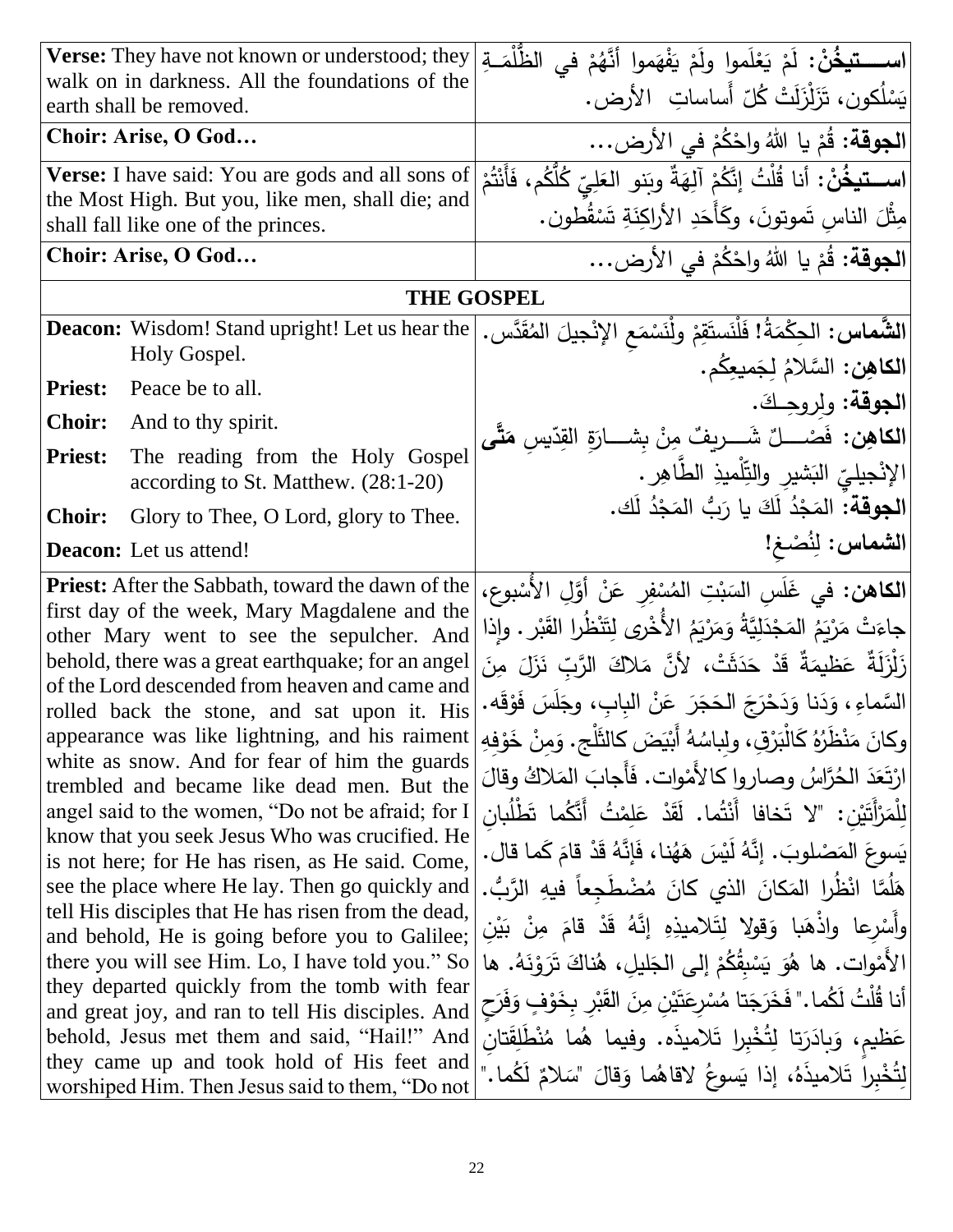be afraid; go and tell my brethren to go to Galilee, and there they will see Me." While they were going, behold, some of the guard went into the city and told the chief priests all that had taken place. And when they had assembled with the elders and taken counsel, they gave a sum of money to the soldiers and said, "Tell people, 'His disciples came by night and stole Him away while we were asleep.' And if this comes to the governor's ears, we will satisfy him and keep you out of trouble." So they took the money and did as they were directed; and this story has been spread among the Jews to this day. Now the eleven disciples went to Galilee, to the mountain to which Jesus had directed them. And when they saw Him they worshiped Him; but some doubted. And Jesus came and said to them, "All authority in heaven and on earth has been given to Me. Go therefore and make disciples of all nations, baptizing them in the Name of the Father, and of the Son, and of the Holy Spirit, teaching them to observe all that I have commanded you; and lo, I am with you always, to the close of the age. Amen."

فَدَنَتا وَأَمْسَكَتا قَدَمَيْهِ وَسَجَدَتا لَهُ." وَحينَئِذٍ قالَ لَهُما $\Bigg|$ ا<br>ا َ ֦֧<u>֦</u> َ ً<br>ب ء<br>ہ .<br>ا يَسوعُ: "لا تَخافا. إِذْهَبا وَقولا لِإِخْوَتي لِيَذْهَبوا إلى الجَليل، | َ َ َبا<br>ا ا<br>ا **ٔ** َ وَهُناكَ يَرَوْنَني. وفيما هُما مُنْطَلِقَتانِ، أتَى قَوْمٌ مِنَ الْحُرَّاسِ .<br>با .<br>م ْ .<br>م <u>َ</u> <u>ہ</u>  $\frac{1}{\sqrt{2}}$ ً<br>ً إِلى المَدينَةِ، فَأَخْبَروا رؤَساءَ الكَهَنَةِ بِكُلِّ ما حَدَثَ.<br>ِ َ َ **ء**<br>ا َ َ فَاجْتَمَعوا هُمْ وَالشُّيوخُ وَتَشاوَروا، وَأَعْطوا الْجُنْدَ فِضَّةً كَثيرَةً **:** <u>َ</u> ً<br>ً ْ َ َ َ َ ْ .<br>ا قائِلين: "قولوا إنَّ تَلاميذَهُ أَتَوا لَيْلاً وَسَرَقوهُ ونَحْنُ نِيامٌ. وإِذا |<br>. <u>ً</u>  $\frac{1}{2}$  $\frac{1}{2}$ <u>ٔ</u> ءِ<br>ُ َ ْ سُمِعَ هَذا عِنْدَ الوالي، أَقْنَعْناهُ نَحْنُ وَجَعَلْناكُمْ مُطْمَئِنّين."|<br>ءَ <u>ا</u> .<br>ا َ ْ ا<br>ا ْ ءِ<br>ِ َ ْ َ َ فَأَخَذوا الفِضَّةَ وَفَعَلوا كَما عَلَّموهُم. فَذاعَ هَذا القَوْلُ عِنْدَ َ َ َ َ َ َ ا<br>ا ؛<br>' .<br>ا  $\ddot{ }$ اليَهودِ إلى هَذا النَوْم. وَأَمَّا التَّلاميذُ الأَحَدَ عَشَرٍ ، فَذَهَبوا |<br>. ا<br>أ .<br>با ؛<br>' َ نی<br>ن إلى الجَليلِ، إِلى الجَبَلِ حَيْثُ أَمَرَهُمْ يَسوع. فَلَمَّا رَأَوْهُ،| َ  $\ddot{ }$ َ ً<br>ً َ ْ .<br>ا <u>ہ</u> ُر<br>ة ْ َ َس جدوا ه َ كَّن ِ وَل ب ع َض ه َش م َف ك َ وا. د نا ي سوع وَك م َّ ل ه م  $\overline{a}$ ٔ. ْ ْ .<br>ا َ ا<br>ا ْ ِ َ قائالً ّي ق إن د ت أ ع ك طي ء َّل سْل في ال َّس ِ َ طا ٍن ما وعلى .<br>-<br>-**ٔ** .<br>أ الأرْض. فَاذْهَبوا الآنَ وَتَلْمِذوا كُلَّ الأُمَم، مُعَمِّ َ ا<br>ا َ مِّدينَ إِيَّاهُمْ|<br>-<u>َ</u>ـٰ ْ بِاسْمِ الآبِ، والإِبْنِ، وَالروحِ القُدُسِ. وَعَلِّموهُمْ أَنْ $\mid$ ـا<br>. ِ<br>ا ء<br>، ءِ<br>ُ َ ْ .<br>-يَحْفَظُوا جَميع ما أَوْصَيْتُكُمْ بِه. وَها أَنا مَعَكُمْ كُلَّ الأَيَّامِ، |<br>-<u>ٔ</u> ً<br>. َ ا<br>ا َ ْ إلى مُنْتَهِى الدَهْرِ . آمين." <u>َ</u>  $\ddot{ }$ <u>أ</u>

**Choir:** Glory to Thee, O Lord, glory to Thee.

• *The Divine Liturgy of St. Basil the Great continues. The variables are listed below.*

# **THE ANTI-CHERUBIC HYMN IN TONE FIVE**

Let all mortal flesh keep silence and in fear and trembling stand, pondering nothing earthlyminded. For, the King of kings and Lord of lords cometh forth to be slain and given as food to the faithful. Before Him go the ranks of Angels with all the principalities and powers.

لِيَصْمُتْ كُلُّ ذي جَسَدٍ بَشَرِي، ولْيَقِفْ بِخَوْفٍ وَرِعْدَةٍ،<br>وي ا<br>ا ֺ֧<sup>ֺ</sup> ً<br>ب َ ْ َ **ٔ** ولا يَفْتَكِرْ في نَفْسِـهِ بِشَـيْئٍ أَرْضِــيّ، لأَنَّ مَلِكَ المُلوكِ |<br>-.<br>. **ٔ** َ **ٔ** ֧<u>֓</u> ۔<br>۔ وَرَبَّ الأَرْبابِ يُوافي لَيُذبحَ، ويُعْطى طَعاماً لِلْمؤمِنين،|<br>.... ້ ْ َ ت َ ت َ قَّد م ه أجواق الم ِ ّ الئكة و ك ل ِ ِت الر ئاسا وال َّسالطين.  $\overline{a}$ 

َ

ا**لجوق:** المجدُ لَكَ يا رَبُّ، المجدُ لَكَ. .<br>ـ

َ

• *The anti-cherubic hymn is concluded at the conclusion of the Great Entrance.*

| والشـــاروبيمُ الكَثيرو الأعْيُنِ، والســـارافيمُ ذوو السِّــدَّةِ  The many-eyed Cherubim and the six-winged |                                                                                                                                            |
|---------------------------------------------------------------------------------------------------------------|--------------------------------------------------------------------------------------------------------------------------------------------|
|                                                                                                               | ite many-cycle check.<br>'الأجْنِحَــة، يَحْجُبونَ وجوَهَهُمْ ويَهْتِفون مُتَرَنَّمينَ   Seraphim, covering their faces and chanting their |
|                                                                                                               |                                                                                                                                            |
|                                                                                                               | بالتَسبيح: هَلِللوبيا.                                                                                                                     |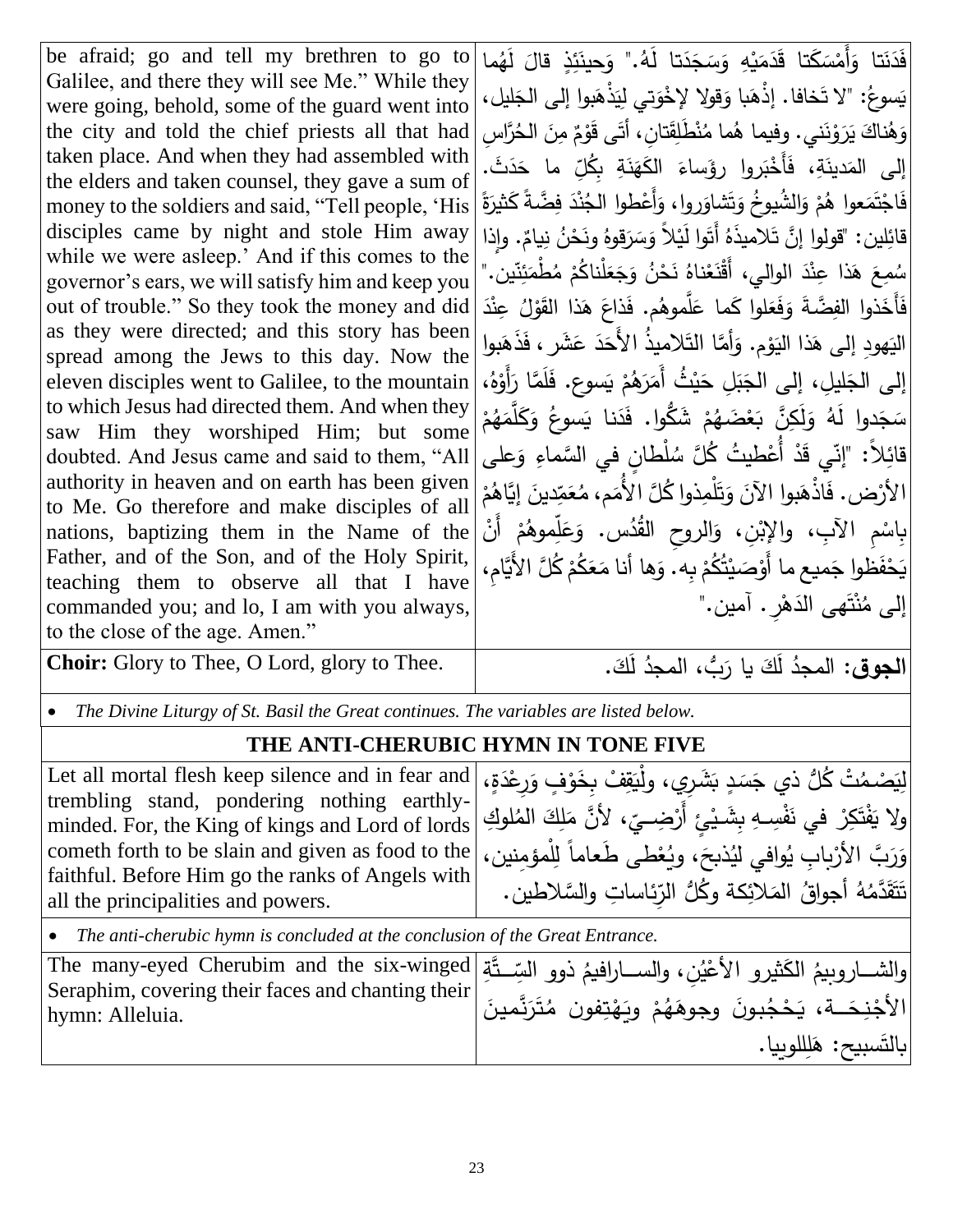# **ST. BASIL LITURGY MEGALYNARION**

| All creation rejoiceth in thee, O thou who art full<br>of grace: the angelic hosts and the race of men.<br>O hallowed temple and spiritual paradise, glory<br>of virgins, of whom God was incarnate and<br>became a little child, even our God who is before<br>all the ages; for he made thy womb a throne, and<br>thy body more spacious than the heavens. All<br>creation rejoiceth in thee, O thou who art full of<br>grace. Glory to thee. | [إنَّ البَرايا بِأَسْرِها تَفْرَحُ بِكِ يا مُمْتَلِئَةً نِعْمَة: مَحافِــــلَ<br>المَلائِكَةِ وأُجنــاسَ النِّشَرِ ، أَيَّتهــــا الـهَيْكَــــلُ المُتَقَدِّسُ<br>والفِرْدَوْسُ الناطِقُ، فَخْرُ البَتولِيَّةِ مَرْيَــــم، التي مِنْها<br>تَجَسَّــدَ الإِلـــهُ وصارَ طِفْلاً، وهُوَ إِلـهُنا قَبْلَ الدهــورِ .<br>[لأَنَّهُ صَنَعَ مُسْتَوْدَعَكِ عَرْشاً، وجَعَلَ بَطْنَكِ أَرْحَبَ مِنَ<br>السَّمــــــاوات. لِذَلِكَ، يا مُمْتَلِئـــــةً نِعْمَةً، تَفْرَحُ بِكِ كُلُّ<br>البَرايا وتُمَجّدُكِ. |  |
|-------------------------------------------------------------------------------------------------------------------------------------------------------------------------------------------------------------------------------------------------------------------------------------------------------------------------------------------------------------------------------------------------------------------------------------------------|----------------------------------------------------------------------------------------------------------------------------------------------------------------------------------------------------------------------------------------------------------------------------------------------------------------------------------------------------------------------------------------------------------------------------------------------------------------------------------------------------------|--|
|                                                                                                                                                                                                                                                                                                                                                                                                                                                 | KOINONIKON FOR THE VESPERAL LITURGY                                                                                                                                                                                                                                                                                                                                                                                                                                                                      |  |
| And the Lord awoke as one out of sleep, and<br>arose as one delivered unto us. Alleluia.                                                                                                                                                                                                                                                                                                                                                        | إِسْتَيْقَظَ الرَّبُّ كالنائِم وَ نَهَضَ لِيُخَلِّصَنا. هَلِلوبِيا.                                                                                                                                                                                                                                                                                                                                                                                                                                      |  |
| • After Communion, instead of "We have seen the true light," we chant in tone two:                                                                                                                                                                                                                                                                                                                                                              |                                                                                                                                                                                                                                                                                                                                                                                                                                                                                                          |  |
| Remember us, O merciful One, as Thou didst<br>remember the thief in the kingdom of heaven.                                                                                                                                                                                                                                                                                                                                                      | أَذْكُرْنا نَحْنُ أَيْضاً أَيُّها المُتَحَذِّنُ كَما ذَكَرْتَ اللِّصَ في<br>مَلَكوت السَّماوات.                                                                                                                                                                                                                                                                                                                                                                                                          |  |
| THE GREAT DISMISSAL                                                                                                                                                                                                                                                                                                                                                                                                                             |                                                                                                                                                                                                                                                                                                                                                                                                                                                                                                          |  |
| <b>Deacon:</b> Let us pray to the Lord.                                                                                                                                                                                                                                                                                                                                                                                                         | ا <b>لشماس:</b> إلى الرَّبِّ نَطْلُب.                                                                                                                                                                                                                                                                                                                                                                                                                                                                    |  |
| <b>Choir:</b> Lord, have mercy.                                                                                                                                                                                                                                                                                                                                                                                                                 | ا <b>لجوقة:</b> يا رَبُّ ارْحَم.                                                                                                                                                                                                                                                                                                                                                                                                                                                                         |  |
| <b>Priest:</b> The blessing of the Lord and His mercy<br>come upon you through His divine grace and<br>love towards mankind, always, now and ever,<br>and unto ages of ages.                                                                                                                                                                                                                                                                    | ا <b>لكـاهن:</b> بَرَكَـةُ الرَّبِّ ورَحْمَتُـهُ تَحُلاَّنِ عَلَيْكُمْ بِنِعْمَتِـهِ<br>الإِلَهِيَّةِ وَمَحَبَّتِهِ لِلْبَشَرِ ، كُلَّ حينِ الآنَ وكُلَّ أُوانِ وإِلَى<br> دَهْر الداهرين.                                                                                                                                                                                                                                                                                                               |  |
| <b>Choir:</b> Amen.                                                                                                                                                                                                                                                                                                                                                                                                                             | الجوقة: آمين.                                                                                                                                                                                                                                                                                                                                                                                                                                                                                            |  |
| <b>Priest:</b> Glory to Thee, O Christ our God and our<br>Hope, glory to Thee.                                                                                                                                                                                                                                                                                                                                                                  | الكاهن: المَجْدُ لَكَ أَيُّها المســــيحُ الإِلهُ، يا رجاءَنا،<br> المَجْدُ لَكَ.                                                                                                                                                                                                                                                                                                                                                                                                                        |  |
| Choir: Glory to the Father, and to the Son, and<br>to the Holy Spirit; both now and ever, and unto<br>ages of ages. Amen. Lord, have mercy (thrice).<br>Father, bless.                                                                                                                                                                                                                                                                          | الجوقـة: المَجْدُ للأبِ، والابنِ، والروحِ القُدُسِ، الأنَ<br>وكلَّ أُوانِ وإلى دَهْرِ الداهرينَ. آمين. يا رَبُّ ارْحَمْ، يا<br> رَبُّ ارْحَمْ، يا رَبُّ ارْحَمْ. باسْم الرَّبِّ بارِكْ يا أب.                                                                                                                                                                                                                                                                                                            |  |